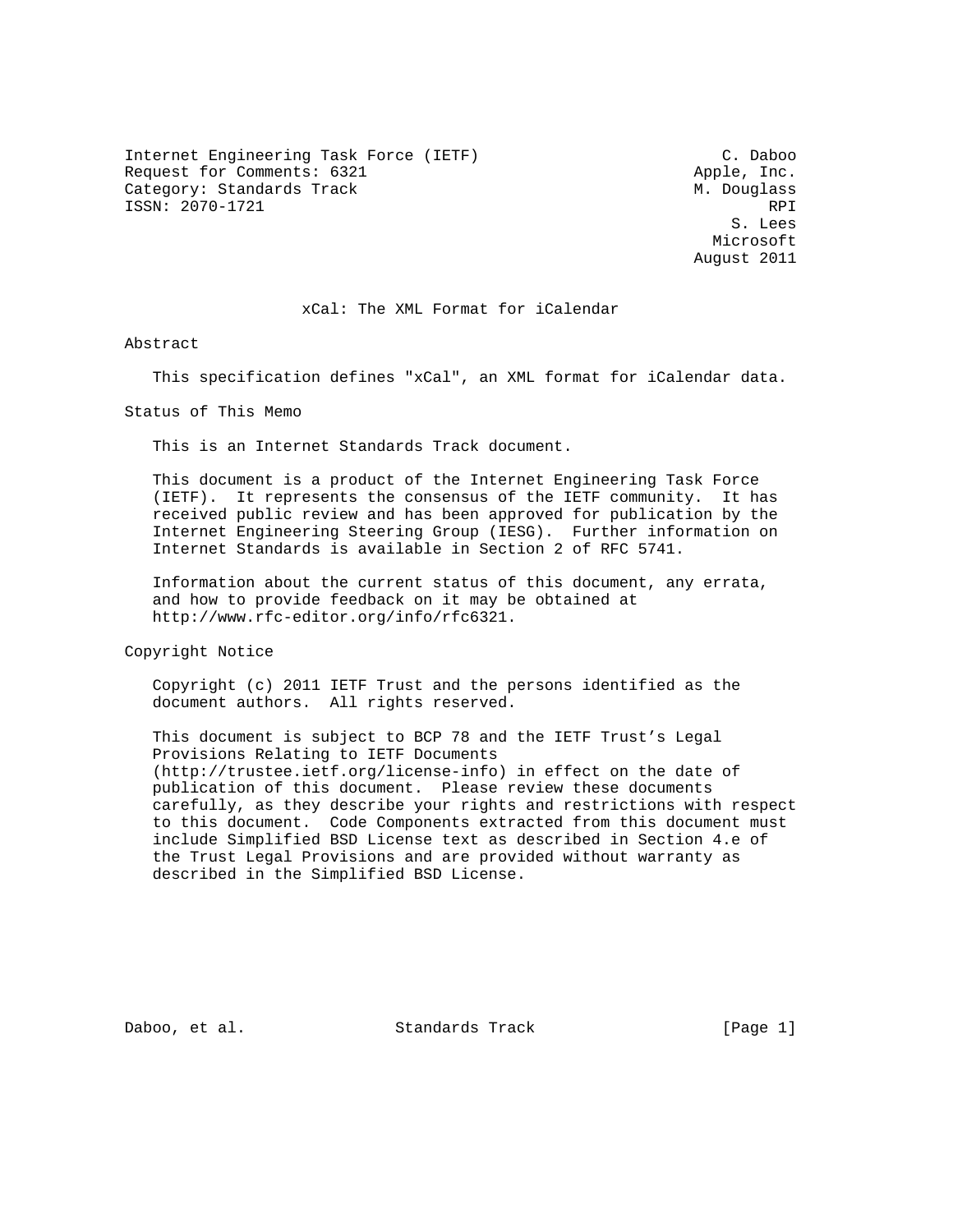Table of Contents

| 2. Conventions Used in This Document 4                                                                |
|-------------------------------------------------------------------------------------------------------|
|                                                                                                       |
|                                                                                                       |
| 3.2. iCalendar Stream (RFC 5545, Section 3.4) 5                                                       |
|                                                                                                       |
| 3.4. Properties (RFC 5545, Sections 3.7 and 3.8)                                                      |
| 3.4.1. Special Cases for Properties 8                                                                 |
| 3.4.1.1. Multi-Valued Properties 8                                                                    |
|                                                                                                       |
| 3.4.1.3. REQUEST-STATUS Property 9                                                                    |
| 3.5. Parameters (RFC 5545, Section 3.2) 10                                                            |
|                                                                                                       |
| 3.6. Values (RFC 5545, Section 3.3) 11                                                                |
| 3.6.1. Binary (RFC 5545, Section 3.3.1) 12                                                            |
| 3.6.2. Boolean (RFC 5545, Section 3.3.2) 12                                                           |
| 3.6.3. Calendar User Address (RFC 5545, Section 3.3.3) 12<br>3.6.4. Date (RFC 5545, Section 3.3.4) 12 |
| 3.6.5. Date-Time (RFC 5545, Section 3.3.5) 13                                                         |
| 3.6.6. Duration (RFC 5545, Section 3.3.6) 13                                                          |
| 3.6.7. Float (RFC 5545, Section 3.3.7) 13                                                             |
| 3.6.8. Integer (RFC 5545, Section 3.3.8) 14                                                           |
| 3.6.9. Period of Time (RFC 5545, Section 3.3.9) 14                                                    |
| 3.6.10. Recurrence Rule (RFC 5545, Section 3.3.10) 14                                                 |
| 3.6.11. Text (RFC 5545, Section 3.3.11) 15                                                            |
| 3.6.12. Time (RFC 5545, Section 3.3.12) 15                                                            |
| 3.6.13. URI (RFC 5545, Section 3.3.13) 15                                                             |
| 3.6.14. UTC Offset (RFC 5545, Section 3.3.14) 16                                                      |
|                                                                                                       |
| 4. Converting from xCal into iCalendar 16                                                             |
| 4.1. Converting XML Extensions into iCalendar 16                                                      |
| 4.2. The XML Property for iCalendar 17                                                                |
| 5. Handling Unrecognized Properties or Parameters 18                                                  |
|                                                                                                       |
|                                                                                                       |
|                                                                                                       |
|                                                                                                       |
| 7.3. iCalendar Property Registrations 21                                                              |
|                                                                                                       |
|                                                                                                       |
|                                                                                                       |
|                                                                                                       |

Daboo, et al. Standards Track [Page 2]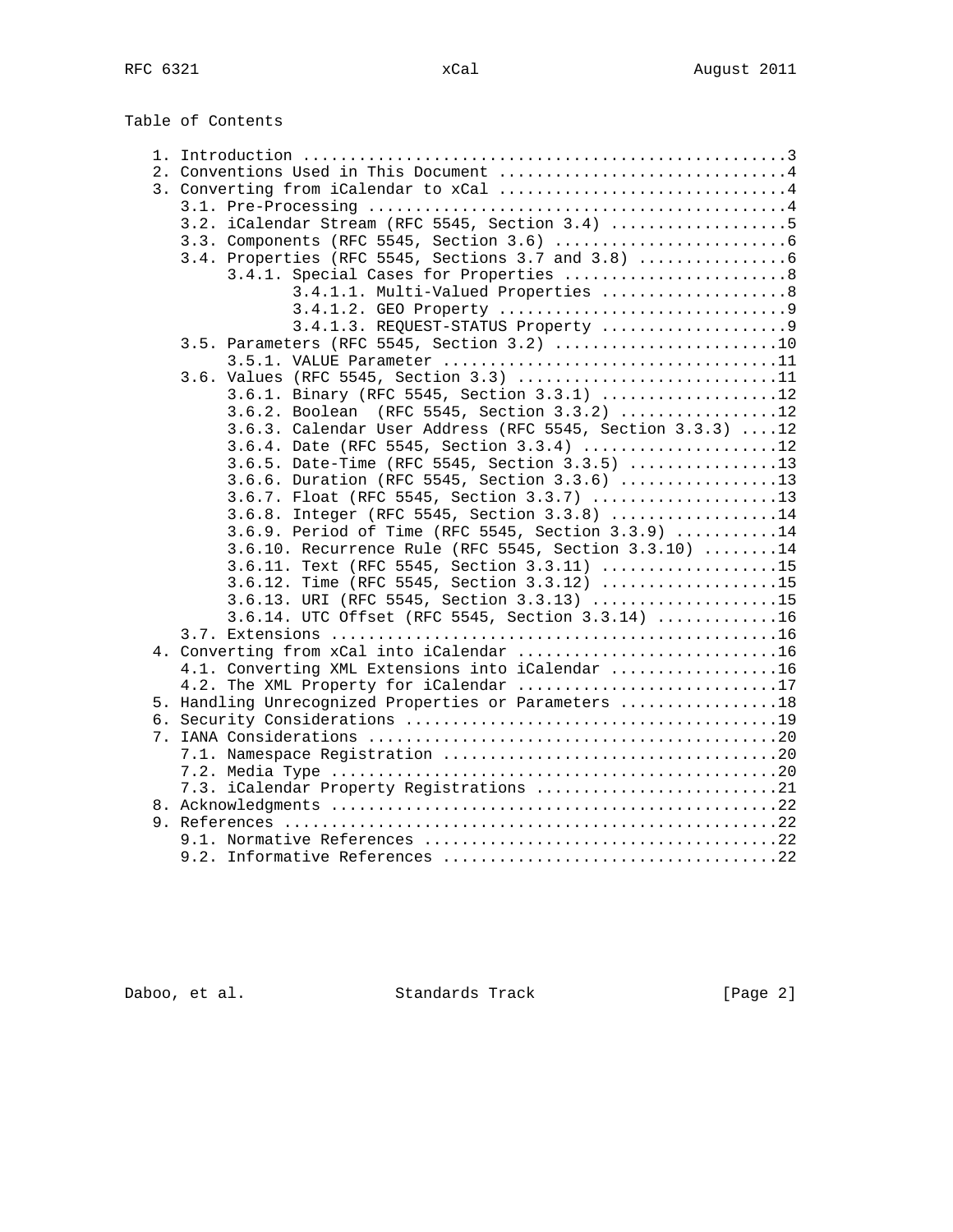#### 1. Introduction

 The iCalendar data format [RFC5545] is a widely deployed interchange format for calendaring and scheduling data. While many applications and services consume and generate calendar data, iCalendar is a specialized format that requires its own parser/generator. In contrast, XML-based formats are widely used for interoperability between applications, and the many tools that generate, parse, and manipulate XML make it easier to work with than iCalendar.

 The purpose of this specification is to define "xCal", an XML format for iCalendar data. xCal is defined as a straightforward mapping into XML from iCalendar, so that iCalendar data can be converted to XML, and then back to iCalendar, without losing any semantic meaning in the data. Anyone creating xCal calendar data according to this specification will know that their data can be converted to a valid iCalendar representation as well.

Key design considerations are:

 Round-tripping (converting an iCalendar instance to xCal and back) will give the same semantic result as the starting point. That is, all components, properties, and property parameters are guaranteed to be preserved, with the exception of those that have default values.

 xCal preserves the semantics of the iCalendar data. While a simple consumer can easily browse the calendar data in xCal, a full understanding of iCalendar is still required in order to modify and/or fully comprehend the calendar data.

 xCal has the ability to handle many extensions to the underlying iCalendar specification without requiring an update to this document.

Daboo, et al. Standards Track [Page 3]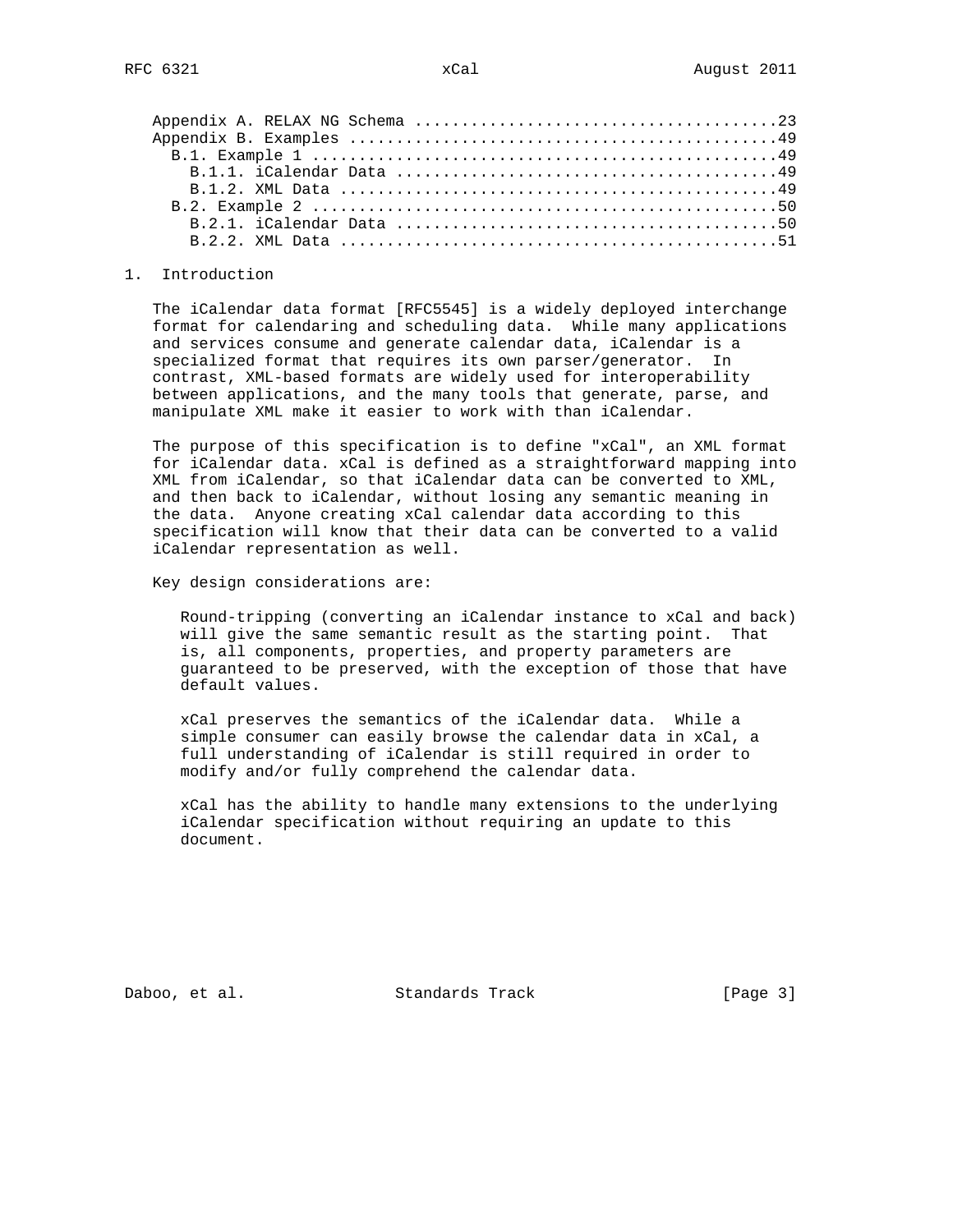2. Conventions Used in This Document

 The key words "MUST", "MUST NOT", "REQUIRED", "SHALL", "SHALL NOT", "SHOULD", "SHOULD NOT", "RECOMMENDED", "MAY", and "OPTIONAL" in this document are to be interpreted as described in [RFC2119].

 When XML element types in the namespace "urn:ietf:params:xml:ns:icalendar-2.0" are referenced in this document outside of the context of an XML fragment, the string "IC:" will be prefixed to the element types.

 Some examples in this document contain "partial" XML documents used for illustrative purposes. In these examples, three periods "..." are used to indicate a portion of the document that has been removed for compactness.

3. Converting from iCalendar to xCal

 This section describes how iCalendar data is converted to xCal using a simple mapping between the iCalendar data model and XML elements.

3.1. Pre-Processing

 iCalendar uses a line folding mechanism to limit lines of data to a maximum line length (typically 72 characters) to ensure maximum likelihood of preserving data integrity as it is transported via various means (e.g., email) -- see Section 3.1 of [RFC5545]. Prior to converting iCalendar data into xCal, all folded lines MUST be unfolded.

 iCalendar data uses an "escape" character sequence for text values and property parameter values. When such text elements are converted into xCal, the escaping MUST be removed.

 iCalendar uses a base64 encoding for binary data. However, it does not restrict the encoding from being applied to non-binary value types. So, the following rules MUST be applied when processing a property with the "ENCODING" property parameter set to "BASE64":

- o If the property value type is "BINARY", the base64 encoding MUST be preserved.
- o If the value type is not "BINARY", the "ENCODING" property parameter MUST be removed, and the value MUST be base64 decoded.

 When base64 encoding and decoding are used, they MUST conform to Section 4 of [RFC4648], which is the base64 method used in [RFC5545].

Daboo, et al. Standards Track [Page 4]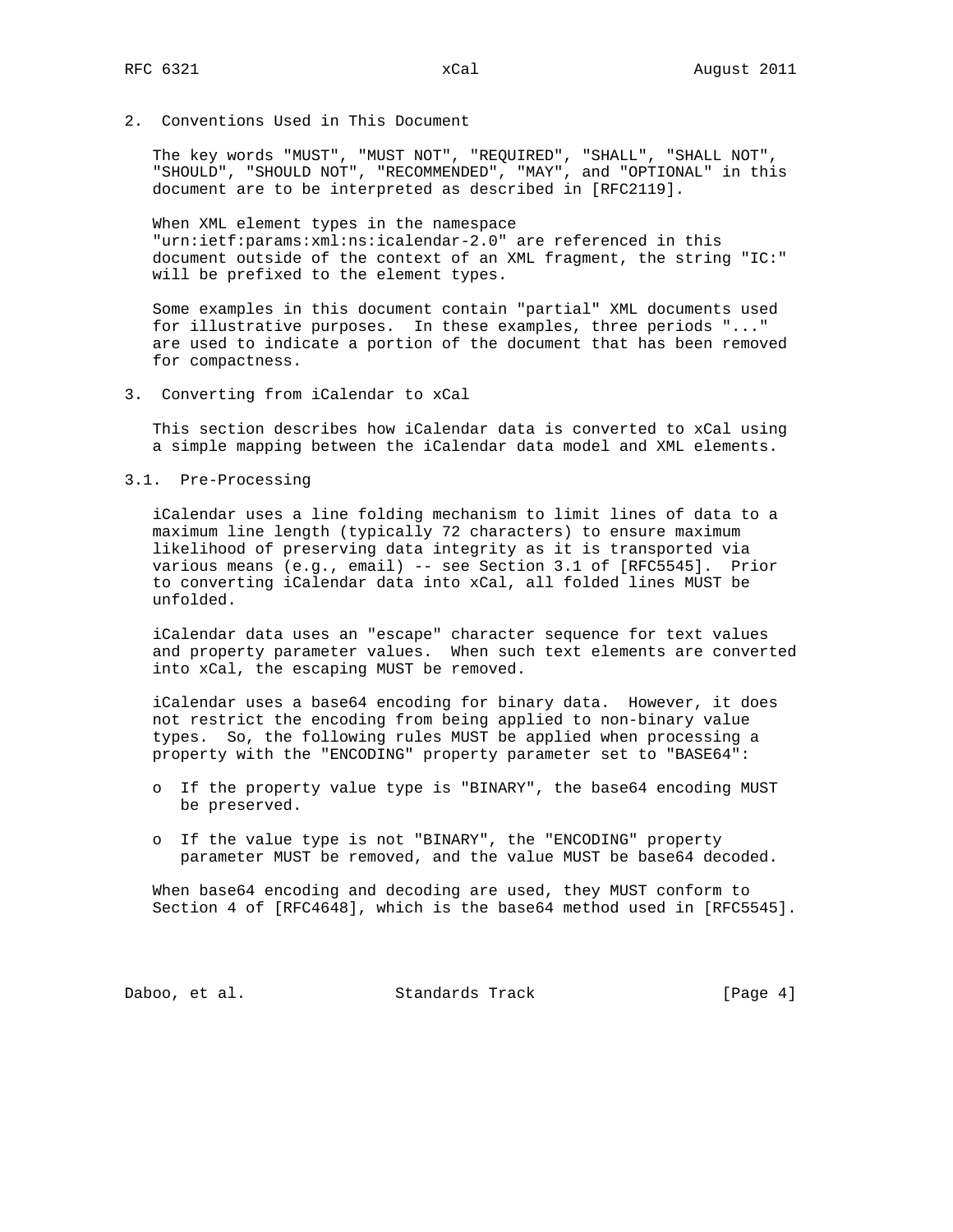One key difference in the formatting of values used in iCalendar and xCal is that, in xCal, the specification uses date/time and UTC offset values aligned with the syntax of [W3C.REC-xmlschema-2-20041028] to aid with XML processing.

3.2. iCalendar Stream (RFC 5545, Section 3.4)

 At the top level of the iCalendar object model is an "iCalendar stream". This object encompasses multiple "iCalendar objects". In xCal, the entire stream is contained in the root IC:icalendar XML element.

 An iCalendar stream can contain one or more iCalendar objects. Each iCalendar object, delimited by "BEGIN:VCALENDAR" and "END:VCALENDAR", is enclosed by the IC:vcalendar XML element.

Example:

 <?xml version="1.0" encoding="utf-8"?> <icalendar xmlns="urn:ietf:params:xml:ns:icalendar-2.0"> <vcalendar> ... </vcalendar> </icalendar>

 iCalendar objects are comprised of a set of "components", "properties", "parameters", and "values". A "component" can contain other "components" or "properties". A "property" has a value and a set of zero or more "parameters".

 In xCal, component elements, for example, IC:vevent and IC:vtodo, are contained within an IC:components XML element. Within the component element, another IC:components element could appear (representing components nested within components) or the IC:properties XML element could appear. IC:properties is used to encapsulate iCalendar properties.

 Each iCalendar property will be mapped to its own XML element as described below. Within each of these elements, there is zero or one IC:parameters XML element used to encapsulate any iCalendar property parameters. Additionally there will be one or more XML elements representing the value of the iCalendar property.

Daboo, et al. Standards Track [Page 5]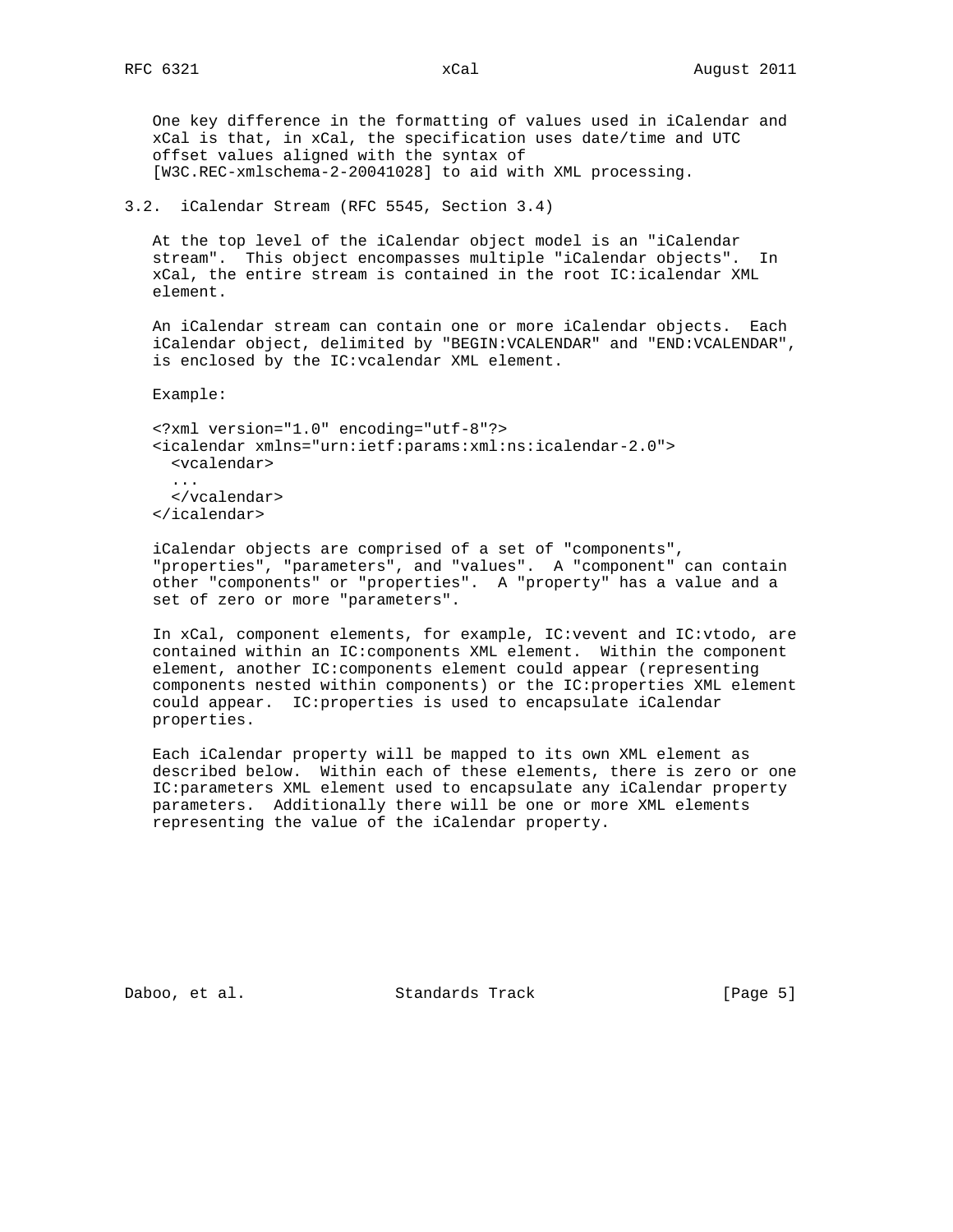```
 Example:
```

```
 <?xml version="1.0" encoding="utf-8"?>
 <icalendar xmlns="urn:ietf:params:xml:ns:icalendar-2.0">
   <vcalendar>
    <properties>
     ...
     </properties>
     <components>
     ...
     </components>
   </vcalendar>
 </icalendar>
        +------------------+--------------+------------------+
```

| Item                          | XML element   XML Definition                                         |
|-------------------------------|----------------------------------------------------------------------|
| iCalendar Stream<br>VCALENDAR | IC:icalendar   Appendix A # 3.4  <br>IC:vcalendar   Appendix A # 3.6 |

3.3. Components (RFC 5545, Section 3.6)

 Each calendar component in the "VCALENDAR" object, delimited by "BEGIN" and "END", will be converted to an enclosing XML element with the same name, but in lowercase. As an example, the table below shows iCalendar-to-xCal mappings for current iCalendar components. Any new iCalendar components added in the future will be converted in the same way.

| Component       | XML element   | XML Definition        |
|-----------------|---------------|-----------------------|
| VEVENT          | IC:event      | Appendix $A \# 3.6.1$ |
| VTODO           | IC:vtodo      | Appendix $A \# 3.6.2$ |
| <b>VJOURNAL</b> | IC:viournal   | Appendix $A \# 3.6.3$ |
| VFREEBUSY       | IC: vfreebusy | Appendix $A \# 3.6.4$ |
| VTIMEZONE       | IC:vtimezone  | Appendix $A \# 3.6.5$ |
| STANDARD        | IC: standard  | Appendix $A \# 3.6.5$ |
| DAYLIGHT        | IC:daylight   | Appendix $A \# 3.6.5$ |
| VALARM          | IC:valarm     | Appendix $A \# 3.6.6$ |

3.4. Properties (RFC 5545, Sections 3.7 and 3.8)

 iCalendar properties, whether they apply to the "VCALENDAR" object or to a component, are handled in a consistent way in the xCal format.

Daboo, et al. Standards Track [Page 6]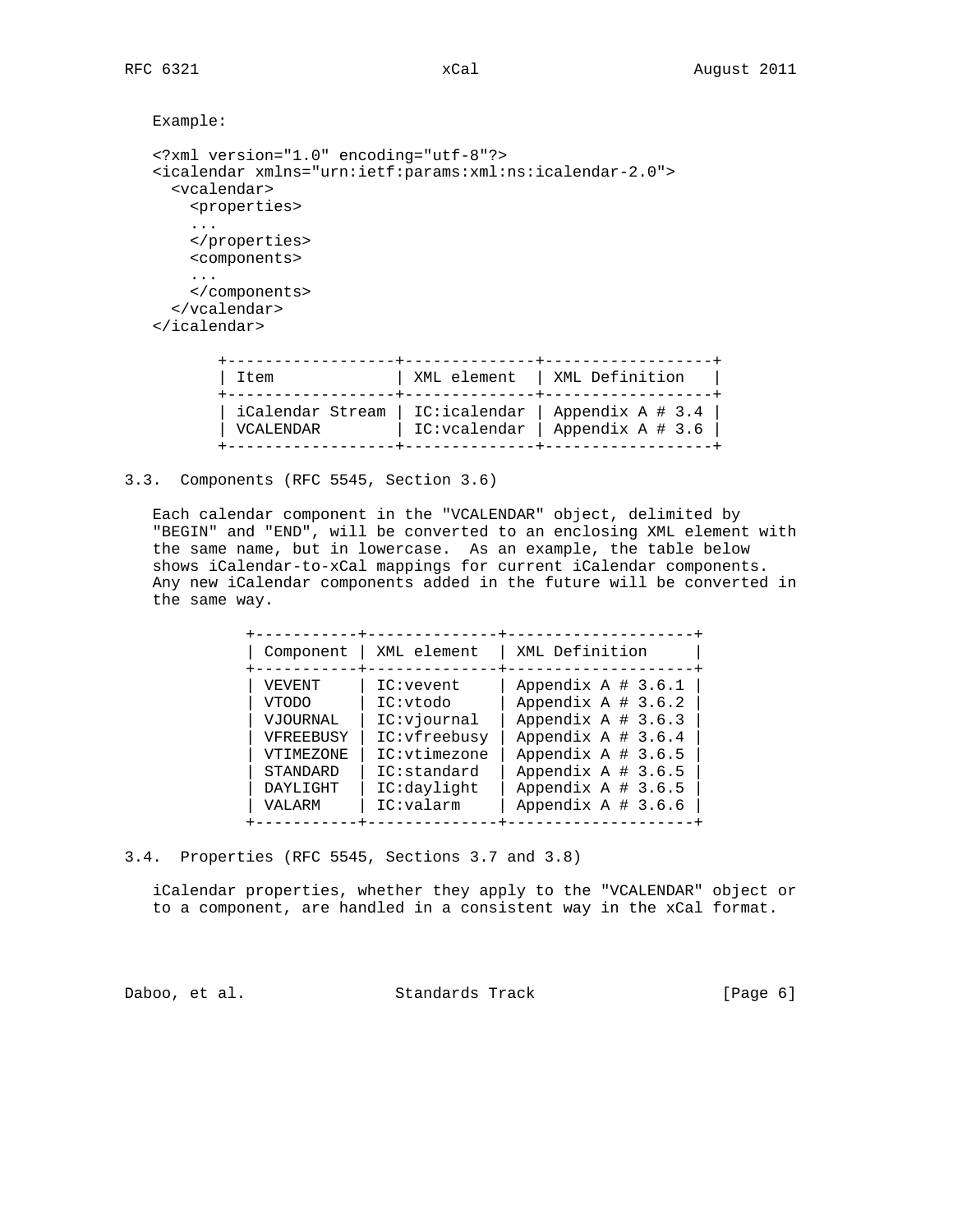iCalendar properties are enclosed in the XML element IC:properties.

 Each individual iCalendar property is represented in xCal by an element of the same name as the iCalendar property, but in lowercase. For example, the "CALSCALE" property is represented in xCal by the IC:calscale element.

Example:

```
 <?xml version="1.0" encoding="utf-8"?>
 <icalendar xmlns="urn:ietf:params:xml:ns:icalendar-2.0">
   <vcalendar>
     <properties>
       <calscale>...</calscale>
       <version>...</version>
       <prodid>...</prodid>
     </properties>
     <components>
     ...
     </components>
   </vcalendar>
 </icalendar>
```
 Each property can contain an IC:parameters XML element encapsulating any iCalendar property parameters associated with the iCalendar property.

 Each property will contain one or more "value" XML elements as described below representing the value of the iCalendar property.

 As an example, the table below shows iCalendar-to-xCal mappings for current iCalendar properties. Any new iCalendar properties added in the future will be converted in the same way.

| Property     | XML element      | XML Definition          |
|--------------|------------------|-------------------------|
| CALSCALE     | IC:calscale      | Appendix $A \# 3.7.1$   |
| METHOD       | IC:method        | Appendix $A \# 3.7.2$   |
| PRODID       | IC:prodid        | Appendix $A \# 3.7.3$   |
| VERSION      | IC:version       | Appendix $A \# 3.7.4$   |
| ATTACH       | IC:attach        | Appendix A $# 3.8.1.1$  |
| CATEGORIES   | $IC:$ categories | Appendix A $# 3.8.1.2$  |
| <b>CLASS</b> | IC:class         | Appendix $A \# 3.8.1.3$ |
| COMMENT      | IC:comment       | Appendix A $# 3.8.1.4$  |
| DESCRIPTION  | IC:description   | Appendix $A \# 3.8.1.5$ |
| GEO          | IC: qeo          | Appendix $A \# 3.8.1.6$ |
| LOCATION     | IC:location      | Appendix A $# 3.8.1.7$  |

Daboo, et al. Standards Track [Page 7]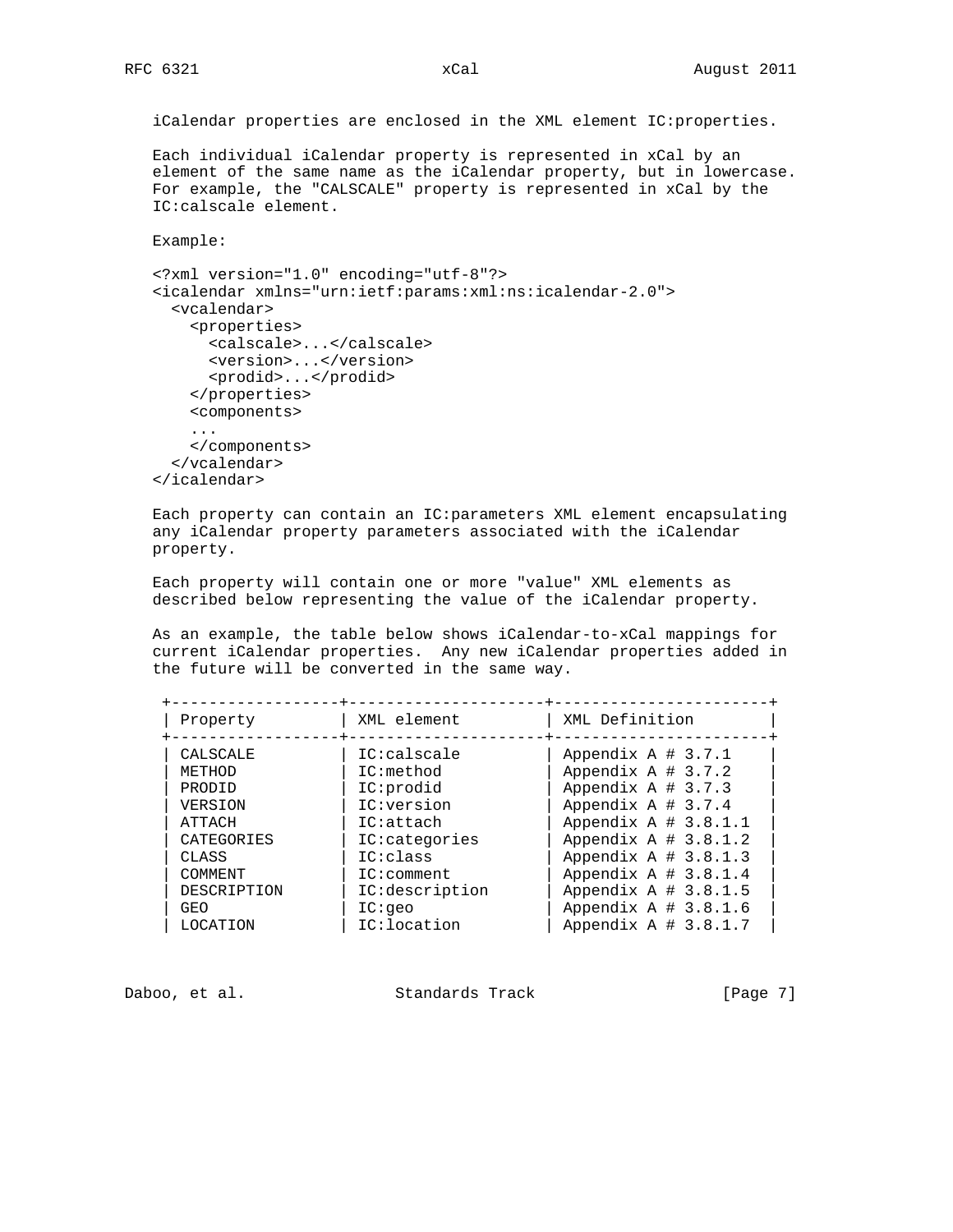| PERCENT-COMPLETE  | IC: percent-complete | Appendix $A \# 3.8.1.8$  |  |
|-------------------|----------------------|--------------------------|--|
| PRIORITY          | IC: priority         | Appendix $A \# 3.8.1.9$  |  |
| RESOURCES         | $IC:$ resources      | Appendix $A \# 3.8.1.10$ |  |
| <b>STATUS</b>     | IC: status           | Appendix $A \# 3.8.1.11$ |  |
| SUMMARY           | IC:summary           | Appendix $A \# 3.8.1.12$ |  |
| COMPLETED         | IC:completed         | Appendix $A \# 3.8.2.1$  |  |
| DTEND             | IC:dtend             | Appendix A $# 3.8.2.2$   |  |
| <b>DUE</b>        | IC:due               | Appendix A # 3.8.2.3     |  |
| DTSTART           | IC:dtstart           | Appendix A $# 3.8.2.4$   |  |
| DURATION          | IC:duration          | Appendix $A \# 3.8.2.5$  |  |
| FREEBUSY          | IC:freebusy          | Appendix $A \# 3.8.2.6$  |  |
| TRANSP            | IC:transp            | Appendix $A \# 3.8.2.7$  |  |
| TZID              | IC:tzid              | Appendix $A \# 3.8.3.1$  |  |
| <b>TZNAME</b>     | IC:tzname            | Appendix $A \# 3.8.3.2$  |  |
| TZOFFSETFROM      | IC:tzoffsetfrom      | Appendix $A \# 3.8.3.3$  |  |
| <b>TZOFFSETTO</b> | IC:tzoffsetto        | Appendix A # 3.8.3.4     |  |
| TZURL             | IC:tzurl             | Appendix A # 3.8.3.5     |  |
| <b>ATTENDEE</b>   | IC:attendee          | Appendix $A \# 3.8.4.1$  |  |
| CONTACT           | IC:contact           | Appendix $A \# 3.8.4.2$  |  |
| ORGANIZER         | IC:orqanizer         | Appendix $A \# 3.8.4.3$  |  |
| RECURRENCE-ID     | IC:recurrence-id     | Appendix $A \# 3.8.4.4$  |  |
| RELATED-TO        | IC:related-to        | Appendix $A \# 3.8.4.5$  |  |
| URL               | IC:url               | Appendix $A \# 3.8.4.6$  |  |
| UID               | IC:uid               | Appendix $A \# 3.8.4.7$  |  |
| <b>EXDATE</b>     | IC: exdate           | Appendix $A \# 3.8.5.1$  |  |
| <b>RDATE</b>      | IC:rdate             | Appendix $A \# 3.8.5.2$  |  |
| <b>RRULE</b>      | IC:rrule             | Appendix A # 3.8.5.3     |  |
| ACTION            | IC:action            | Appendix A # 3.8.6.1     |  |
| REPEAT            | IC:repeat            | Appendix A # 3.8.6.2     |  |
| TRIGGER           | IC:trigger           | Appendix A # 3.8.6.3     |  |
| <b>CREATED</b>    | IC:created           | Appendix A $# 3.8.7.1$   |  |
| <b>DTSTAMP</b>    | IC:dtstamp           | Appendix $A \# 3.8.7.2$  |  |
| LAST-MODIFIED     | IC:last-modified     | Appendix A $# 3.8.7.3$   |  |
| SEQUENCE          | IC: sequence         | Appendix A $# 3.8.7.4$   |  |
| REQUEST-STATUS    | IC: request-status   | Appendix $A \# 3.8.8.3$  |  |
|                   |                      |                          |  |

## 3.4.1. Special Cases for Properties

 This section describes some properties that have special handling when converting to xCal.

# 3.4.1.1. Multi-Valued Properties

 The following iCalendar properties can have values that consist of a list of "standard" iCalendar values separated by a specific delimiter. In xCal, these properties are represented by an XML element that contains multiple "value" elements (Section 3.6).

Daboo, et al. Standards Track [Page 8]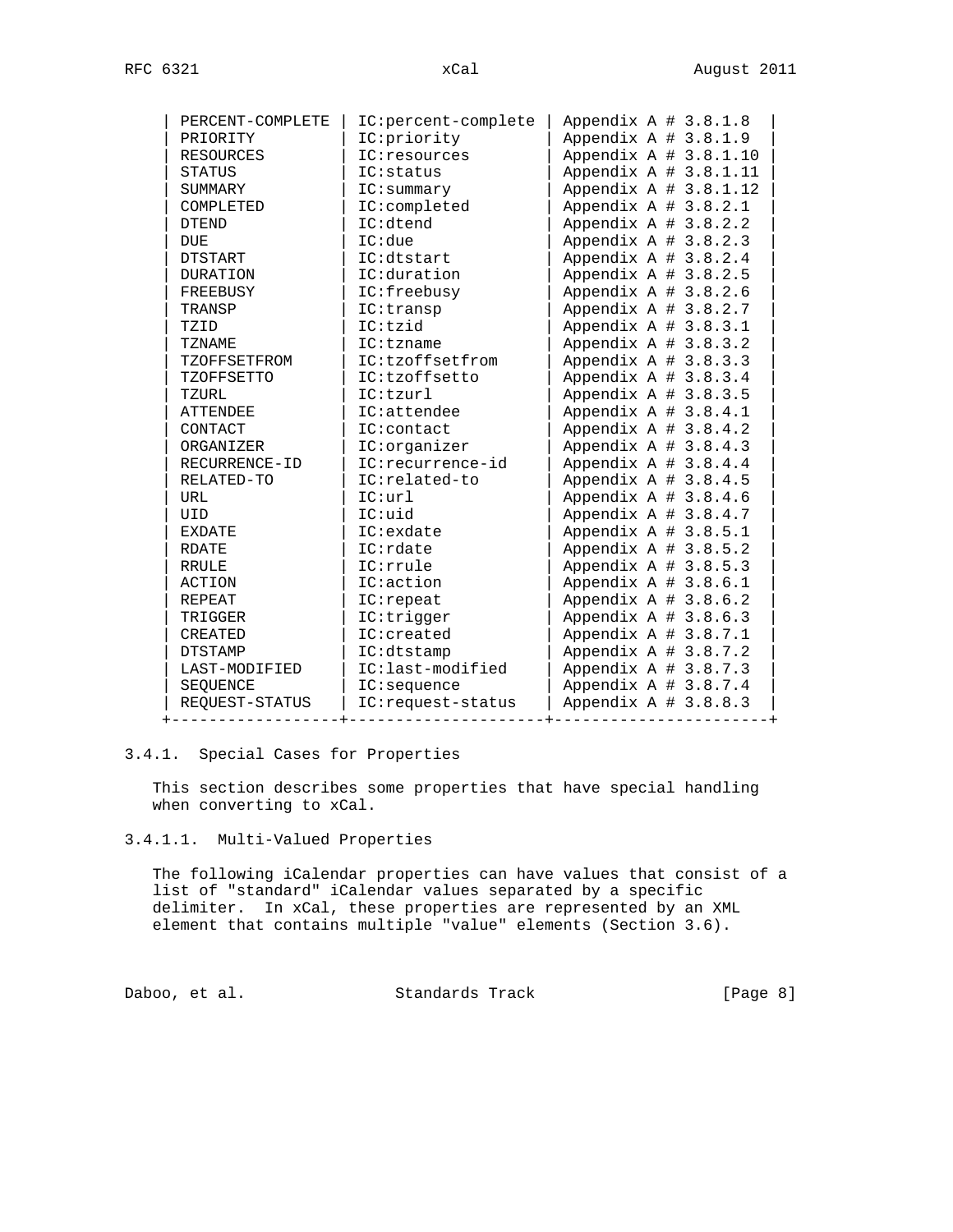| Property                                                             |
|----------------------------------------------------------------------|
| CATEGORIES<br><b>RESOURCES</b><br>FREEBUSY<br><b>EXDATE</b><br>RDATE |

# 3.4.1.2. GEO Property

 In iCalendar, the "GEO" property value is defined as a semicolon separated list of two "FLOAT" values; the first representing latitude and the second longitude.

 In xCal, the value for the IC:geo element is represented by two XML elements. These are an IC:latitude element and an IC:longitude element, each of which contains float values. See Appendix A # 3.8.1.6.

Example:

```
 <?xml version="1.0" encoding="utf-8"?>
 <icalendar xmlns="urn:ietf:params:xml:ns:icalendar-2.0">
   ...
   <geo>
    <latitude>37.386013</latitude>
    <longitude>-122.082932</longitude>
   </geo>
   ...
 </icalendar>
```
3.4.1.3. REQUEST-STATUS Property

 In iCalendar, the "REQUEST-STATUS" property value is defined as a semicolon-separated list of two or three "TEXT" values. The first represents a code, the second a description, and the third any additional data.

 In xCal, the value for the IC:request-status element is represented by two or three XML elements. These are an IC:code element, an IC: description element, and an IC:data element, each of which contains the corresponding "TEXT" values. If there is no additional data in the iCalendar value, the IC:data element (which would be empty) SHOULD NOT be present. See Appendix A # 3.8.8.3.

Daboo, et al. Standards Track [Page 9]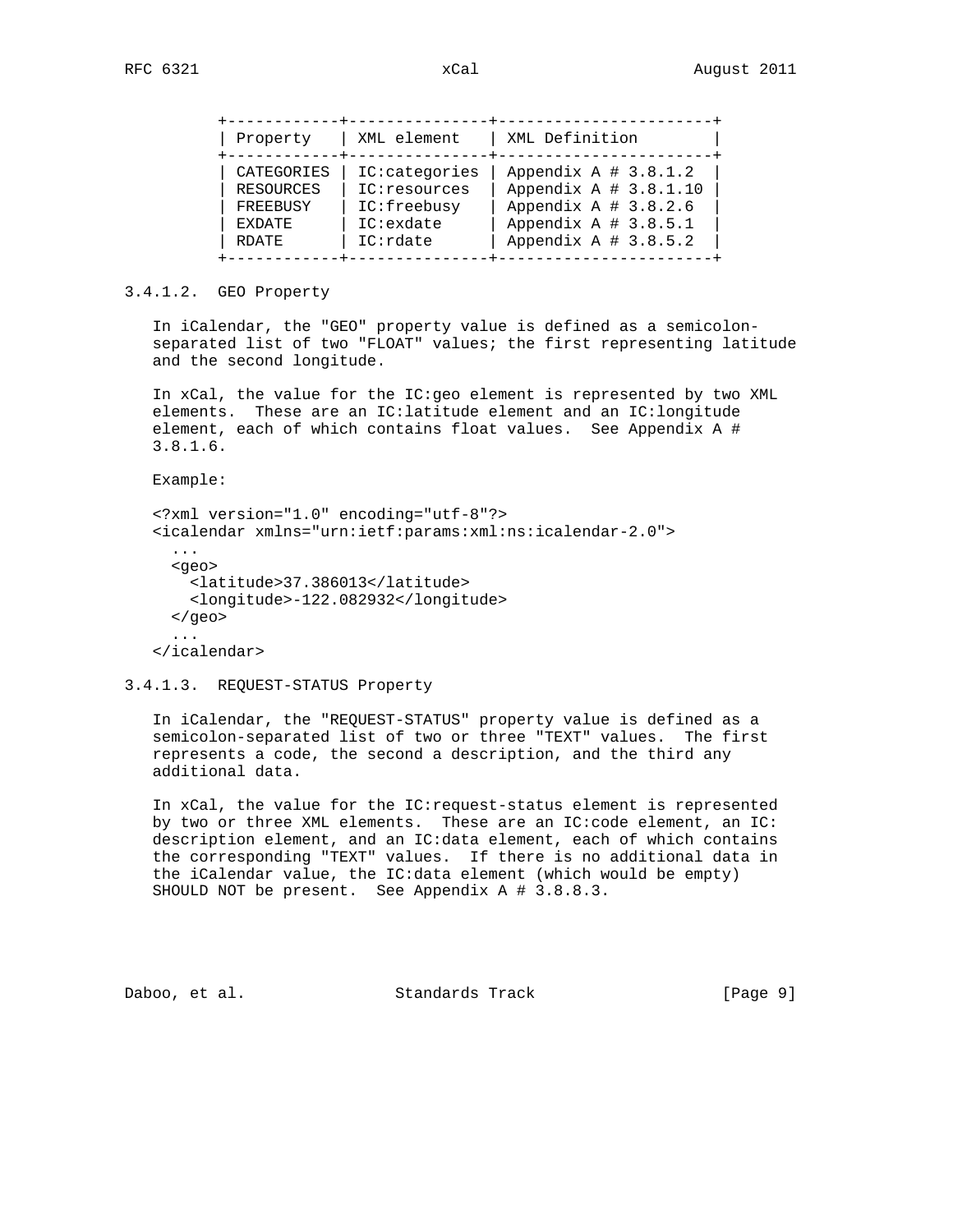```
 Example:
 <?xml version="1.0" encoding="utf-8"?>
 <icalendar xmlns="urn:ietf:params:xml:ns:icalendar-2.0">
   ...
   <request-status>
   <code>2.0</code>
     <description>Success</description>
   </request-status>
   ...
 </icalendar>
```
3.5. Parameters (RFC 5545, Section 3.2)

 iCalendar property parameters are enclosed in the XML element IC: parameters, which occurs in each property XML element. If there are no iCalendar property parameters, the IC:parameters element (which would be empty) SHOULD NOT be present.

 Each individual iCalendar property parameter is represented in xCal by an element of the same name as the iCalendar property parameter, but in lowercase. For example, the "PARTSTAT" property parameter is represented in xCal by the IC:partstat element.

#### Example:

```
 <?xml version="1.0" encoding="utf-8"?>
   <icalendar xmlns="urn:ietf:params:xml:ns:icalendar-2.0">
      <vcalendar>
        ...
        <components>
          ...
          <attendee>
            <parameters>
              <partstat><text>NEEDS-ACTION</text></partstat>
           </parameters>
 ...
          </attendee>
          ...
        </components>
      </vcalendar>
   </icalendar>
```
 Each XML parameter element contains one or more child XML elements representing iCalendar value types.

Daboo, et al. Standards Track [Page 10]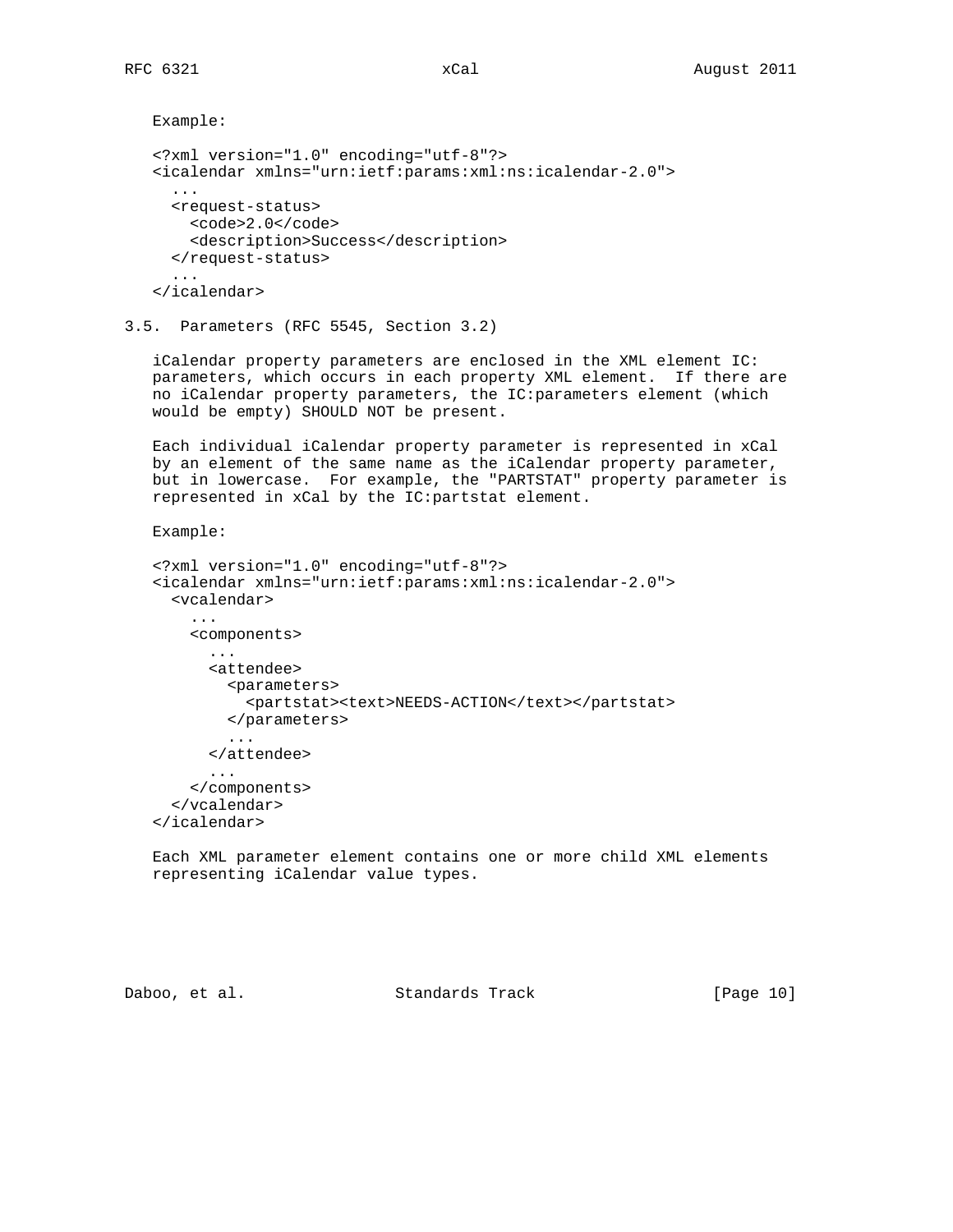As an example, the table below shows iCalendar-to-xCal mappings for current iCalendar parameters. Any new iCalendar parameters added in the future will be converted in the same way.

| Parameter      | XML element                        | XML Definition         |
|----------------|------------------------------------|------------------------|
| ALTREP         | IC:altrep                          | Appendix $A \# 3.2.1$  |
| CN.            | IC:cn                              | Appendix $A \# 3.2.2$  |
| <b>CUTYPE</b>  | $IC:$ cutype                       | Appendix $A \# 3.2.3$  |
| DELEGATED-FROM | IC:delegated-from                  | Appendix $A \# 3.2.4$  |
| DELEGATED-TO   | IC:delegated-to                    | Appendix $A \# 3.2.5$  |
| DTR.           | IC:dir                             | Appendix A # 3.2.6     |
| ENCODING       | IC:encoding                        | Appendix $A \# 3.2.7$  |
| <b>FMTTYPF</b> | $IC:$ fmttype                      | Appendix $A \# 3.2.8$  |
| FBTYPE         | IC:fbtype                          | Appendix $A \# 3.2.9$  |
| LANGUAGE       | $IC:\lbrack\text{language}\rbrack$ | Appendix A $# 3.2.10$  |
| <b>MEMBER</b>  | IC:member                          | Appendix $A \# 3.2.11$ |
| PARTSTAT       | IC:partstat                        | Appendix $A \# 3.2.12$ |
| RANGE          | IC:range                           | Appendix A $# 3.2.13$  |
| RELATED        | IC:related                         | Appendix A # 3.2.14    |
| RELTYPE        | IC:reltype                         | Appendix $A \# 3.2.15$ |
| ROLE           | IC:role                            | Appendix $A \# 3.2.16$ |
| RSVP           | IC:rsvp                            | Appendix $A \# 3.2.17$ |
| SENT-BY        | $IC:sent-by$                       | Appendix A $# 3.2.18$  |
| TZID           | IC:tzid                            | Appendix A $# 3.2.19$  |

### 3.5.1. VALUE Parameter

 iCalendar defines a "VALUE" property parameter (Section 3.2.20 of [RFC5545]). This property parameter is not mapped to an xCal XML element. Instead, the value type is handled by having different XML elements for each value, and these appear inside of property elements. Thus, when converting from iCalendar to xCal, any "VALUE" property parameters are skipped. When converting from xCal into iCalendar, the appropriate "VALUE" property parameter MUST be included in the iCalendar property if the value type is not the default value type for that property.

3.6. Values (RFC 5545, Section 3.3)

 In the typical case, iCalendar value types are mapped into XML elements with a matching name in all lowercase. In the case of the value for a recurrence rule (see below), iCalendar defines "structured" values, and these are mapped into separate child elements for each value element.

Daboo, et al. Standards Track [Page 11]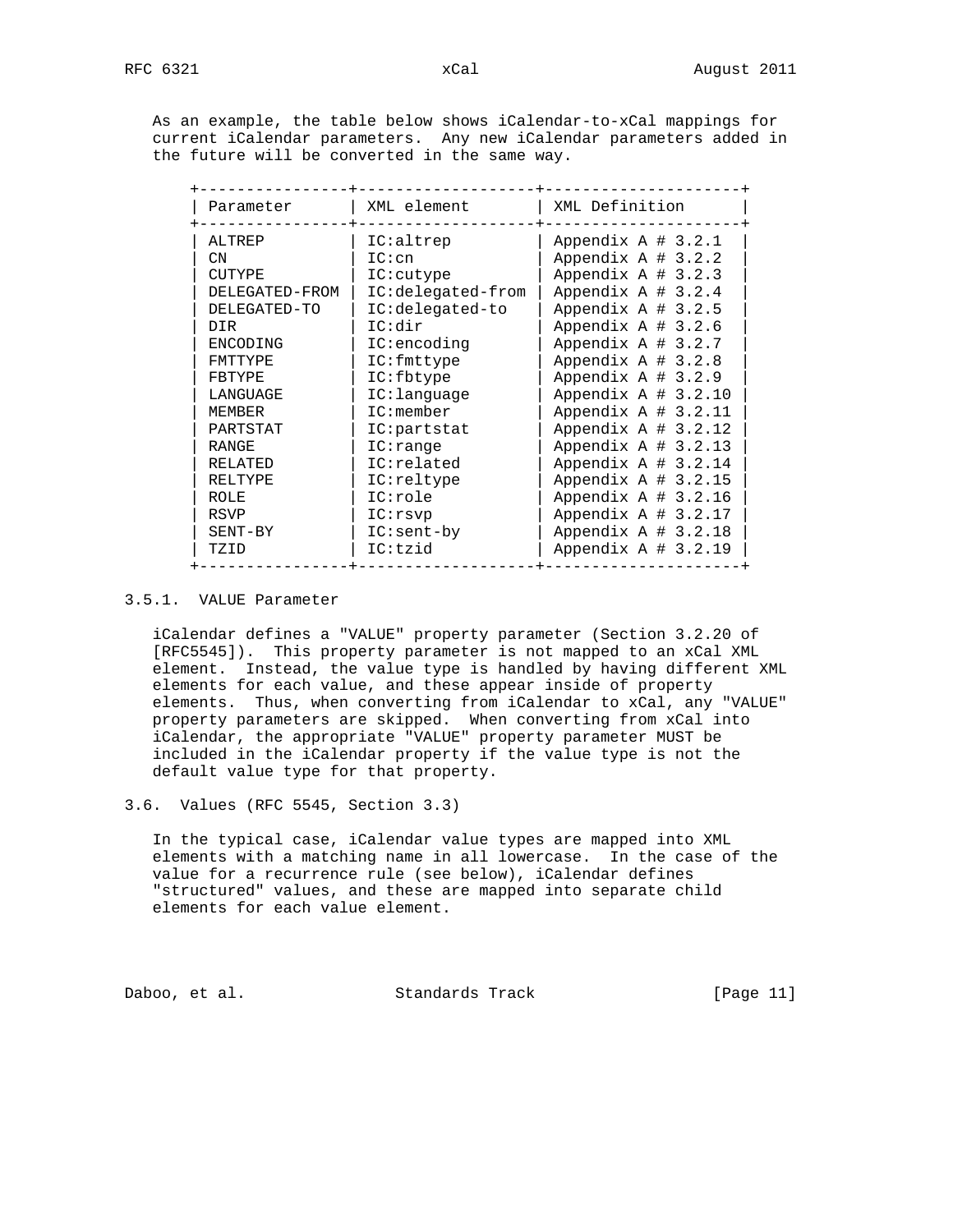- 3.6.1. Binary (RFC 5545, Section 3.3.1)
	- Description: iCalendar "BINARY" property values are represented by the IC:binary XML element. The content of the element is base64 encoded data, conforming to Section 4 of [RFC4648], which is the base64 method used in [RFC5545]. Whitespace MAY be inserted into the data at any point to "wrap" the data to reasonable line lengths. When converting back to iCalendar, the whitespace MUST first be removed.

XML Definition: Appendix A # 3.3.1

Example:

<binary>SGVsbG8gV29ybGQh</binary>

- 3.6.2. Boolean (RFC 5545, Section 3.3.2)
	- Description: iCalendar "BOOLEAN" property values are represented by the IC:boolean XML element. The content of the element is a boolean value.
	- XML Definition: Appendix A # 3.3.2

Example:

<boolean>true</boolean>

- 3.6.3. Calendar User Address (RFC 5545, Section 3.3.3)
	- Description: iCalendar "CAL-ADDRESS" property values are represented by the IC:cal-address XML element. The content of the element is a URI.

XML Definition: Appendix A # 3.3.3

Example:

<cal-address>mailto:cyrus@example.com</cal-address>

3.6.4. Date (RFC 5545, Section 3.3.4)

 Description: iCalendar "DATE" property values are represented by the IC:date XML element. The content of the element is the same date value specified by [RFC5545], with the exception that the date components are separated by "-" characters, for consistency with [W3C.REC-xmlschema-2-20041028].

Daboo, et al. Standards Track [Page 12]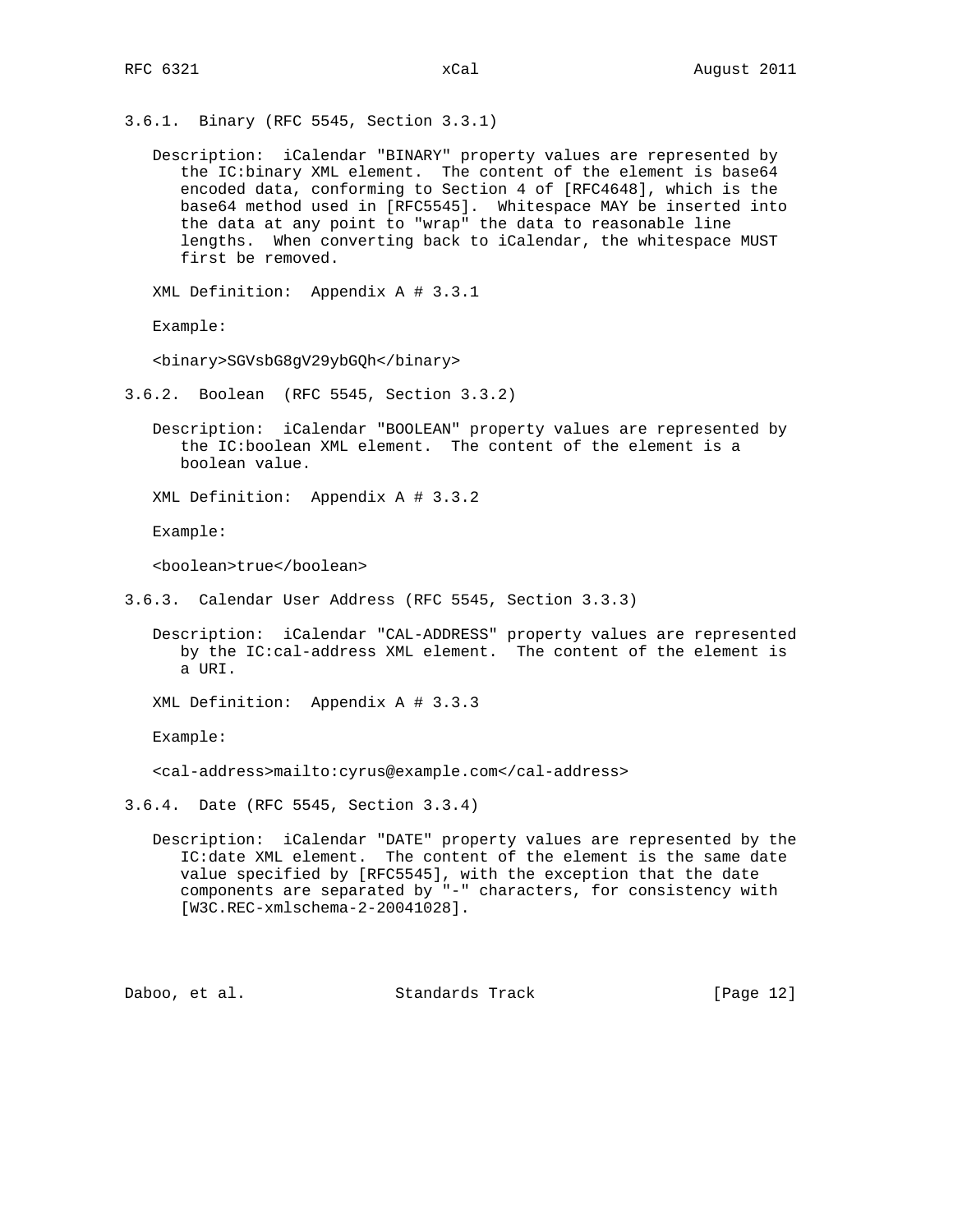XML Definition: Appendix A # 3.3.4

Example:

<date>2011-05-17</date>

3.6.5. Date-Time (RFC 5545, Section 3.3.5)

 Description: iCalendar "DATE-TIME" property values are represented by the IC:date-time XML element. The content of the element is the same date-time value specified by [RFC5545], with the exception that the date components are separated by "-" characters, and the time components are separated by ":" characters, for consistency with [W3C.REC-xmlschema-2-20041028]. Note that while [W3C.REC-xmlschema-2-20041028] allows for a UTC offset to be included in date/time values, xCal does not use that, and instead follows the iCalendar behavior of using time zone definitions via the "TZID" property parameter.

XML Definition: Appendix A # 3.3.5

Example:

<date-time>2011-05-17T12:00:00</date-time>

3.6.6. Duration (RFC 5545, Section 3.3.6)

 Description: iCalendar "DURATION" property values are represented by the IC:duration XML element. The content of the element is the same duration value specified by [RFC5545].

XML Definition: Appendix A # 3.3.6

Example:

<duration>P1D</duration>

3.6.7. Float (RFC 5545, Section 3.3.7)

 Description: iCalendar "FLOAT" property values are represented by the IC:float XML element. The content of the element is a text representation of a floating point number.

XML Definition: Appendix A # 3.3.7

Example:

<float>0.5</float>

Daboo, et al. Standards Track [Page 13]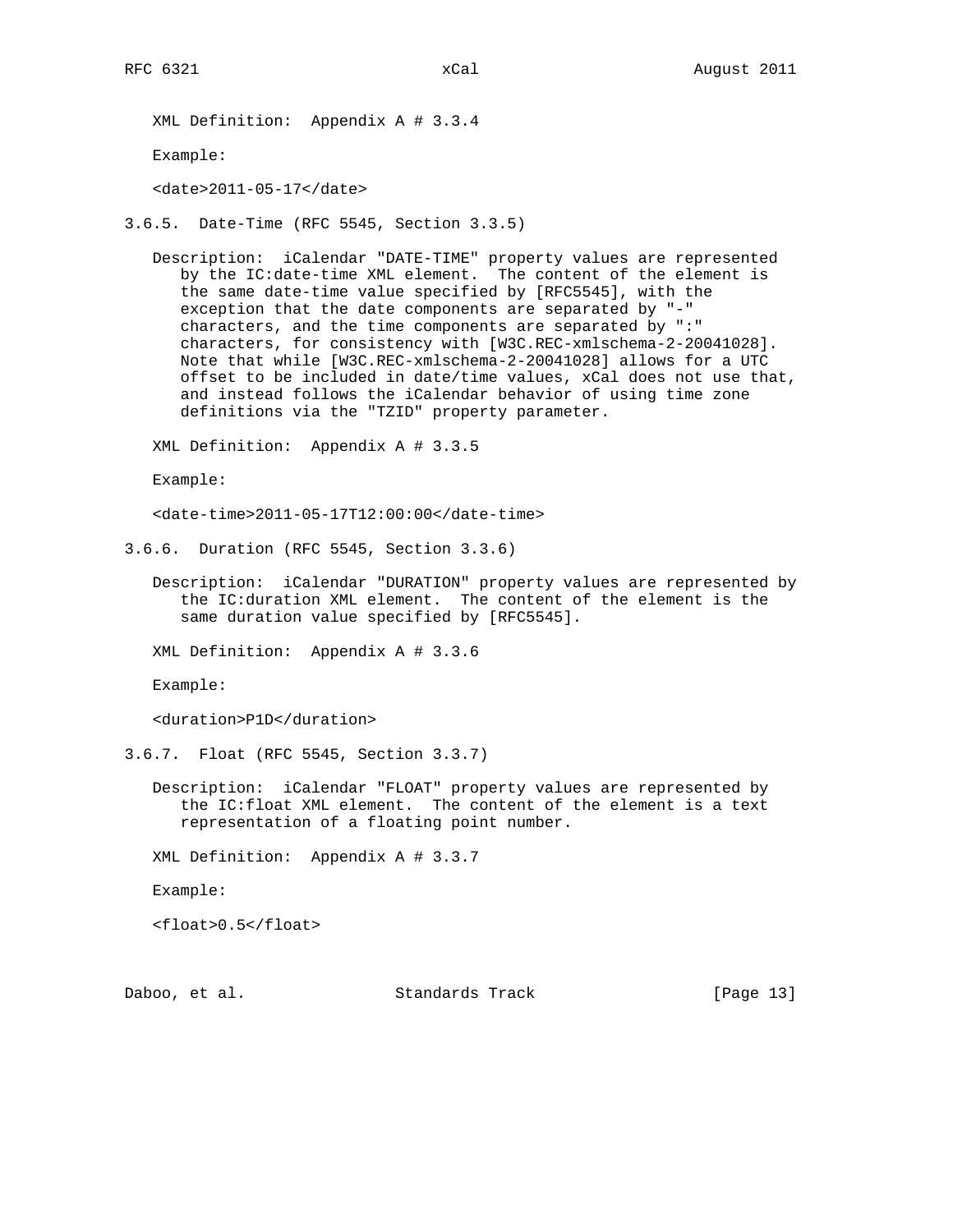3.6.8. Integer (RFC 5545, Section 3.3.8)

 Description: iCalendar "INTEGER" property values are represented by the IC:integer XML element. The content of the element is a text representation of an integer number.

XML Definition: Appendix A # 3.3.8

Examples:

 <integer>50</integer> <integer>-100</integer>

3.6.9. Period of Time (RFC 5545, Section 3.3.9)

 Description: iCalendar "PERIOD" property values are represented by the IC:period XML element. The content of the element is child elements representing the start, end, or duration components of the period.

XML Definition: Appendix A # 3.3.9

Example:

```
 <period>
   <start>2011-05-17T12:00:00</start>
   <duration>P1H</duration>
 </period>
```
3.6.10. Recurrence Rule (RFC 5545, Section 3.3.10)

 Description: iCalendar "RECUR" property values are represented by the IC:recur XML element. The content of the element is child elements representing the various components of a recurrence rule.

XML Definition: Appendix A # 3.3.10

Example:

 <recur> <freq>YEARLY</freq> <count>5</count> <byday>-1SU</byday> <bymonth>10</bymonth> </recur>

Daboo, et al. Standards Track [Page 14]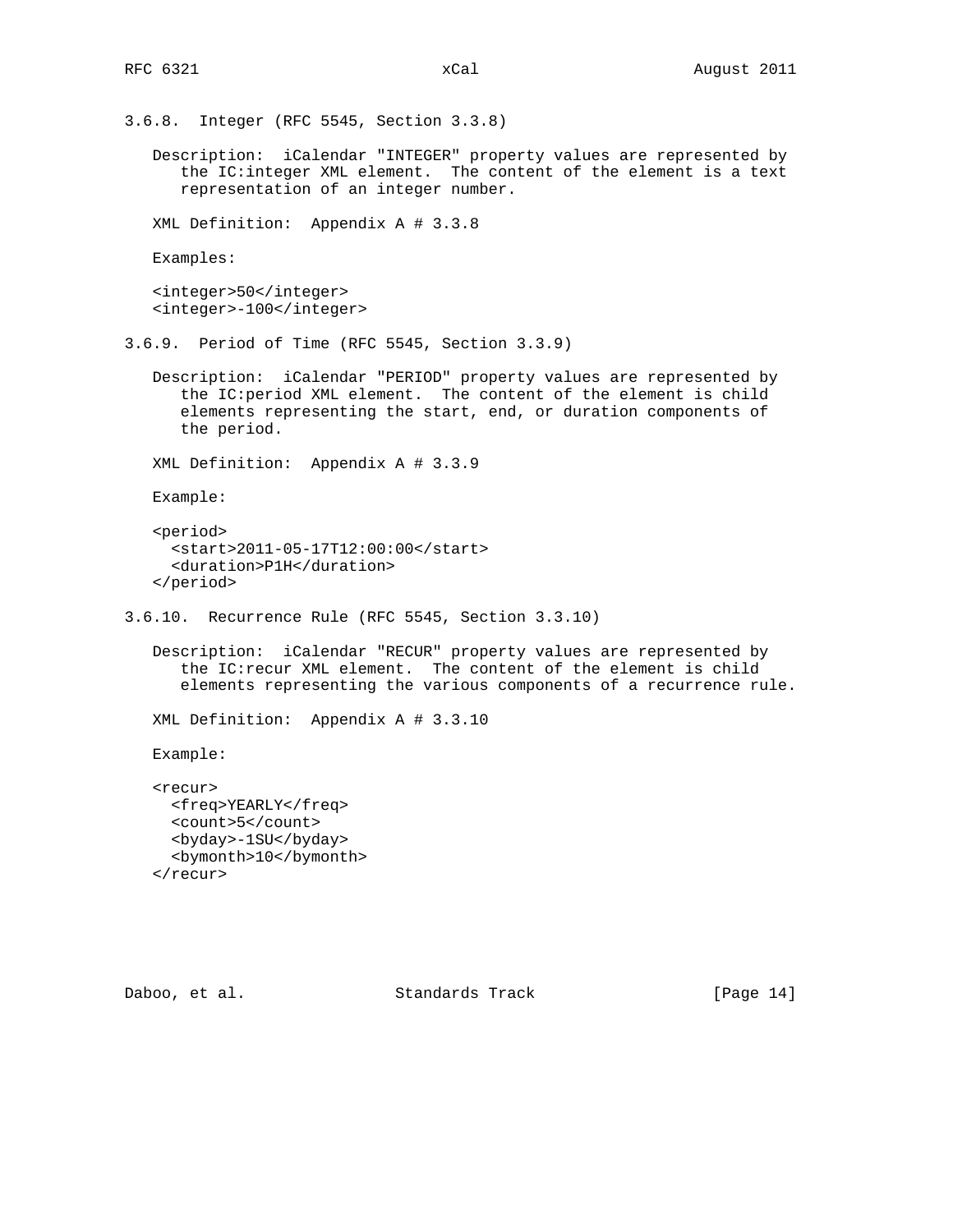3.6.11. Text (RFC 5545, Section 3.3.11)

 Description: iCalendar "TEXT" property values are represented by the IC:text XML element. The content of the element is simple text.

XML Definition: Appendix A # 3.3.11

Example:

<text>Hello World!</text>

3.6.12. Time (RFC 5545, Section 3.3.12)

 Description: iCalendar "TIME" property values are represented by the IC:time XML element. The content of the element is the same time value specified by [RFC5545], with the exception that the time components are separated by ":" characters, for consistency with [W3C.REC-xmlschema-2-20041028]. Note that while [W3C.REC-xmlschema-2-20041028] allows for a UTC offset to be included in date/time values, xCal does not use that, and instead follows the iCalendar behavior of using time zone definitions via the "TZID" property parameter.

XML Definition: Appendix A # 3.3.12

Example:

<time>12:00:00</time>

3.6.13. URI (RFC 5545, Section 3.3.13)

 Description: iCalendar "URI" property values are represented by the IC:uri XML element. The content of the element is a URI.

XML Definition: Appendix A # 3.3.13

Example:

<uri>http://calendar.example.com</uri>

Daboo, et al. Standards Track [Page 15]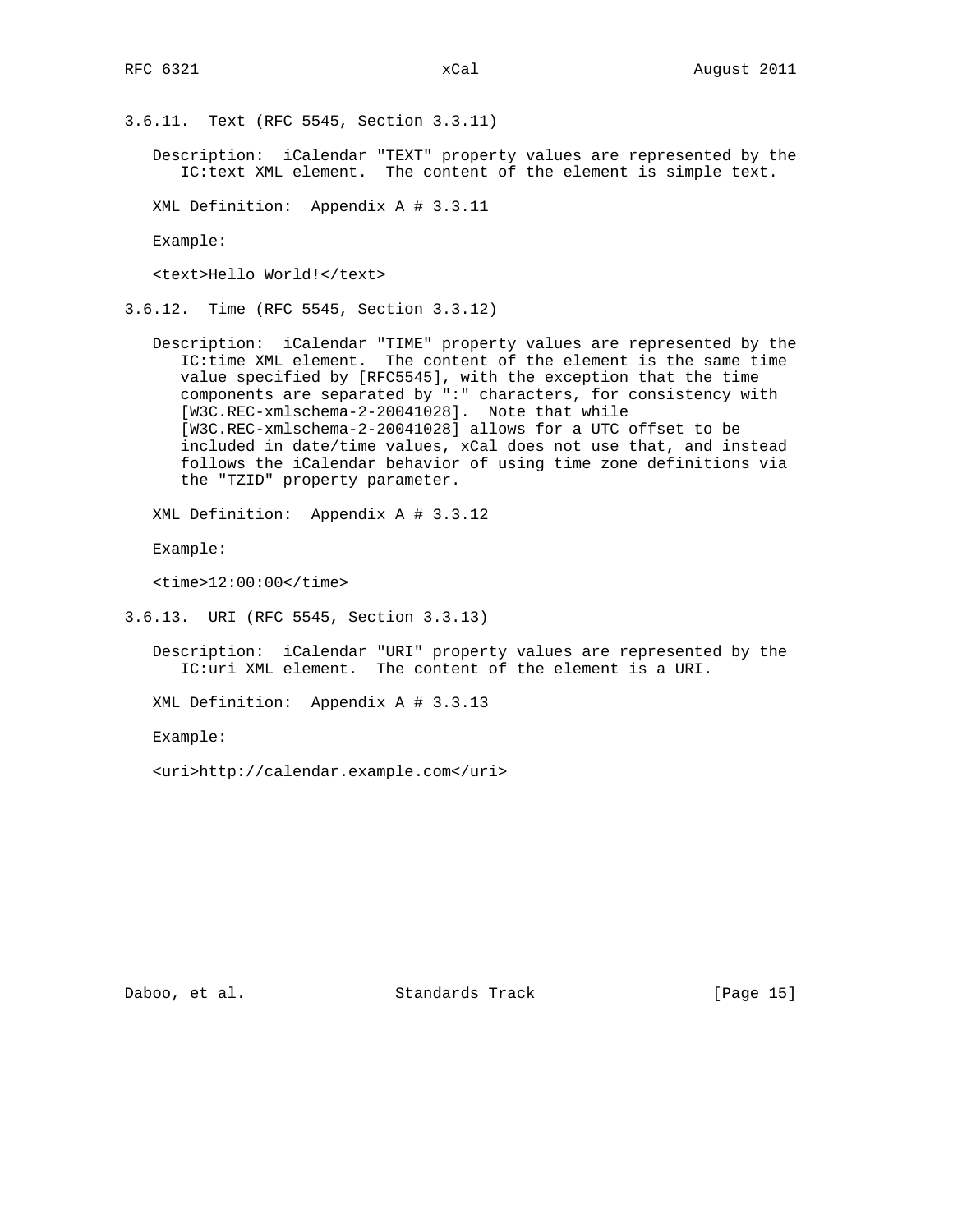3.6.14. UTC Offset (RFC 5545, Section 3.3.14)

 Description: iCalendar "UTC-OFFSET" property values are represented by the IC:utc-offset XML element. The content of the element is the same UTC offset value specified by [RFC5545], with the exception that the hour, minute, and second components are separated by a ":" character, for consistency with [W3C.REC-xmlschema-2-20041028].

XML Definition: Appendix A # 3.3.14

Example:

<utc-offset>-05:00</utc-offset>

3.7. Extensions

 iCalendar extension properties and property parameters (those with an "X-" prefix in their name) are handled in the same way as other properties and property parameters: the property or property parameter is represented by an XML element with the same name, but in lowercase, e.g., the "X-FOO" property in iCalendar turns into the IC: x-foo element in xCal. However, see Section 5 for how to deal with default values for unrecognized extension properties or property parameters.

4. Converting from xCal into iCalendar

 When converting component, property, and property parameter values, the names SHOULD be converted to uppercase. Although iCalendar names are case insensitive, common practice is to keep them all uppercase following the actual definitions in [RFC5545].

 BACKSLASH character encoding and line folding MUST be applied to the resulting iCalendar data as required by [RFC5545].

Non-binary value types MUST NOT be base64 encoded.

4.1. Converting XML Extensions into iCalendar

 XML extensions are converted back to iCalendar in one of two ways, depending on whether the extensions are in the iCalendar XML namespace or in an external namespace.

 Extensions that are part of the iCalendar XML namespace MUST have element names that begin with "x-", and will be converted back to the equivalent extension property in iCalendar. For example, the "x-foo" element will convert to the "X-FOO" iCalendar property.

Daboo, et al. Standards Track [Page 16]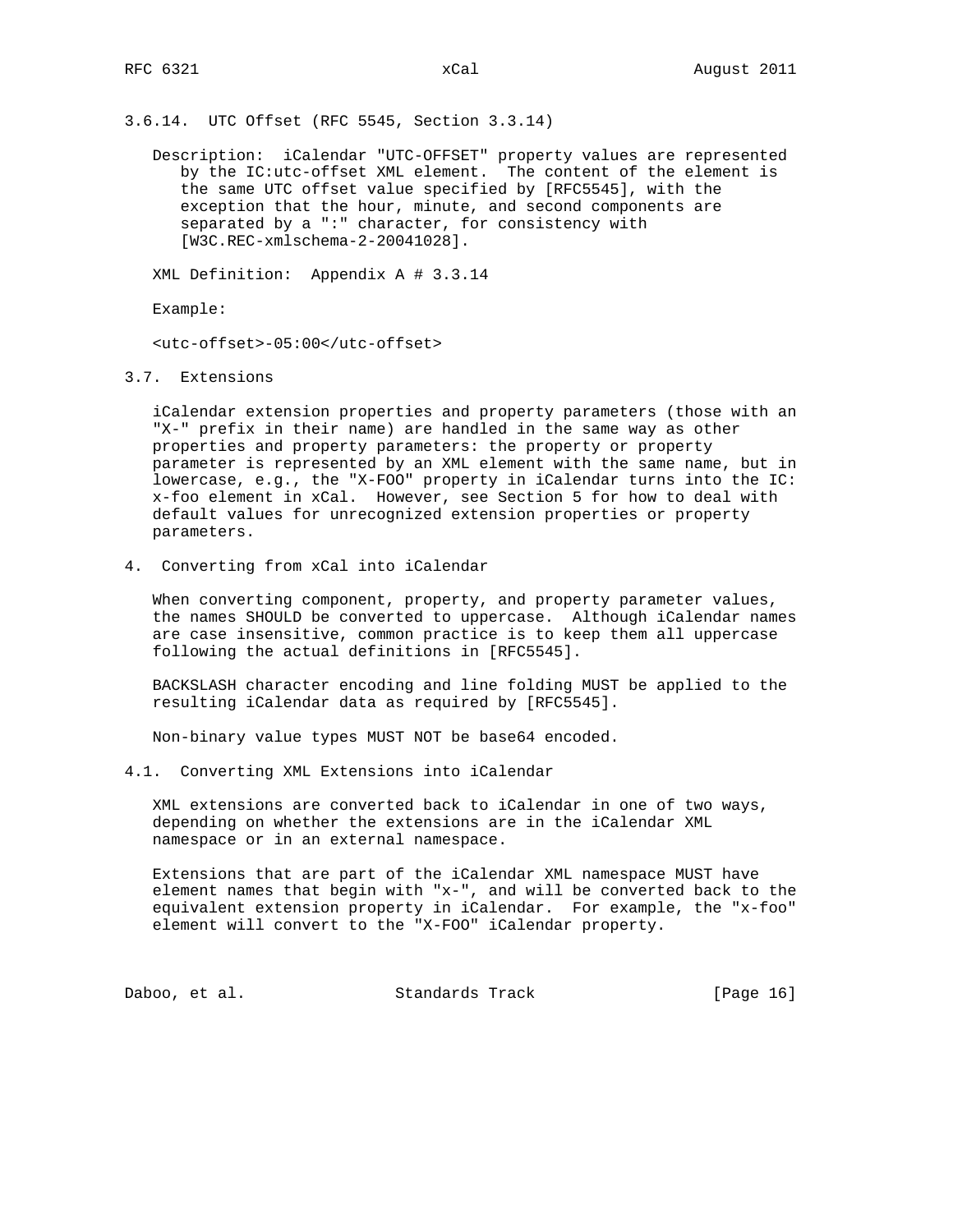Extensions that are in a namespace other than the iCalendar XML namespace SHOULD be preserved in the iCalendar representation using the "XML" iCalendar property described in Section 4.2. Only those extension elements that are immediate child elements of the IC: properties element are converted, any others are ignored.

#### 4.2. The XML Property for iCalendar

 This section describes an extension property for iCalendar, as covered in Section 8.2.3 of [RFC5545].

Property name: XML

 Purpose: To embed extended XML-encoded iCalendar data in the iCalendar format.

 Value type: The default value type is "TEXT". The value type can also be set to "BINARY" to indicate base64 encoded content.

 Property parameters: IANA, non-standard, inline encoding, and value data type property parameters can be specified on this property.

 Conformance: The property can be specified multiple times in any calendar component.

 Description: The value of this property is a single XML 1.0 [W3C.REC-xml-20081126] element. The "XML" property MUST NOT be used to contain properties that are already defined in iCalendar. Since all elements in the urn:ietf:params:xml:ns:icalendar-2.0 namespace convert to a well-defined iCalendar object, the elements in this property MUST NOT be in the urn:ietf:params:xml:ns:icalendar-2.0 namespace. The XML element that is the value of this property MUST have an XML namespace declaration.

 The default value type for this property is "TEXT", and normal BACKSLASH character encoding rules for that value MUST be applied. Note that the source XML can contain characters not allowed in "TEXT" property values. If this is the case, then the XML data MUST be base64 encoded. As required by [RFC5545], the "ENCODING" property parameter MUST be present and set to "BASE64", and the "VALUE" property parameter MUST be present and set to "BINARY".

 The ordering of "XML" properties is not preserved in the conversion between xCal and iCalendar.

 Format definition: This property is defined by the following notation:

Daboo, et al. Standards Track [Page 17]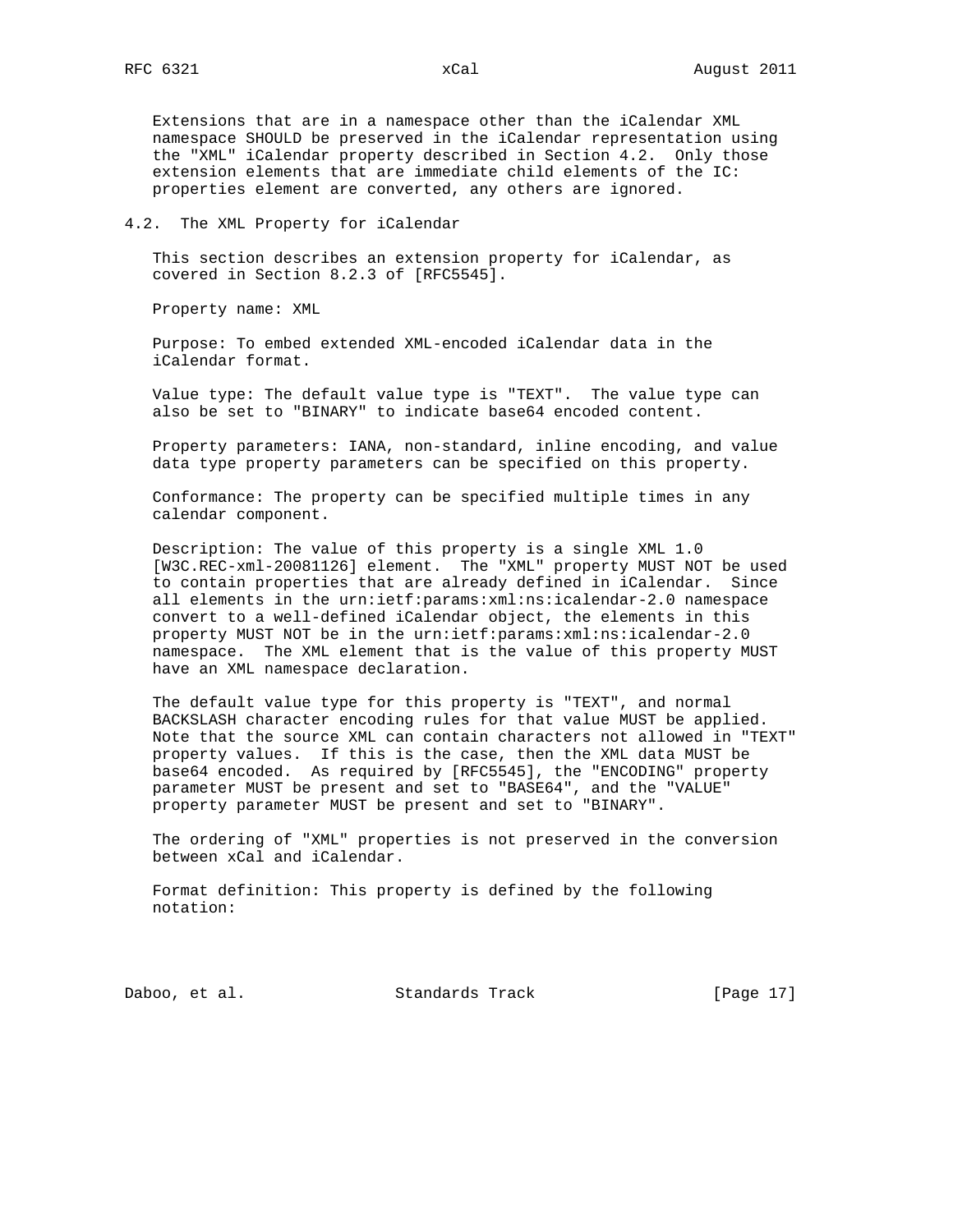```
xml = "XML" xmlparam ( "::" text ) /\overline{\phantom{a}} ";" "ENCODING" "=" "BASE64"
                   ";" "VALUE" "=" "BINARY"
                   ":" binary
 )
                 CRLF
  xmlparam = *(";" other-param) Example: The following is an example of a location embedded in KML
   markup inside the "XML" property.
   XML:<kml xmlns="http://www.opengis.net/kml/2.2">\n
      <Document>\n
       <name>KML Sample</name>\n
         <open>1</open>\n
         <description>An incomplete example of a KML docum
    ent - used as an example!</description>\n
      </Document>\n
   \langle / kml >
```
5. Handling Unrecognized Properties or Parameters

 In iCalendar, properties have a default value type specified by their definition, e.g., "SUMMARY"'s value type is "TEXT" and "DURATION"'s is "DURATION". When a property uses its default value type, the "VALUE" property parameter does not need to be specified on the property.

When new properties are defined or "X-" properties are used, an iCalendar<->xCal converter might not recognize them, and know what the appropriate default value types are, yet they need to be able to preserve the values. A similar issue arises for unrecognized property parameters. As a result, the following rules are applied when dealing with unrecognized properties and property parameters:

- o When converting iCalendar into xCal:
	- \* Any property that does not include a "VALUE" property parameter and whose default value type is not known MUST be converted using the value type XML element IC:unknown. The content of that element is the unprocessed value text.
	- \* Any unrecognized property parameter MUST be converted using the value type XML element IC:unknown, with its content set to the property parameter value text, treated as if it were a "TEXT" value or list of "TEXT" values.

| Daboo, et al.<br>Standards Track | [Page 18] |
|----------------------------------|-----------|
|----------------------------------|-----------|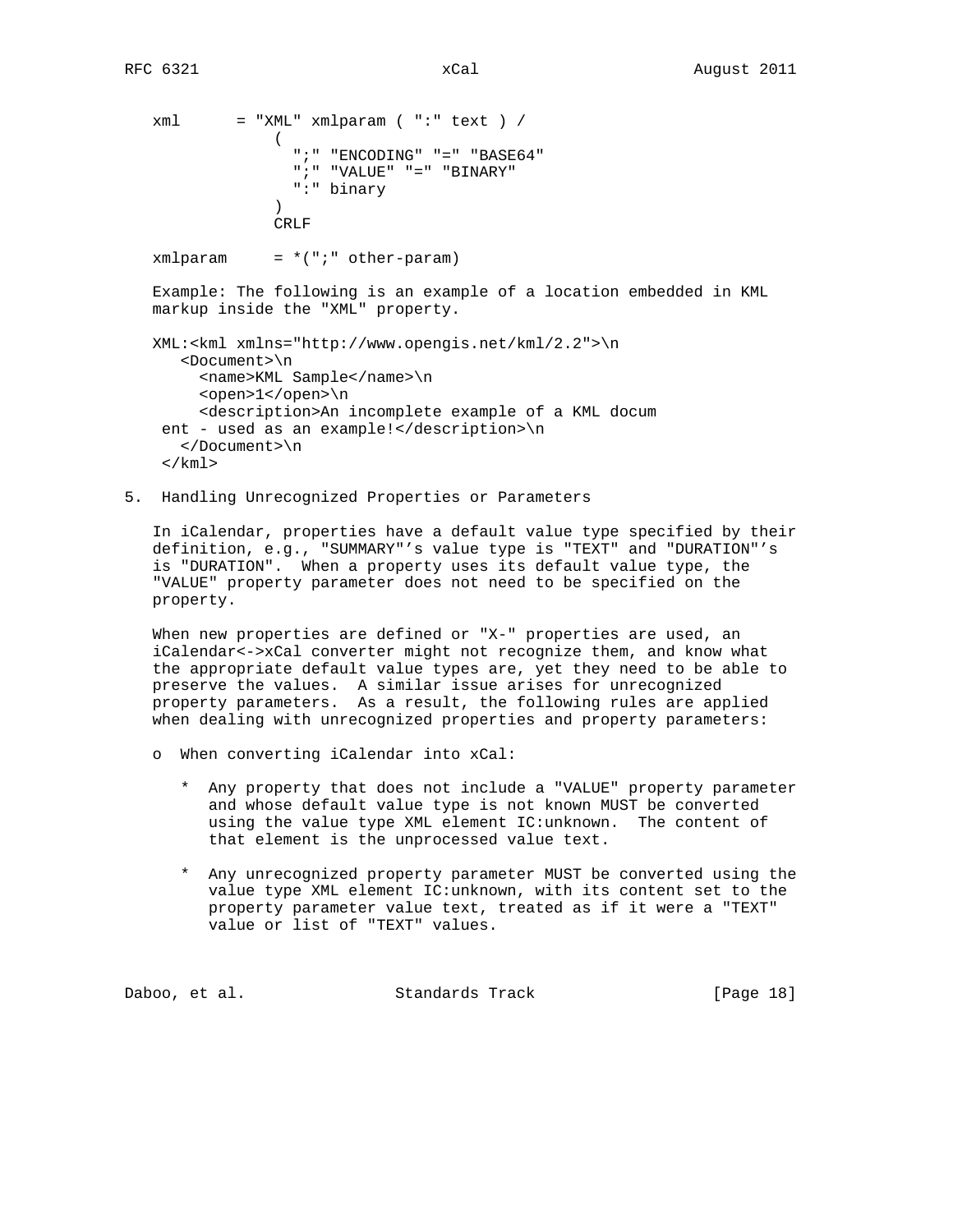- o When converting xCal into iCalendar:
	- \* Any IC:unknown property value XML elements are converted directly into iCalendar values. The containing property MUST NOT have a "VALUE" property parameter.
	- \* Any IC:unknown parameter value XML elements are converted as if they were IC:text value type XML elements.

 Example: The following is an example of an unrecognized iCalendar property (that uses a "DATE-TIME" value as its default) and the equivalent xCal representation of that property.

iCalendar:

X-PROPERTY:20110512T120000Z

xCal:

 <x-property> <unknown>20110512T120000Z</unknown> </x-property>

 Example: The following is an example of an unrecognized iCalendar property parameter (that uses a "DURATION" value as its default) specified on a recognized iCalendar property, and the equivalent xCal representation of that property and property parameter.

iCalendar:

DTSTART;X-PARAM=PT30M:20110512T130000Z

xCal:

```
 <dtstart>
  <parameters>
    <x-param><unknown>PT30M</unknown></x-param>
   </parameters>
   <date-time>2011-05-12T13:00:00Z</date-time>
 </dtstart>
```
6. Security Considerations

 For security considerations specific to calendar data, see Section 7 of [RFC5545]. Since this specification is a mapping from iCalendar, no new security concerns are introduced related to calendar data.

Daboo, et al. Standards Track [Page 19]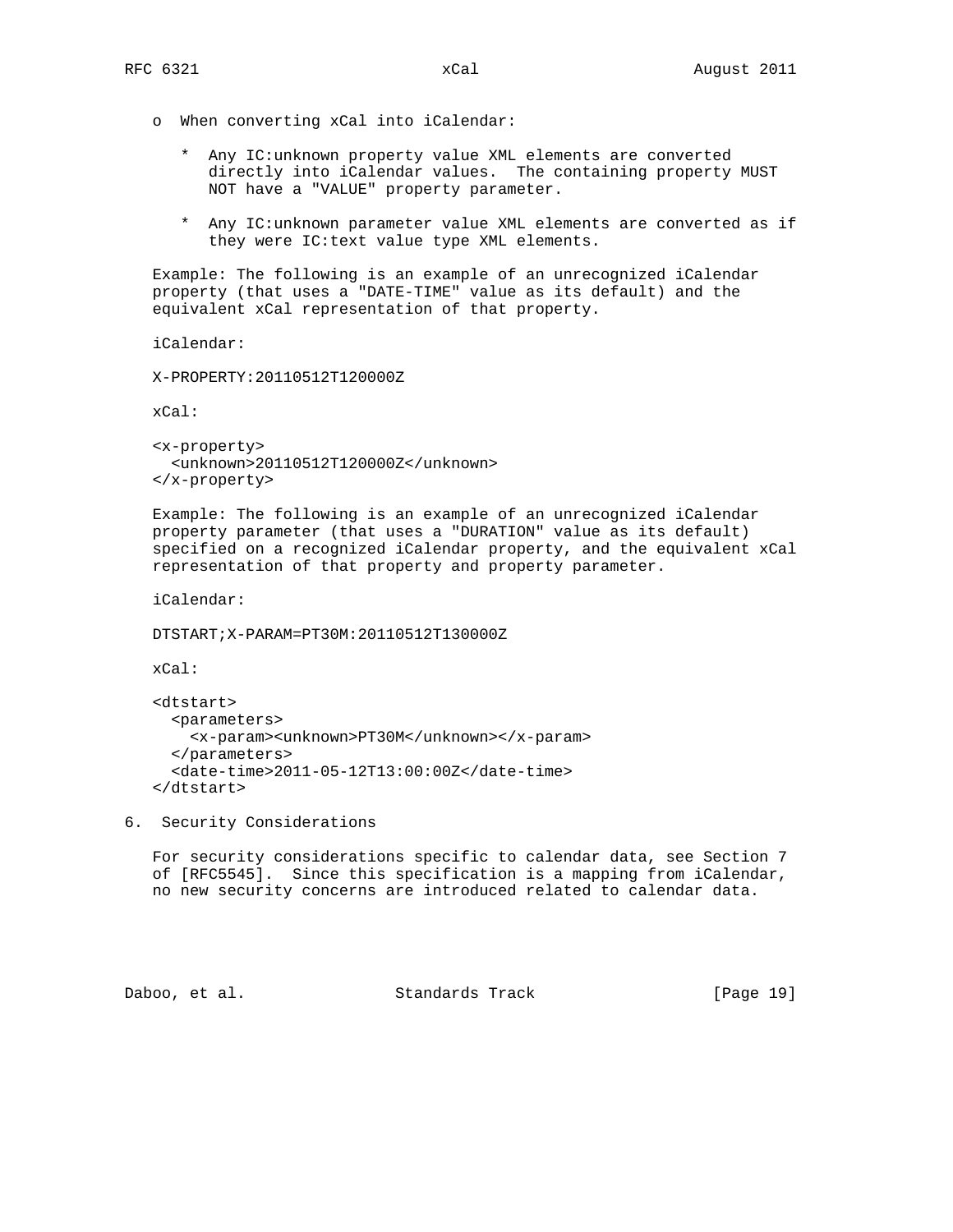The use of XML as a format does have security risks. Section 7 of [RFC3470] discusses these risks. See also the security discussion for the application/xml type in [RFC3023].

7. IANA Considerations

 This document defines a new URN to identify a new XML namespace for iCalendar data. The URN conforms to a registry mechanism described in [RFC3688].

 This document defines a new media type. The registration is in Section 7.2.

 This document defines a new property for iCalendar. The registration is in Section 7.3.

7.1. Namespace Registration

Registration request for the iCalendar namespace:

URI: urn:ietf:params:xml:ns:icalendar-2.0

 Registrant Contact: See the "Authors' Addresses" section of this document.

XML: None. Namespace URIs do not represent an XML specification.

7.2. Media Type

 This section defines the MIME media type for use with iCalendar in XML data.

Type name: application

Subtype name: calendar+xml

Required parameters: None

 Optional parameters: method, component, and optinfo as defined for the text/calendar media type in [RFC5545]; charset as defined for application/xml in [RFC3023]; per [RFC3023], use of the charset property parameter with the value "utf-8" is STRONGLY RECOMMENDED.

 Encoding considerations: Same as encoding considerations of application/xml as specified in [RFC3023].

Daboo, et al. Standards Track [Page 20]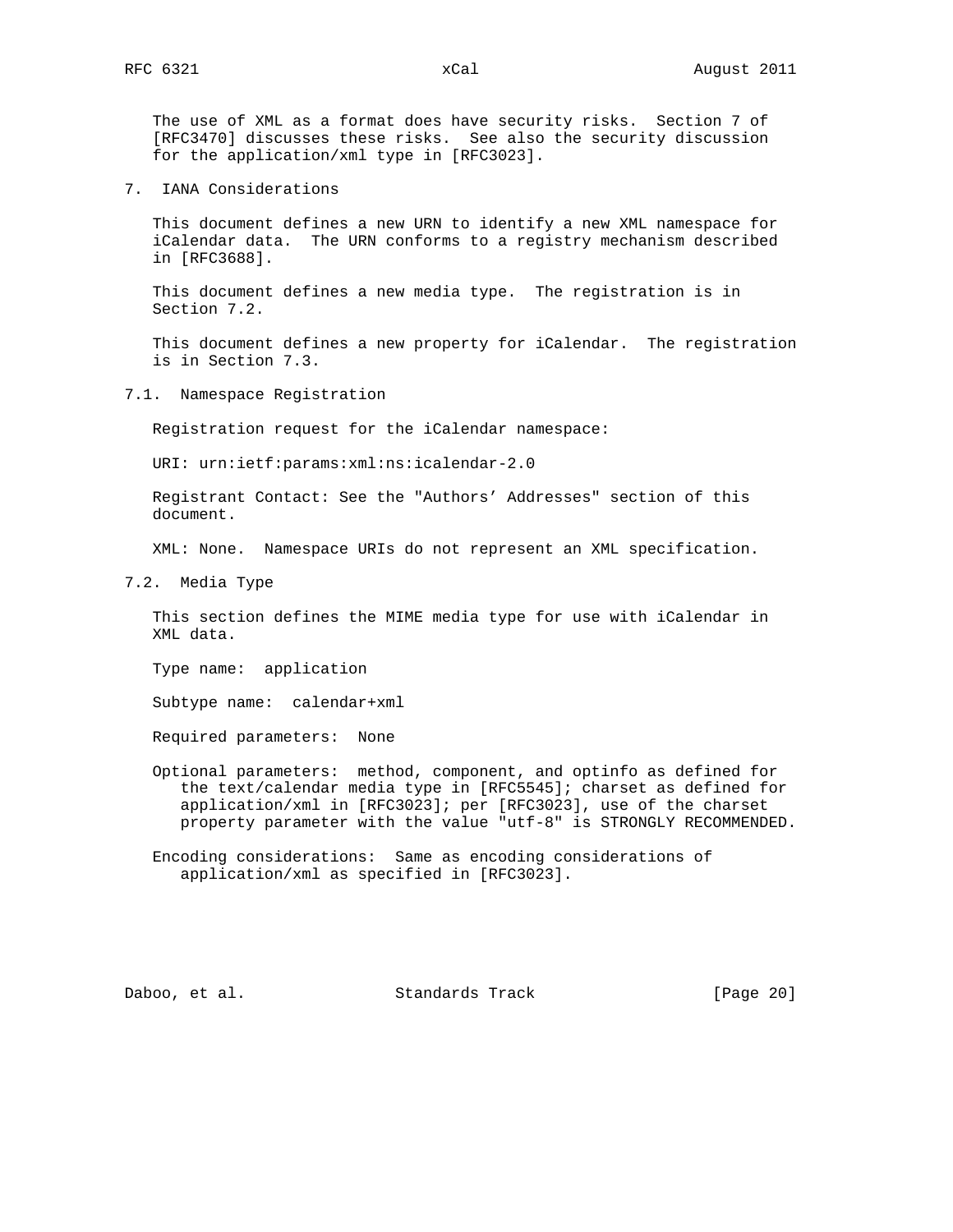Security considerations: See Section 6.

 Interoperability considerations: This media type provides an alternative format for iCalendar data based on XML.

Published specification: This specification.

 Applications that use this media type: Applications that currently make use of the text/calendar media type can use this as an alternative.

Additional information:

Magic number(s): None

File extension(s): xcs

Macintosh file type code(s): None specified.

 Person & email address to contact for further information: calsify@ietf.org

Intended usage: COMMON

 Restrictions on usage: There are no restrictions on where this media type can be used.

Author: See the "Authors' Addresses" section of this document.

Change controller: IETF

7.3. iCalendar Property Registrations

 This document defines the following new iCalendar property to be added to the registry defined in Section 8.2.3 of [RFC5545]:

|     | Property   Status   Reference<br>_________________________________ |  |
|-----|--------------------------------------------------------------------|--|
| XML | $\vert$ Current $\vert$ RFC 6321, Section 4.2 $\vert$              |  |

Daboo, et al. Standards Track [Page 21]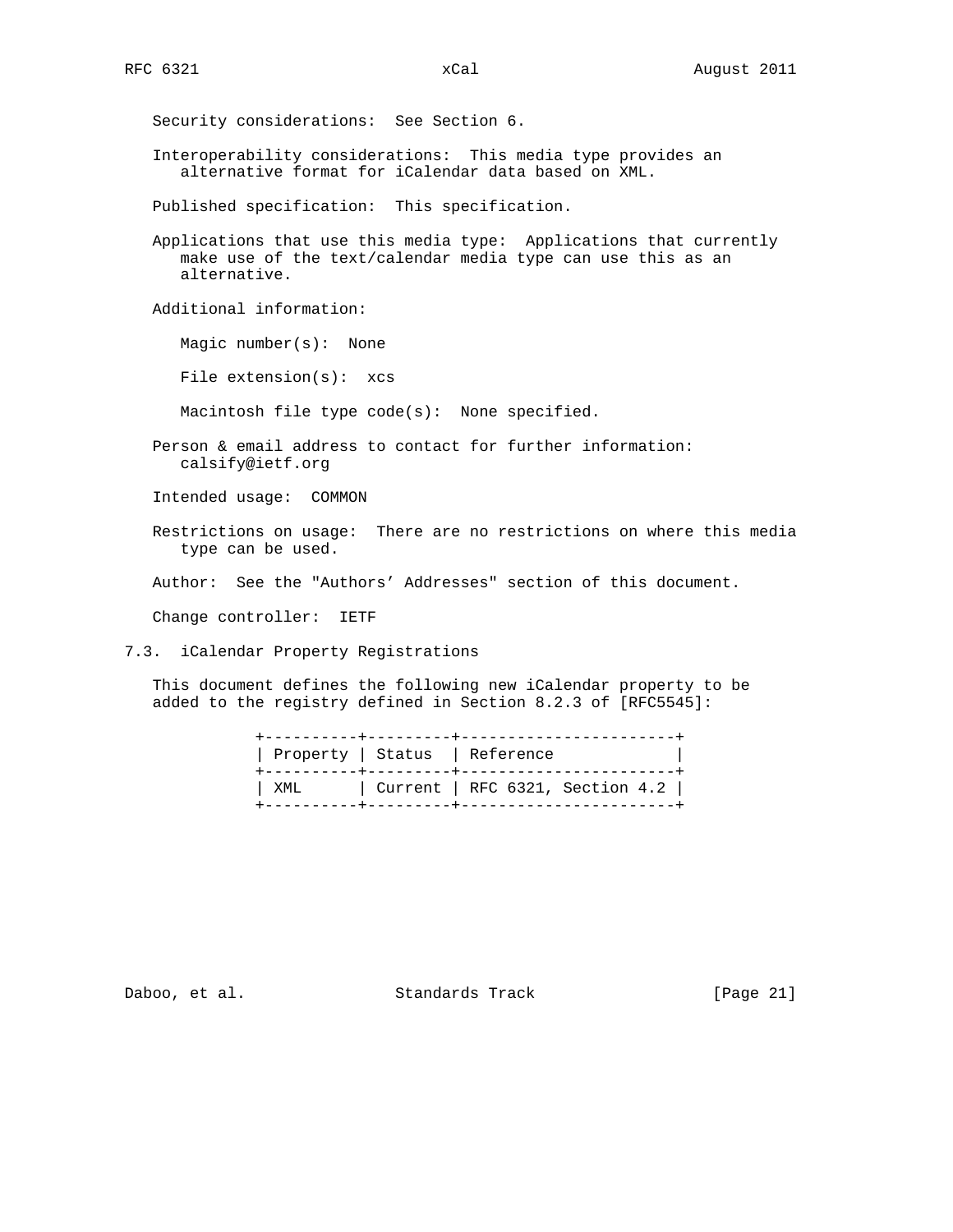8. Acknowledgments

 The authors would like to thank the following for their valuable contributions: Toby Considine, Bernard Desruisseaux, Keith Moore, Filip Navara, Simon Perreault, Arnaud Quillaud, Peter Saint-Andre, and Dave Thewlis. This specification originated from the work of the XML technical committee of the Calendaring and Scheduling Consortium.

- 9. References
- 9.1. Normative References
	- [RFC2119] Bradner, S., "Key words for use in RFCs to Indicate Requirement Levels", BCP 14, RFC 2119, March 1997.
	- [RFC3023] Murata, M., St. Laurent, S., and D. Kohn, "XML Media Types", RFC 3023, January 2001.
	- [RFC3470] Hollenbeck, S., Rose, M., and L. Masinter, "Guidelines for the Use of Extensible Markup Language (XML) within IETF Protocols", BCP 70, RFC 3470, January 2003.
	- [RFC3688] Mealling, M., "The IETF XML Registry", BCP 81, RFC 3688, January 2004.
	- [RFC4648] Josefsson, S., "The Base16, Base32, and Base64 Data Encodings", RFC 4648, October 2006.
	- [RFC5545] Desruisseaux, B., "Internet Calendaring and Scheduling Core Object Specification (iCalendar)", RFC 5545, September 2009.
	- [W3C.REC-xml-20081126]

 Sperberg-McQueen, C., Yergeau, F., Bray, T., Paoli, J., and E. Maler, "Extensible Markup Language (XML) 1.0 (Fifth Edition)", World Wide Web Consortium Recommendation REC xml-20081126, November 2008, <http://www.w3.org/TR/2008/REC-xml-20081126>.

9.2. Informative References

[W3C.REC-xmlschema-2-20041028]

 Malhotra, A. and P. Biron, "XML Schema Part 2: Datatypes Second Edition", World Wide Web Consortium Recommendation REC-xmlschema-2-20041028, October 2004, <http://www.w3.org/TR/2004/REC-xmlschema-2-20041028>.

Daboo, et al. Standards Track [Page 22]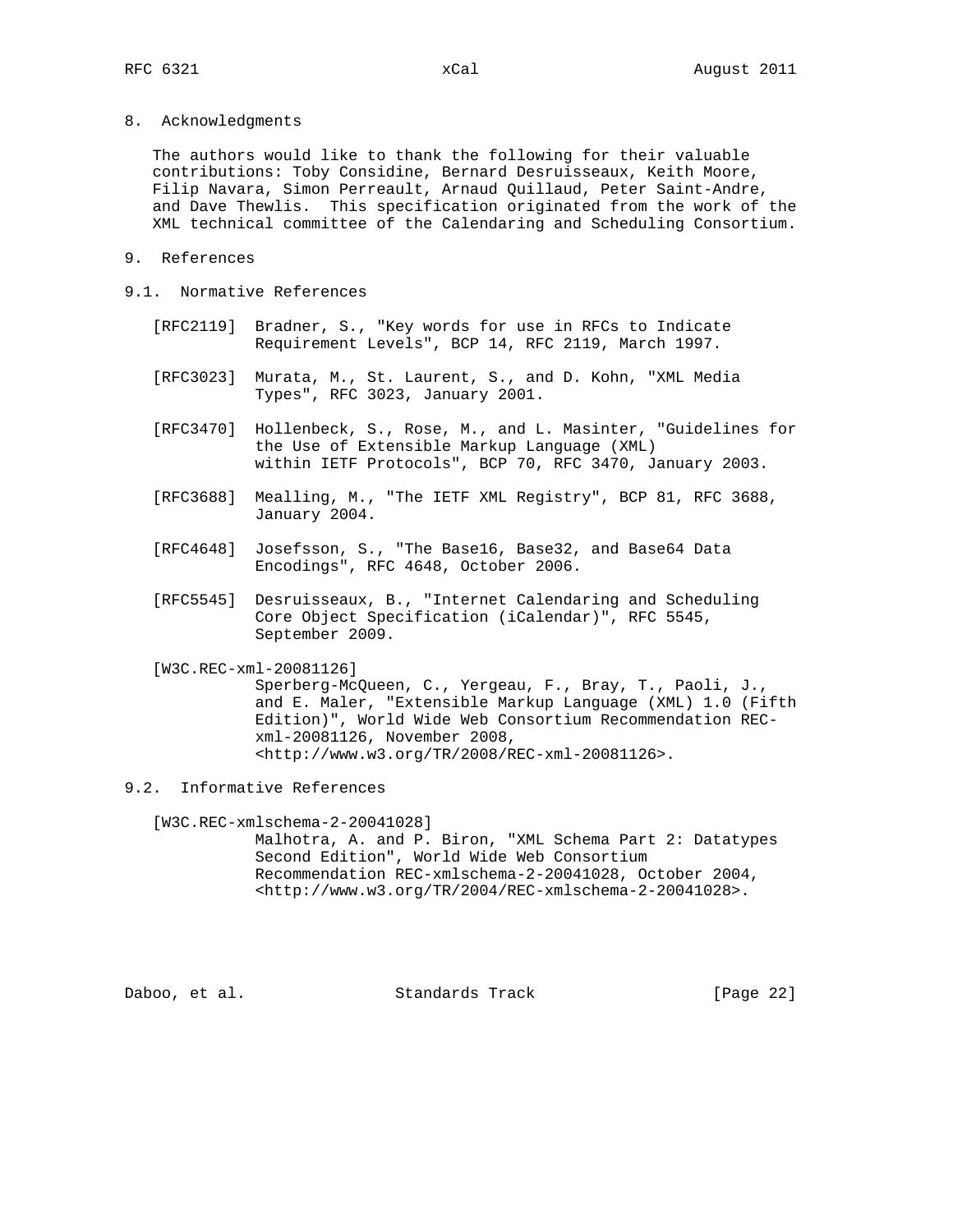Appendix A. RELAX NG Schema

 Below is a RELAX NG schema for iCalendar in XML. The schema is non normative and given for reference only.

 This schema uses the compact notation of RELAX NG. The numeric section numbers given in the comments refer to sections in [RFC5545]. The ordering of elements follows the section ordering of [RFC5545].

 The RELAX NG compact notation "?" operator is used to indicate an unordered list of items. However, that operator, as defined, allows "mixing" each element that it operates on at any depth within the other elements, rather than just allowing "mixing" of siblings only. As a result, the schema provided allows certain constructs that are not allowed in iCalendar. Given that there is no sibling-only unordered list operator in RELAX NG, this is the best representation that can be given.

 Patterns for date/time, duration, and UTC offset values are given because those differ from the values used in iCalendar. More restrictive schema with patterns and numerical limits could be derived from the example schema here if more comprehensive schema validation is required.

# RELAX NG Schema for iCalendar in XML

default namespace = "urn:ietf:params:xml:ns:icalendar-2.0"

# 3.2 Property Parameters

# 3.2.1 Alternate Text Representation

```
 altrepparam = element altrep {
    value-uri
 }
 # 3.2.2 Common Name
 cnparam = element cn {
    value-text
```
}

Daboo, et al. Standards Track [Page 23]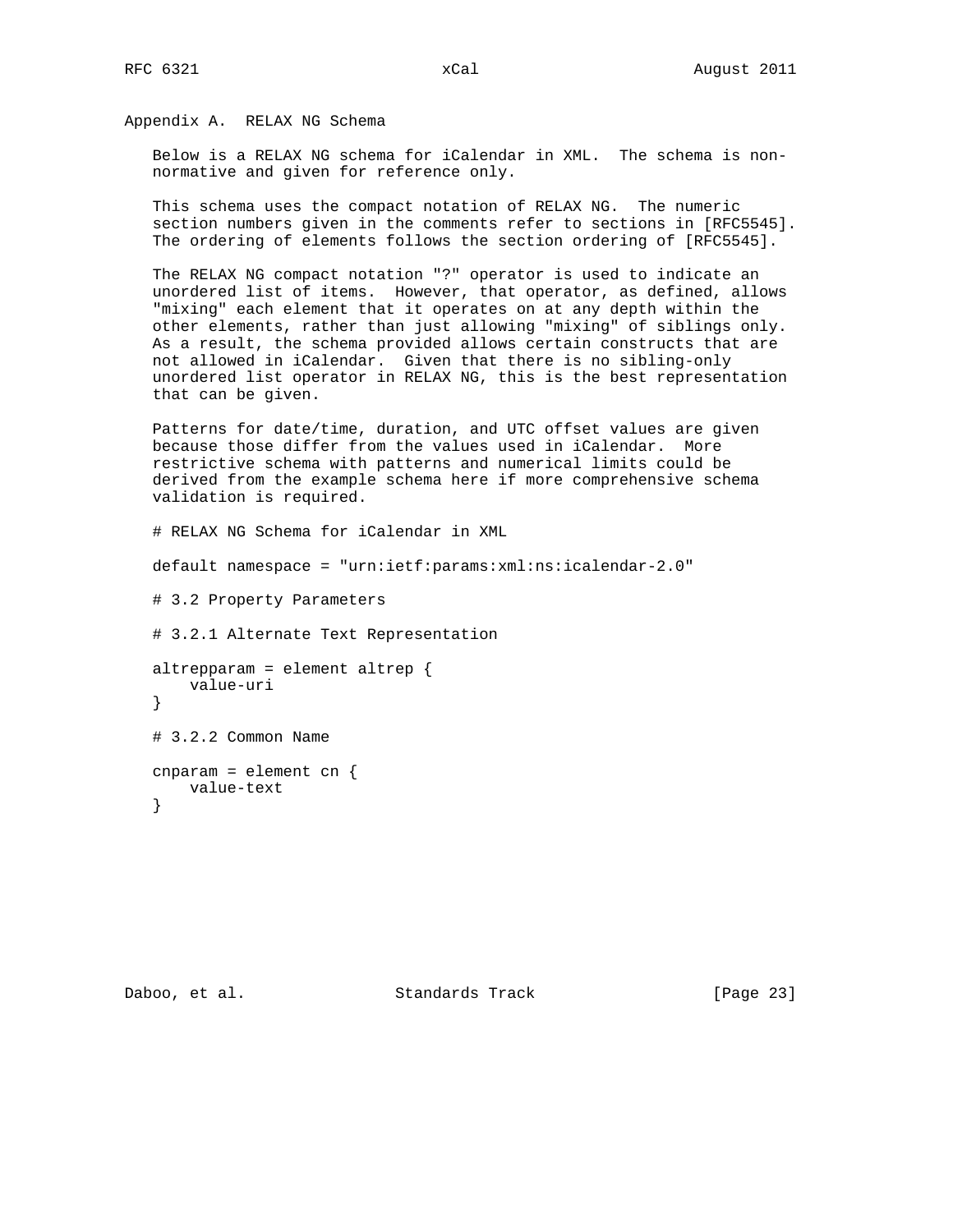```
 # 3.2.3 Calendar User Type
 cutypeparam = element cutype {
     element text {
          "INDIVIDUAL" |
          "GROUP" |
         "RESOURCE" |
         "ROOM" |
         "UNKNOWN"
     }
 }
 # 3.2.4 Delegators
 delfromparam = element delegated-from {
    value-cal-address+
 }
 # 3.2.5 Delegatees
 deltoparam = element delegated-to {
    value-cal-address+
 }
 # 3.2.6 Directory Entry Reference
 dirparam = element dir {
    value-uri
 }
 # 3.2.7 Inline Encoding
 encodingparam = element encoding {
     element text {
         "8BIT" |
         "BASE64"
    }
 }
 # 3.2.8 Format Type
 fmttypeparam = element fmttype {
    value-text
 }
```
Daboo, et al. Standards Track [Page 24]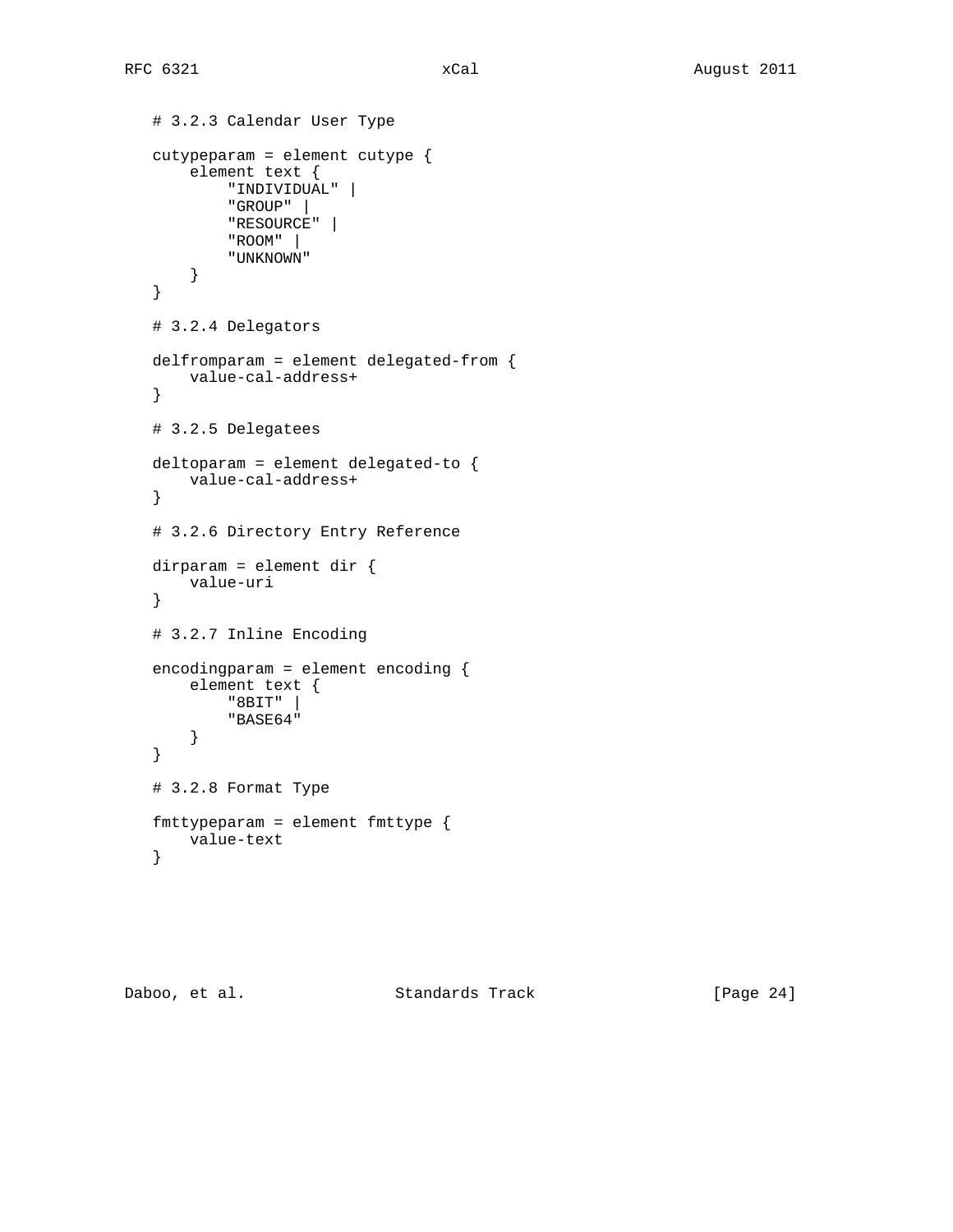```
 # 3.2.9 Free/Busy Time Type
 fbtypeparam = element fbtype {
     element text {
          "FREE" |
          "BUSY" |
         "BUSY-UNAVAILABLE" |
         "BUSY-TENTATIVE"
     }
 }
 # 3.2.10 Language
 languageparam = element language {
    value-text
 }
 # 3.2.11 Group or List Membership
 memberparam = element member {
    value-cal-address+
 }
 # 3.2.12 Participation Status
 partstatparam = element partstat {
     type-partstat-event |
     type-partstat-todo |
    type-partstat-jour
 }
 type-partstat-event = (
     element text {
         "NEEDS-ACTION" |
          "ACCEPTED" |
         "DECLINED" |
        "TENTATIVE" |
          "DELEGATED"
     }
 )
```
Daboo, et al. Standards Track [Page 25]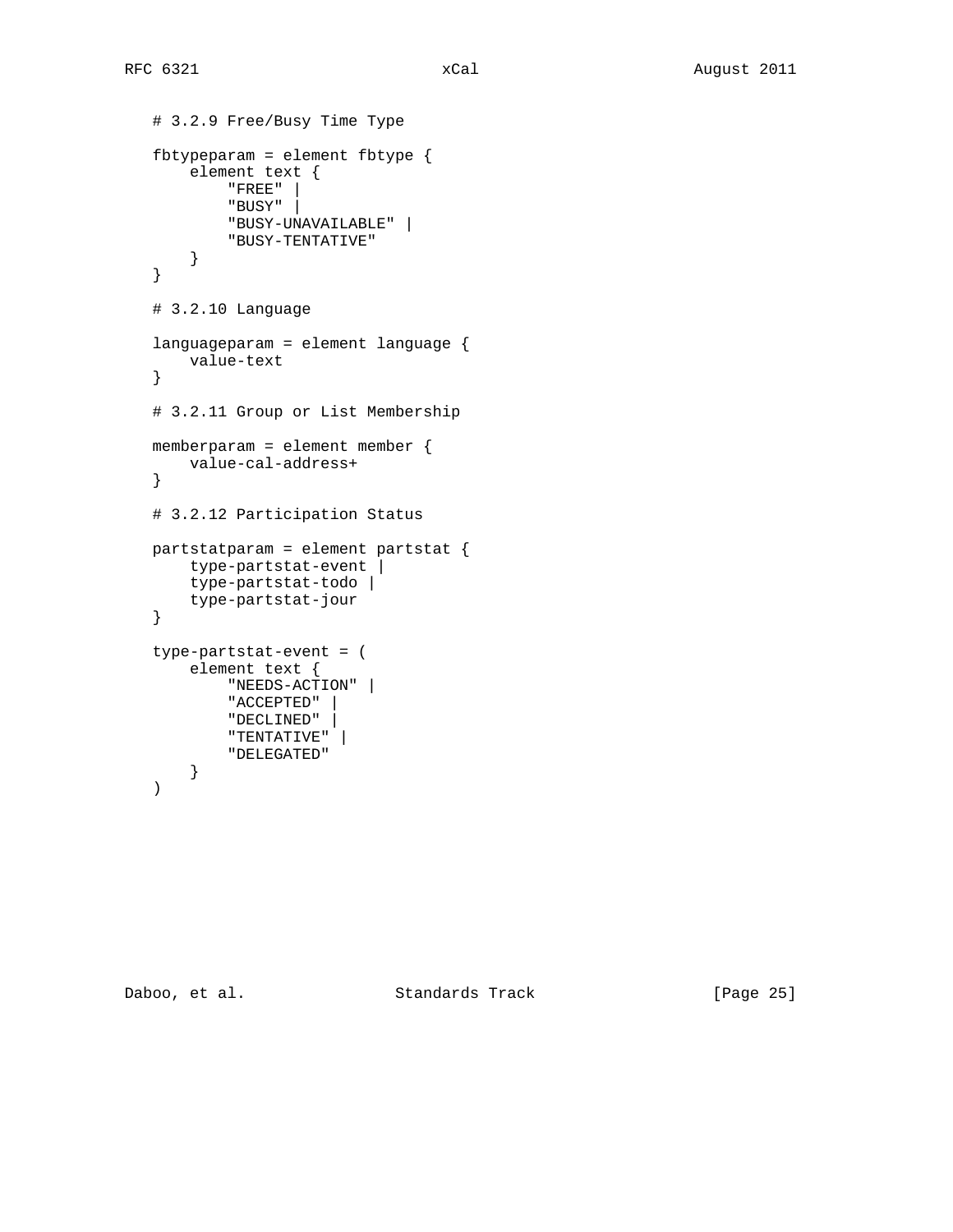```
 type-partstat-todo = (
     element text {
         "NEEDS-ACTION" |
          "ACCEPTED" |
          "DECLINED" |
          "TENTATIVE" |
          "DELEGATED" |
          "COMPLETED" |
          "IN-PROCESS"
     }
 )
 type-partstat-jour = (
    element text {
         "NEEDS-ACTION" |
          "ACCEPTED" |
         "DECLINED"
    }
 )
 # 3.2.13 Recurrence Identifier Range
 rangeparam = element range {
    element text {
         "THISANDFUTURE"
     }
 }
 # 3.2.14 Alarm Trigger Relationship
 trigrelparam = element related {
     element text {
         "START" |
         "END"
     }
 }
 # 3.2.15 Relationship Type
 reltypeparam = element reltype {
     element text {
         "PARENT" |
         "CHILD" |
         "SIBLING"
    }
 }
```
Daboo, et al. Standards Track [Page 26]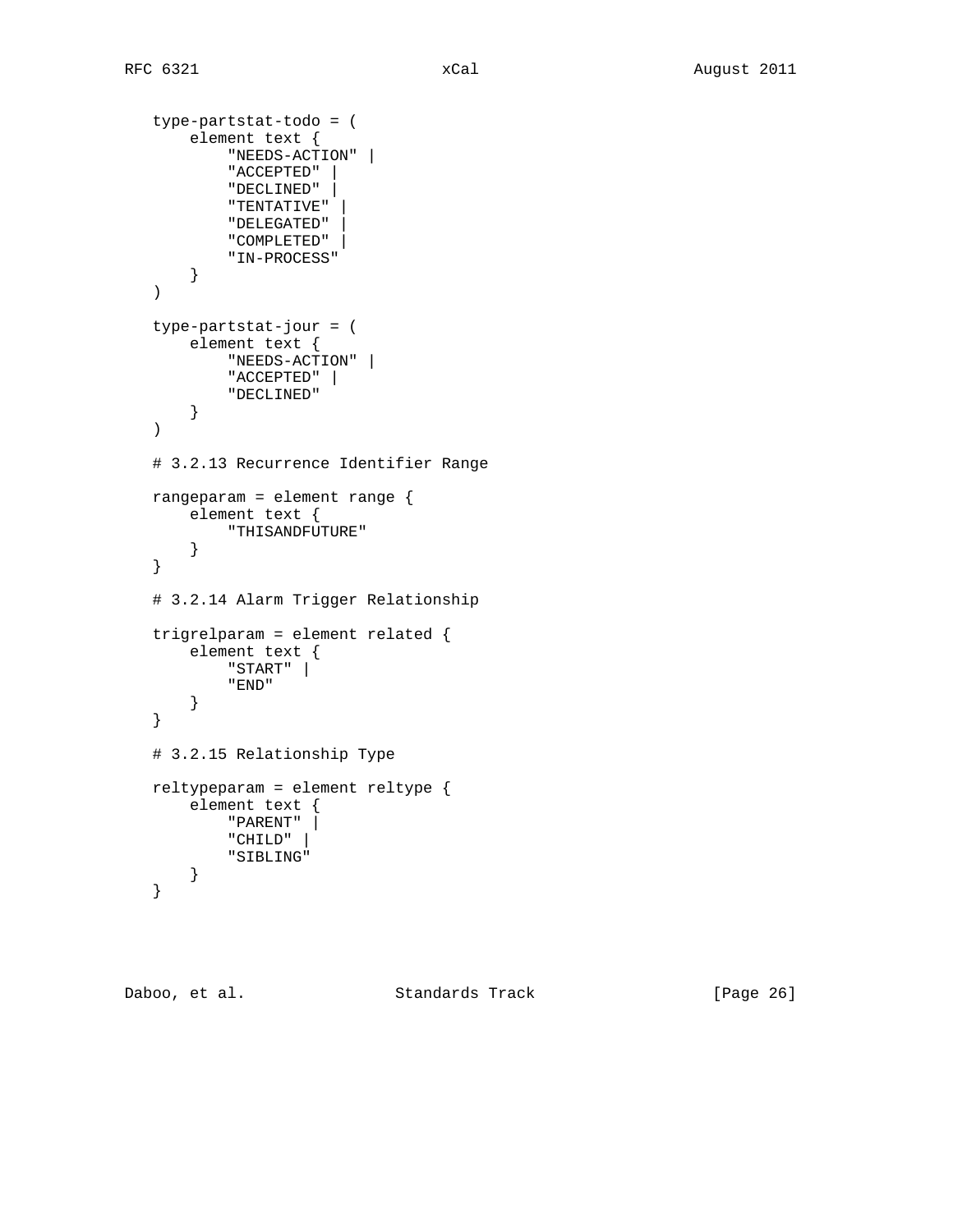```
 # 3.2.16 Participation Role
 roleparam = element role {
     element text {
         "CHAIR" |
         "REQ-PARTICIPANT" |
         "OPT-PARTICIPANT" |
         "NON-PARTICIPANT"
    }
 }
 # 3.2.17 RSVP Expectation
 rsvpparam = element rsvp {
    value-boolean
 }
 # 3.2.18 Sent By
 sentbyparam = element sent-by {
    value-cal-address
 }
 # 3.2.19 Time Zone Identifier
 tzidparam = element tzid {
    value-text
 }
 # 3.3 Property Value Data Types
 # 3.3.1 BINARY
 value-binary = element binary {
    xsd:string
 }
 # 3.3.2 BOOLEAN
 value-boolean = element boolean {
    xsd:boolean
 }
 # 3.3.3 CAL-ADDRESS
 value-cal-address = element cal-address {
    xsd:anyURI
 }
```
Daboo, et al. Standards Track [Page 27]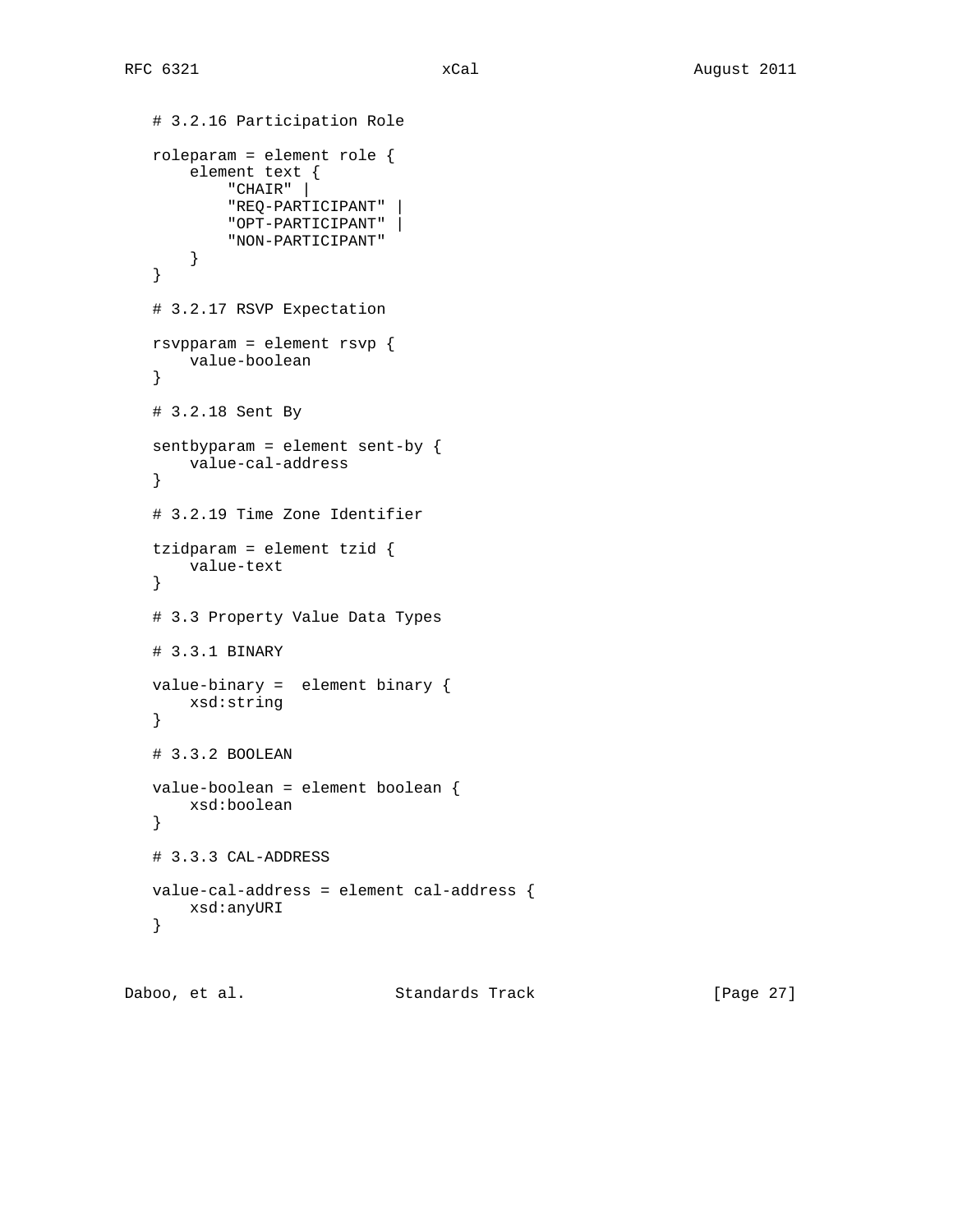```
 # 3.3.4 DATE
 pattern-date = xsd:string {
   pattern = "\d\d\d\d-\d\d-\d\d"
 }
 value-date = element date {
   pattern-date
 }
 # 3.3.5 DATE-TIME
 pattern-date-time = xsd:string {
 pattern = "\d\d\d\d-\d\d-\d\dT\d\d:\d\d:\d\dZ?"
 }
 value-date-time = element date-time {
   pattern-date-time
 }
 # 3.3.6 DURATION
 pattern-duration = xsd:string {
    pattern = "(+|-)?P(\d+W) | (\d+D)?"\sim "(T(\d+H(\d+M)?(\d+S)?)|"
            ~ " (\dagger M(\dagger S)?) |"
            ~ " ( \d+S) ) ?" }
 value-duration = element duration {
   pattern-duration
 }
 # 3.3.7 FLOAT
 value-float = element float {
    xsd:float
 }
 # 3.3.8 INTEGER
 value-integer = element integer {
   xsd:integer
 }
```
Daboo, et al. Standards Track [Page 28]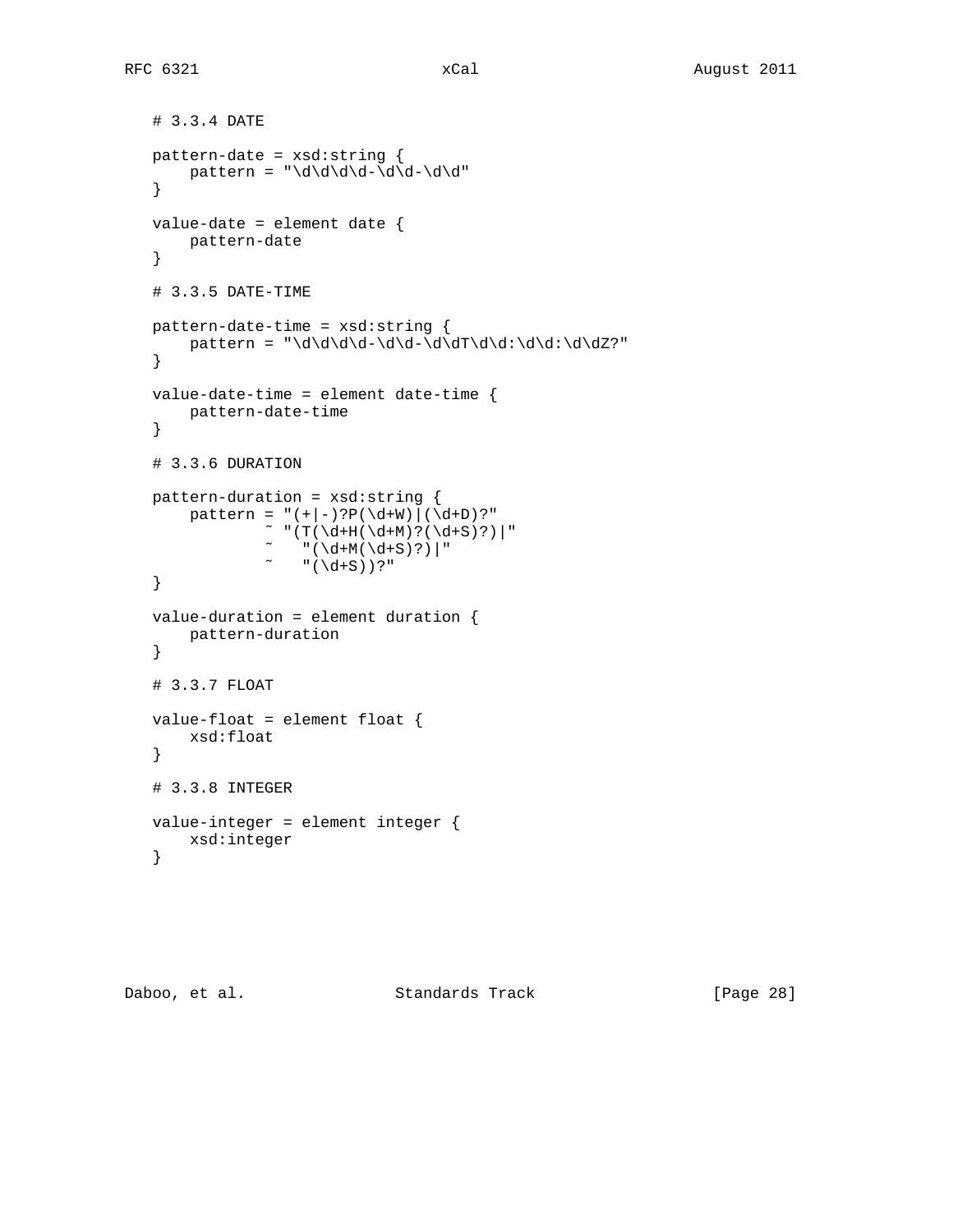```
 # 3.3.9 PERIOD
 value-period = element period {
     element start {
         pattern-date-time
     },
     (
         element end {
             pattern-date-time
          } |
         element duration {
          pattern-duration
         }
     )
 }
 # 3.3.10 RECUR
 value-recur = element recur {
     type-freq,
     (type-until | type-count)?,
     element interval {
         xsd:positiveInteger
     }?,
     type-bysecond*,
     type-byminute*,
     type-byhour*,
     type-byday*,
     type-bymonthday*,
     type-byyearday*,
     type-byweekno*,
     type-bymonth*,
     type-bysetpos*,
     element wkst { type-weekday }?
 }
 type-freq = element freq {
     "SECONDLY" |
     "MINUTELY" |
     "HOURLY" |
     "DAILY" |
     "WEEKLY" |
     "MONTHLY" |
     "YEARLY"
 }
```
Daboo, et al. Standards Track [Page 29]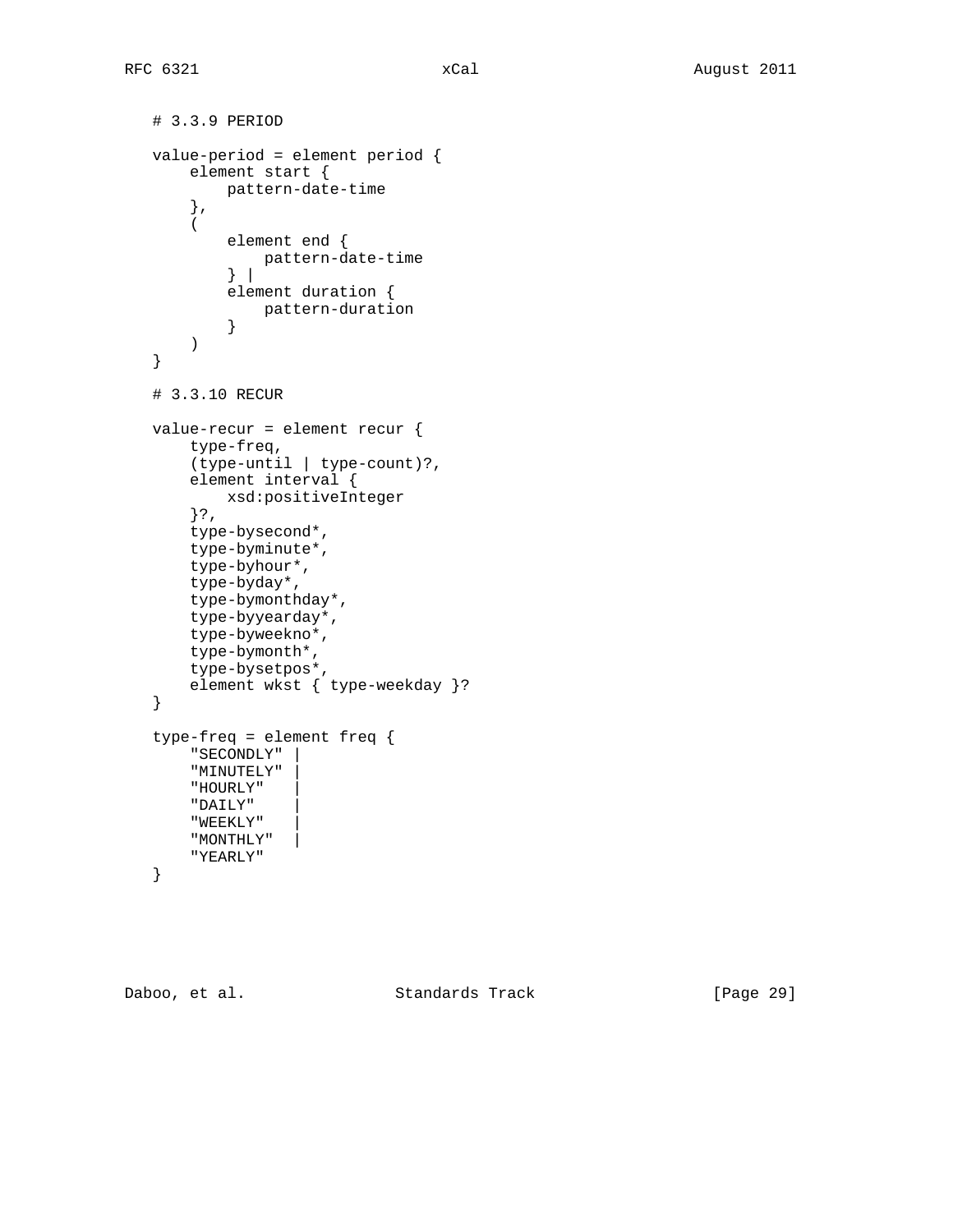```
 type-until = element until {
    type-date |
    type-date-time
 }
 type-count = element count {
    xsd:positiveInteger
 }
 type-bysecond = element bysecond {
    xsd:positiveInteger
 }
 type-byminute = element byminute {
    xsd:positiveInteger
 }
 type-byhour = element byhour {
    xsd:positiveInteger
 }
 type-weekday = (
    " SU " "MO" |
     "TU" |
    \lq ME \lq" TH^{\rm n}"FR" "SA"
 )
 type-byday = element byday {
    xsd:integer?,
    type-weekday
 }
 type-bymonthday = element bymonthday {
    xsd:integer
 }
 type-byyearday = element byyearday {
    xsd:integer
 }
 type-byweekno = element byweekno {
    xsd:integer
 }
```
Daboo, et al. Standards Track [Page 30]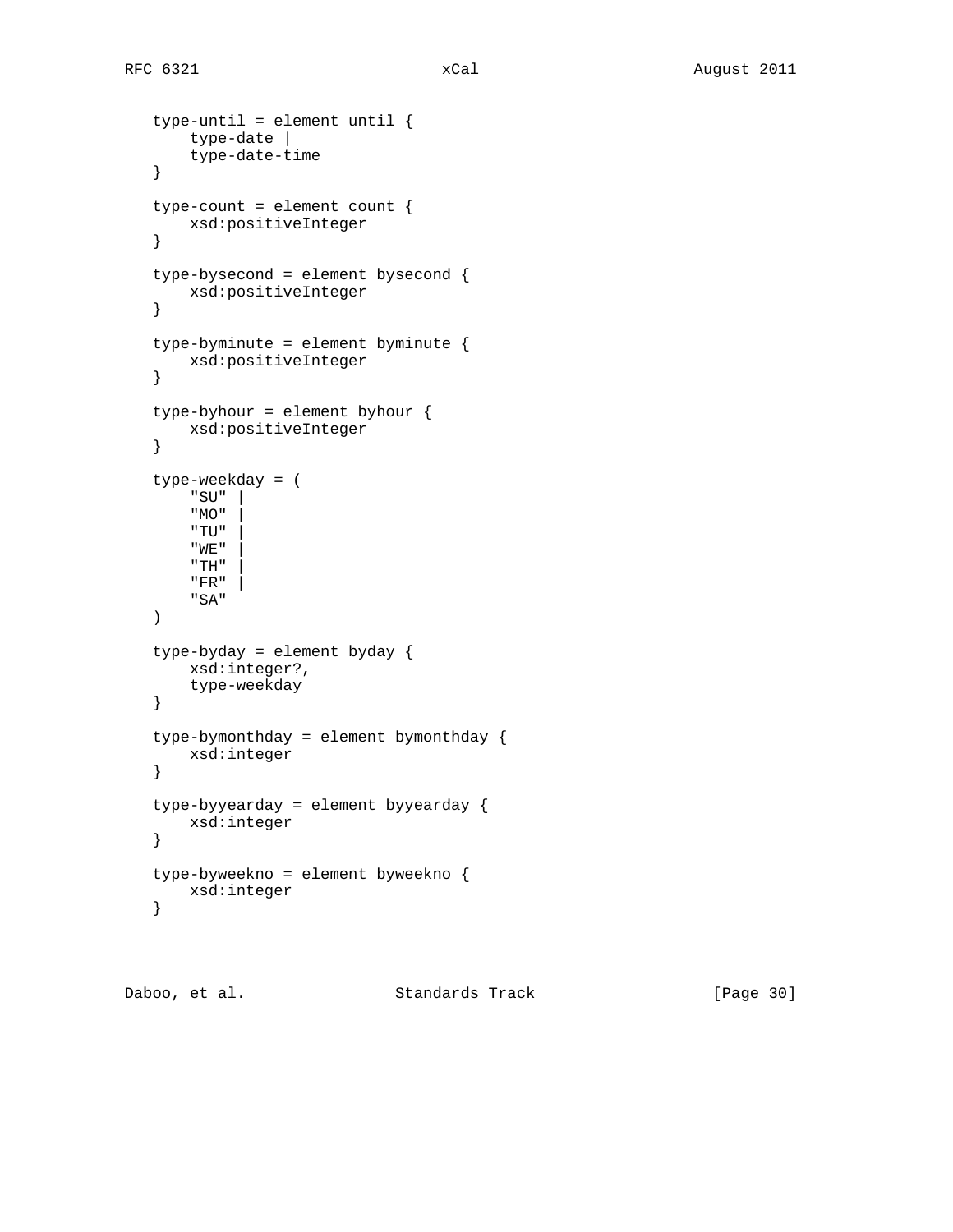```
 type-bymonth = element bymonth {
    xsd:positiveInteger
 }
 type-bysetpos = element bysetpos {
    xsd:integer
 }
 # 3.3.11 TEXT
 value-text = element text {
   xsd:string
 }
 # 3.3.12 TIME
 pattern-time = xsd:string {
 pattern = "\d\d:\d\d:\d\dZ?"
 }
 value-time = element time {
    pattern-time
 }
 # 3.3.13 URI
 value-uri = element uri {
    xsd:anyURI
 }
 # 3.3.14 UTC-OFFSET
 value-utc-offset = element utc-offset {
   xsd:string { pattern = "(+|-)\d\d:\d\d(:\d\d)?" }
 }
 # UNKNOWN
 value-unknown = element unknown {
    xsd:string
 }
 # 3.4 iCalendar Stream
 start = element icalendar {
   vcalendar+
 }
```
Daboo, et al. Standards Track [Page 31]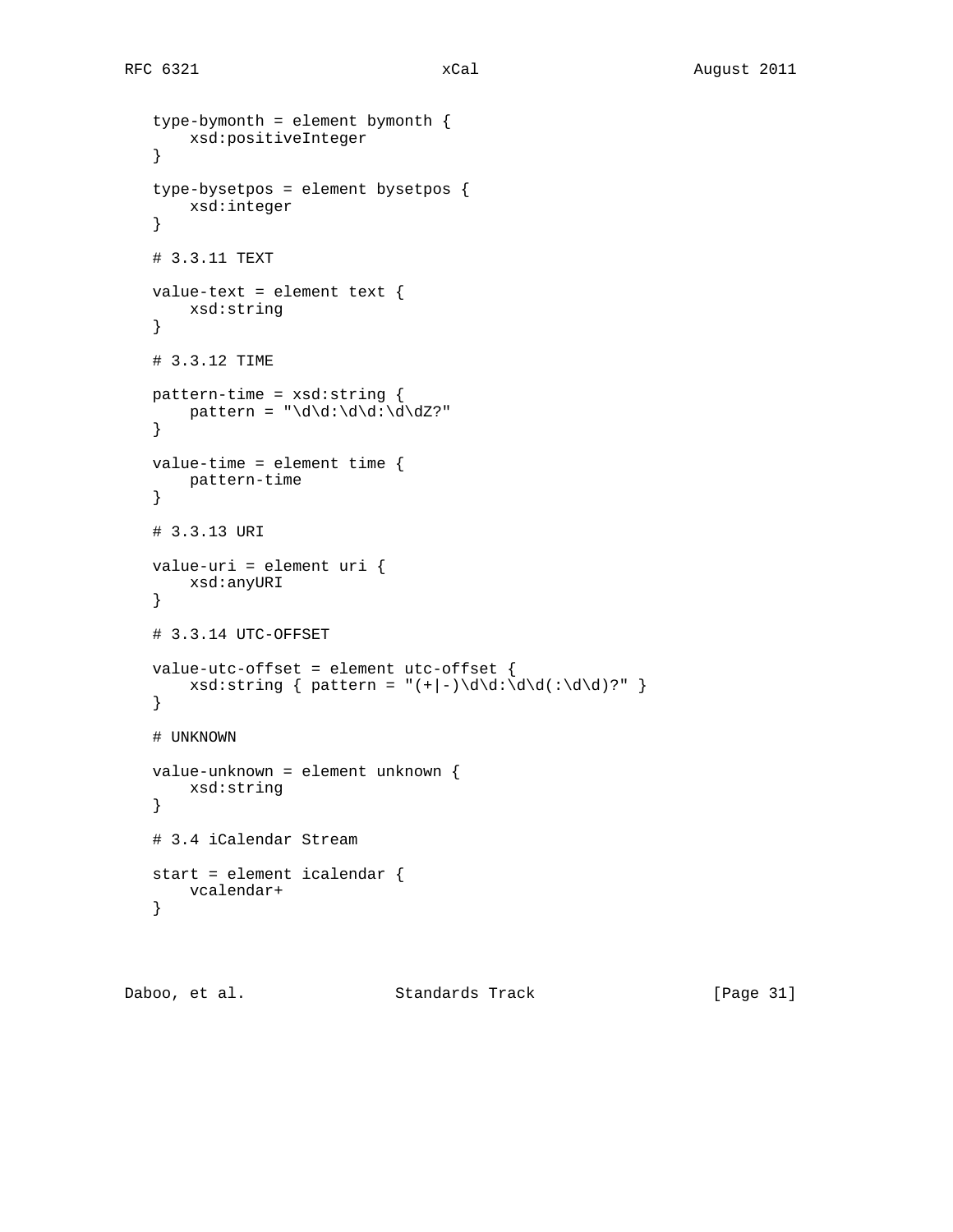```
 # 3.6 Calendar Components
 vcalendar = element vcalendar {
     type-calprops,
     type-component
 }
 type-calprops = element properties {
    property-prodid &
    property-version &
    property-calscale? &
    property-method?
 }
 type-component = element components {
   ( component-vevent |
         component-vtodo |
         component-vjournal |
         component-vfreebusy |
         component-vtimezone
     )*
 }
 # 3.6.1 Event Component
 component-vevent = element vevent {
     type-eventprop,
     element components {
         component-valarm+
     }?
 }
 type-eventprop = element properties {
     property-dtstamp &
     property-dtstart &
     property-uid &
     property-class? &
     property-created? &
     property-description? &
     property-geo? &
     property-last-mod? &
     property-location? &
     property-organizer? &
     property-priority? &
     property-seq? &
     property-status-event? &
```
Daboo, et al. Standards Track [Page 32]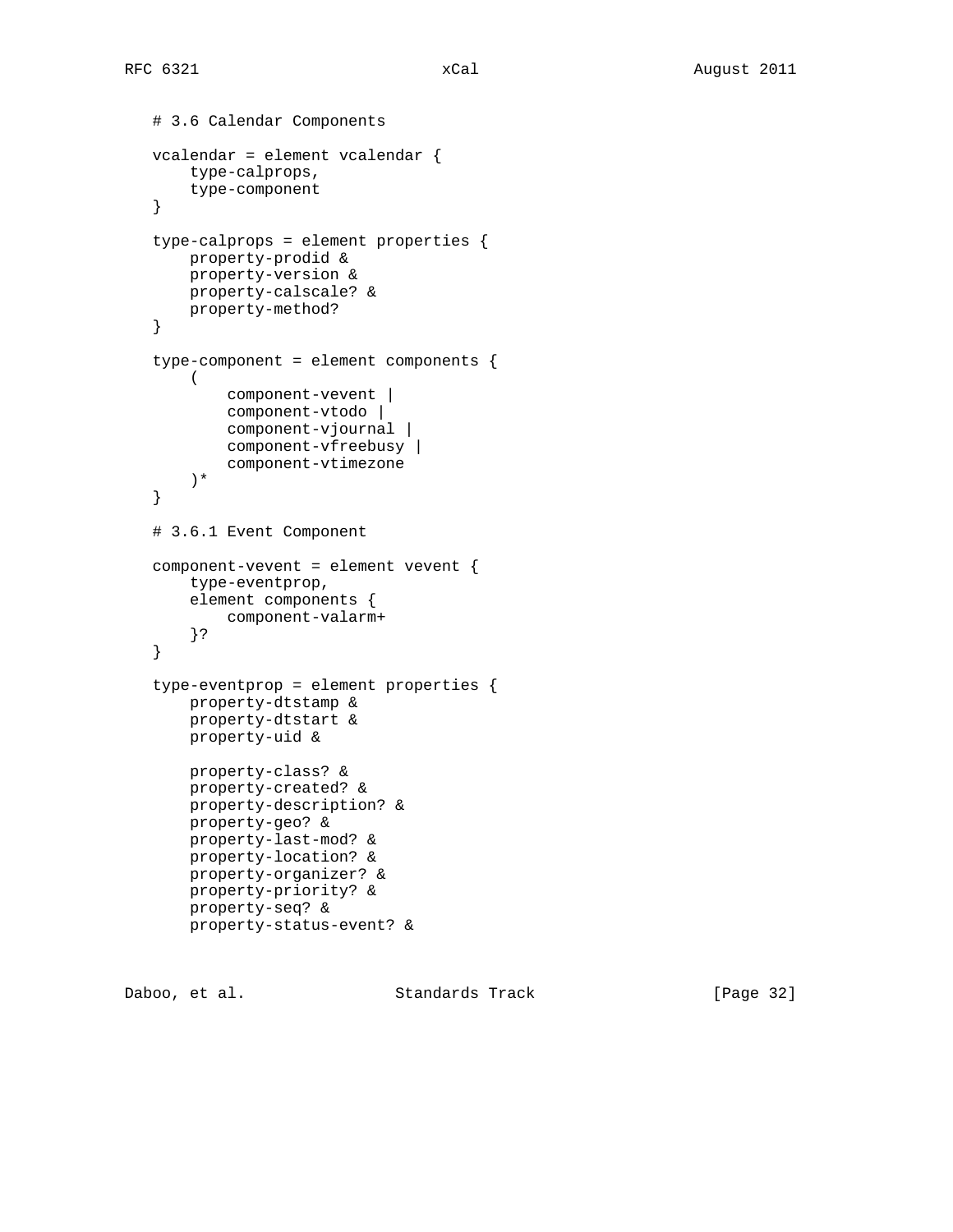```
 property-summary? &
     property-transp? &
     property-url? &
     property-recurid? &
     property-rrule? &
     (property-dtend | property-duration)? &
     property-attach* &
     property-attendee* &
     property-categories* &
     property-comment* &
     property-contact* &
     property-exdate* &
     property-rstatus* &
     property-related* &
    property-resources* &
    property-rdate*
 }
 # 3.6.2 To-do Component
 component-vtodo = element vtodo {
    type-todoprop,
     element components {
         component-valarm+
     }?
 }
 type-todoprop = element properties {
    property-dtstamp &
     property-uid &
     property-class? &
     property-completed? &
     property-created? &
     property-description? &
     property-geo? &
     property-last-mod? &
     property-location? &
     property-organizer? &
     property-percent? &
     property-priority? &
     property-recurid? &
     property-seq? &
     property-status-todo? &
     property-summary? &
```
Daboo, et al. Standards Track [Page 33]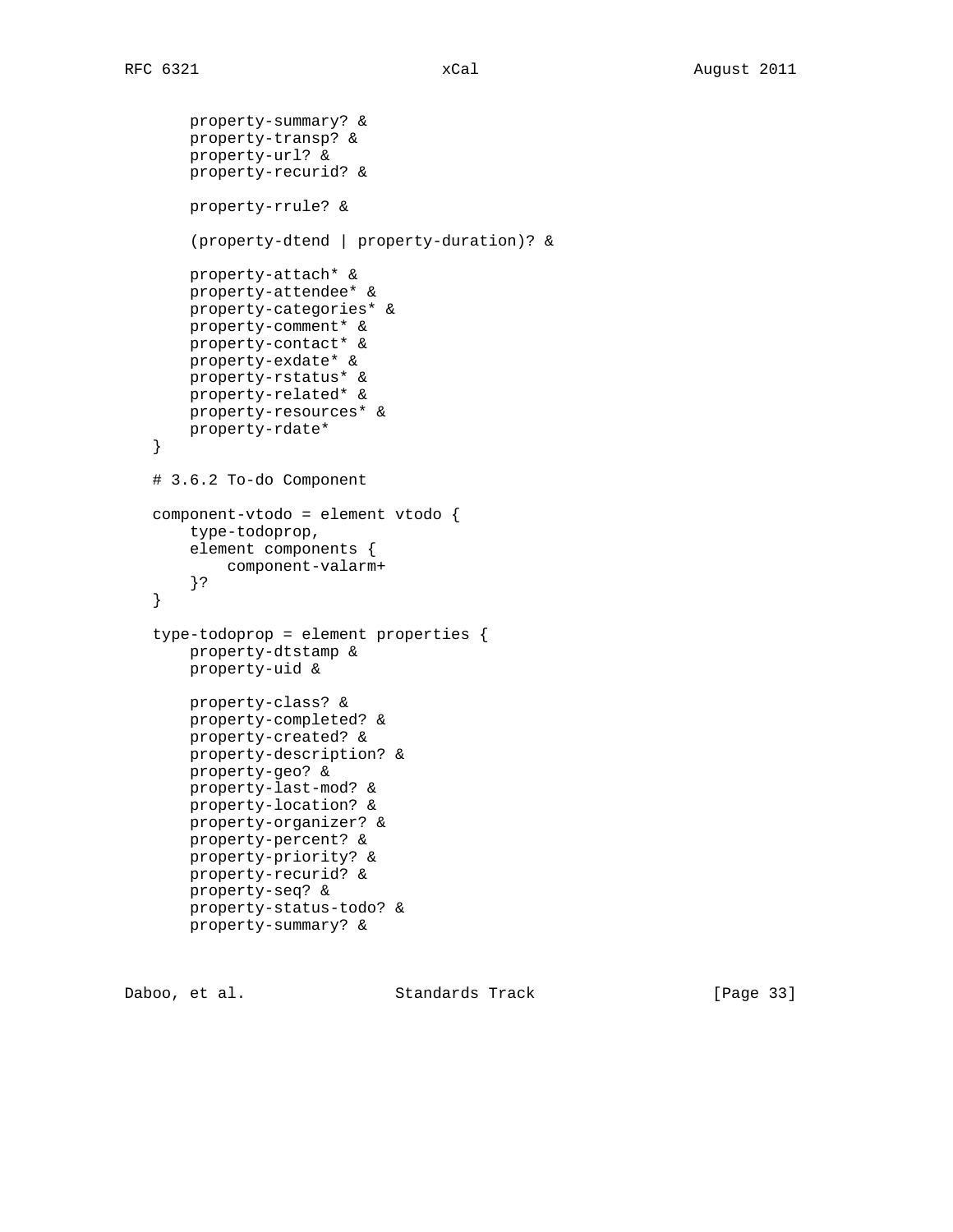```
 property-url? &
        property-rrule? &
\overline{\phantom{a}} (property-dtstart?, property-dtend? ) |
            (property-dtstart, property-duration)?
        ) &
        property-attach* &
        property-attendee* &
        property-categories* &
        property-comment* &
        property-contact* &
        property-exdate* &
        property-rstatus* &
       property-related* &
       property-resources* &
       property-rdate*
    }
    # 3.6.3 Journal Component
    component-vjournal = element vjournal {
        type-jourprop
    }
    type-jourprop = element properties {
        property-dtstamp &
        property-uid &
        property-class? &
        property-created? &
        property-dtstart? &
        property-last-mod? &
        property-organizer? &
        property-recurid? &
        property-seq? &
        property-status-jour? &
        property-summary? &
        property-url? &
        property-rrule? &
        property-attach* &
        property-attendee* &
        property-categories* &
        property-comment* &
```
Daboo, et al. Standards Track [Page 34]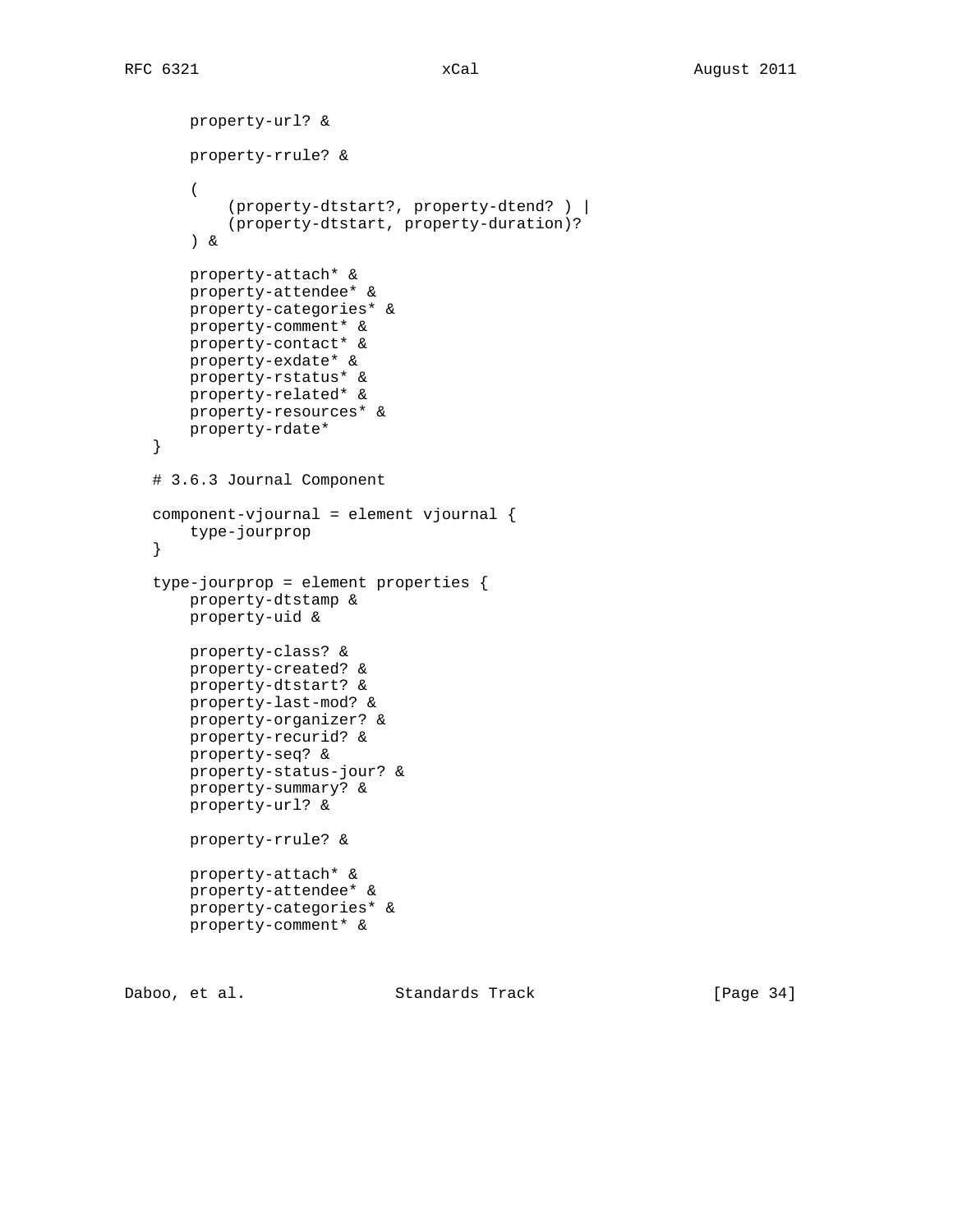```
 property-contact* &
     property-description? &
     property-exdate* &
     property-related* &
     property-rdate* &
     property-rstatus*
 }
 # 3.6.4 Free/Busy Component
 component-vfreebusy = element vfreebusy {
    type-fbprop
 }
 type-fbprop = element properties {
    property-dtstamp &
     property-uid &
     property-contact? &
     property-dtstart? &
     property-dtend? &
     property-duration? &
     property-organizer? &
     property-url? &
     property-attendee* &
     property-comment* &
     property-freebusy* &
     property-rstatus*
 }
 # 3.6.5 Time Zone Component
 component-vtimezone = element vtimezone {
     element properties {
         property-tzid &
         property-last-mod? &
         property-tzuurl?
     },
     element components {
         (component-standard | component-daylight) &
         component-standard* &
         component-daylight*
     }
 }
```
Daboo, et al. Standards Track [Page 35]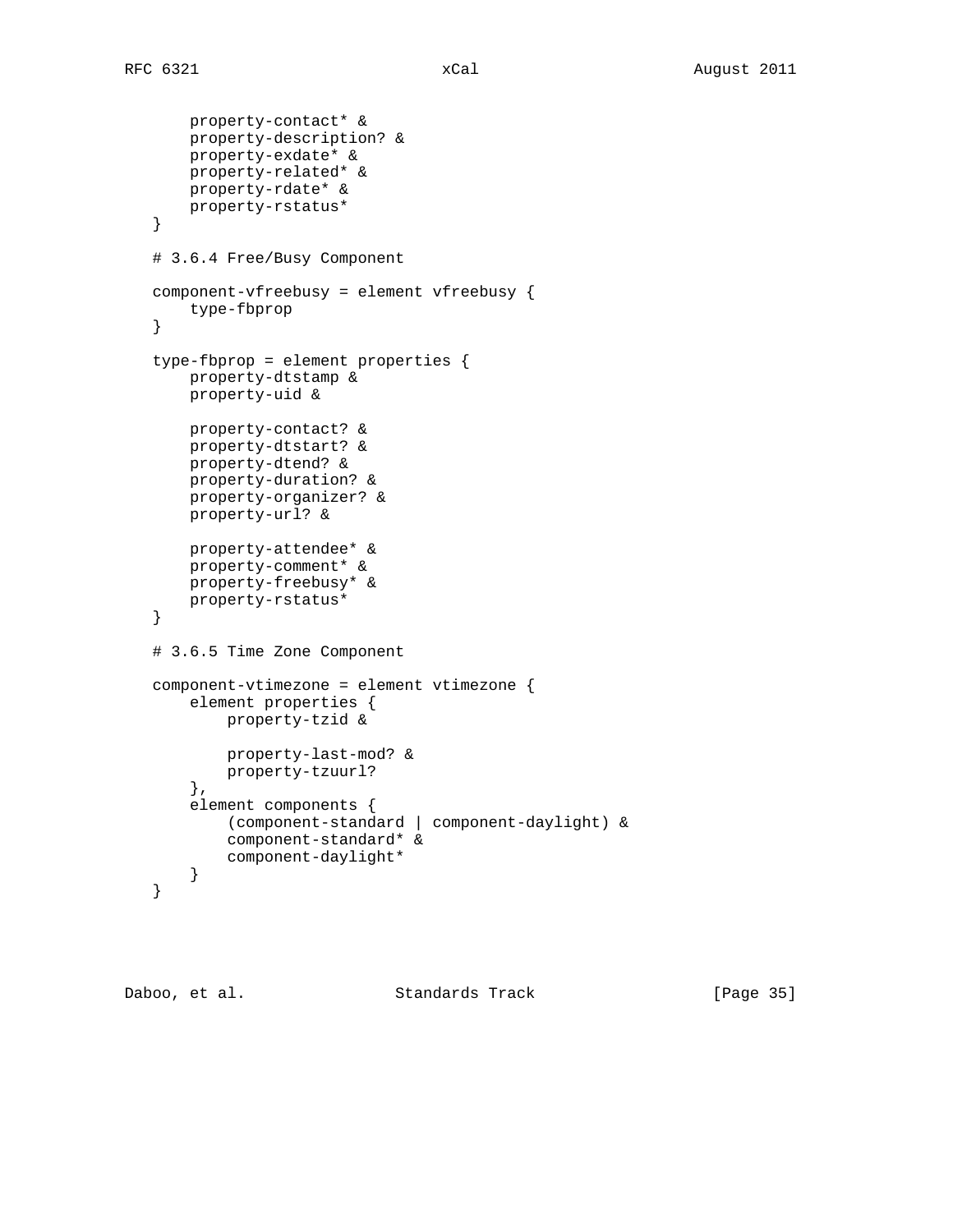```
 component-standard = element standard {
     type-tzprop
 }
 component-daylight = element daylight {
    type-tzprop
 }
 type-tzprop = element properties {
    property-dtstart &
     property-tzoffsetto &
     property-tzoffsetfrom &
     property-rrule? &
    property-comment* &
    property-rdate* &
    property-tzname*
 }
 # 3.6.6 Alarm Component
 component-valarm = element valarm {
     audioprop | dispprop | emailprop
 }
 type-audioprop = element properties {
     property-action &
     property-trigger &
     (property-duration, property-repeat)? &
     property-attach?
 }
 type-dispprop = element properties {
     property-action &
     property-description &
     property-trigger &
     property-summary &
     property-attendee+ &
     (property-duration, property-repeat)? &
     property-attach*
 }
```
Daboo, et al. Standards Track [Page 36]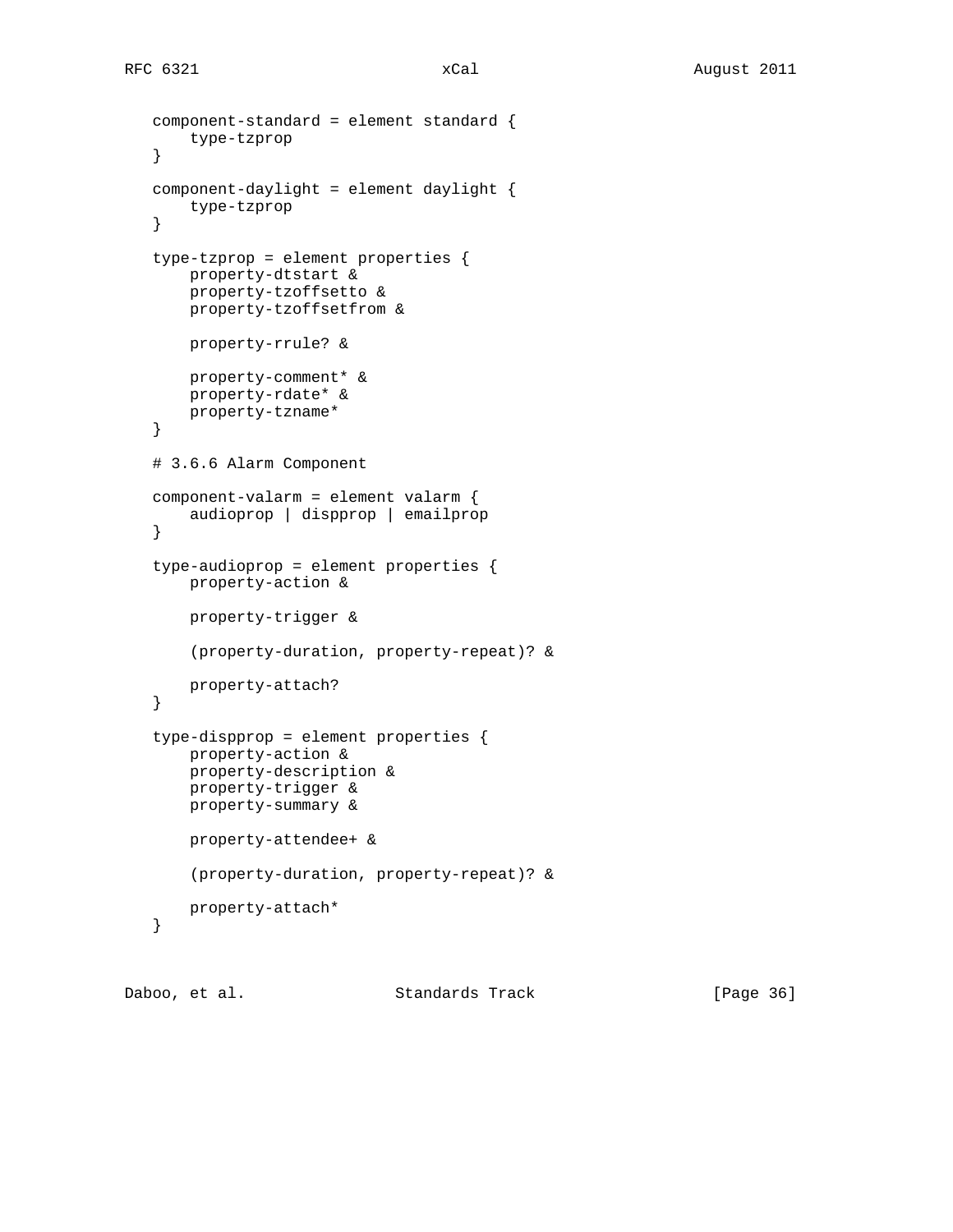```
 type-emailprop = element properties {
     property-action &
     property-description &
     property-trigger &
     (property-duration, property-repeat)?
 }
 # 3.7 Calendar Properties
 # 3.7.1 Calendar Scale
 property-calscale = element calscale {
     element parameters { empty }?,
    element text { "GREGORIAN" }
 }
 # 3.7.2 Method
 property-method = element method {
     element parameters { empty }?,
     value-text
 }
 # 3.7.3 Product Identifier
 property-prodid = element prodid {
     element parameters { empty }?,
    value-text
 }
 # 3.7.4 Version
 property-version = element version {
     element parameters { empty }?,
    element text { "2.0" }
 }
```
Daboo, et al. Standards Track [Page 37]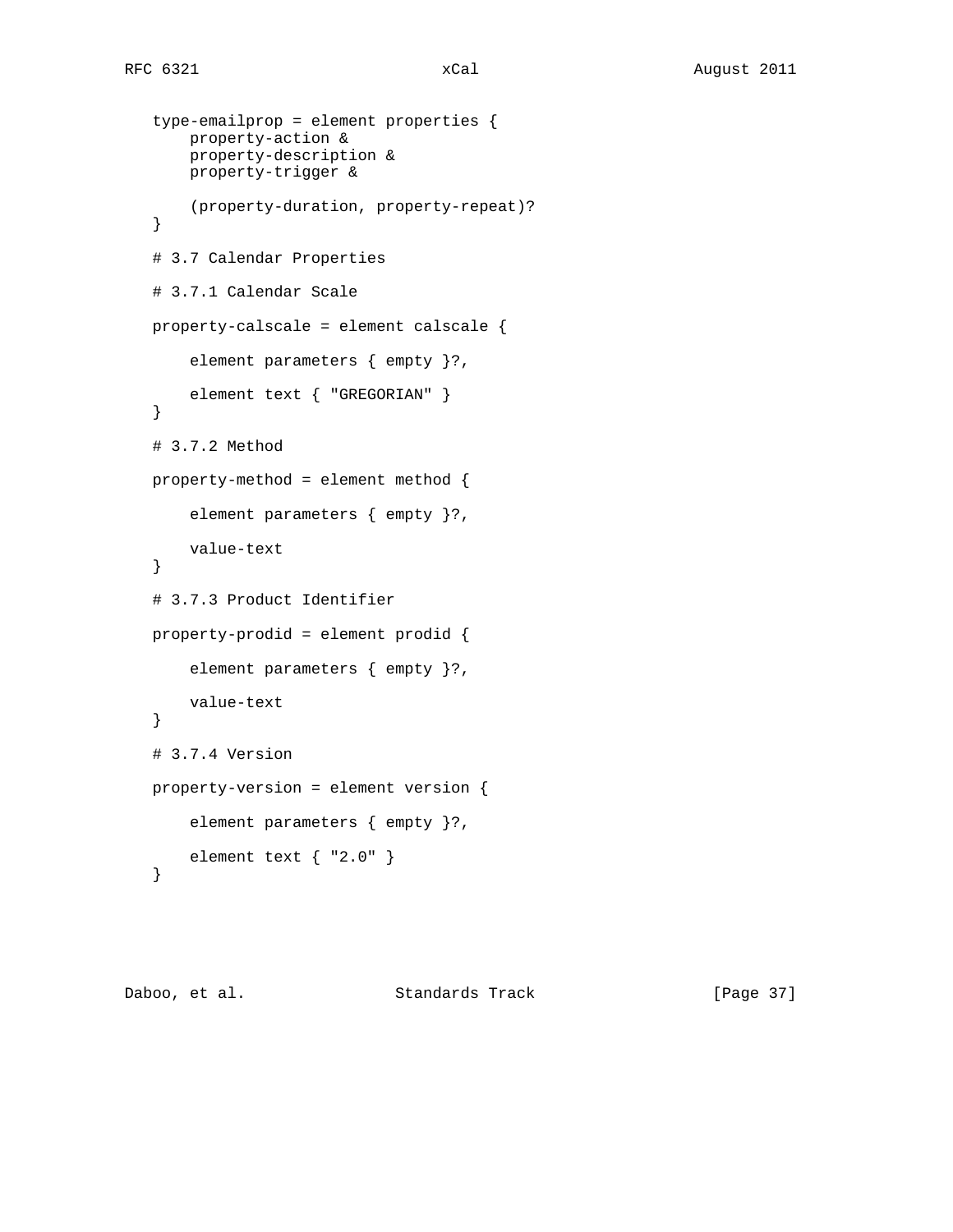```
 # 3.8 Component Properties
 # 3.8.1 Descriptive Component Properties
 # 3.8.1.1 Attachment
 property-attach = element attach {
     element parameters {
        fmttypeparam? &
         encodingparam?
     }?,
     value-uri | value-binary
 }
 # 3.8.1.2 Categories
 property-categories = element categories {
     element parameters {
         languageparam? &
     }?,
     value-text+
 }
 # 3.8.1.3 Classification
 property-class = element class {
     element parameters { empty }?,
     element text {
         "PUBLIC" |
         "PRIVATE" |
         "CONFIDENTIAL"
     }
 }
 # 3.8.1.4 Comment
 property-comment = element comment {
     element parameters {
         altrepparam? &
         languageparam?
     }?,
```
Daboo, et al. Standards Track [Page 38]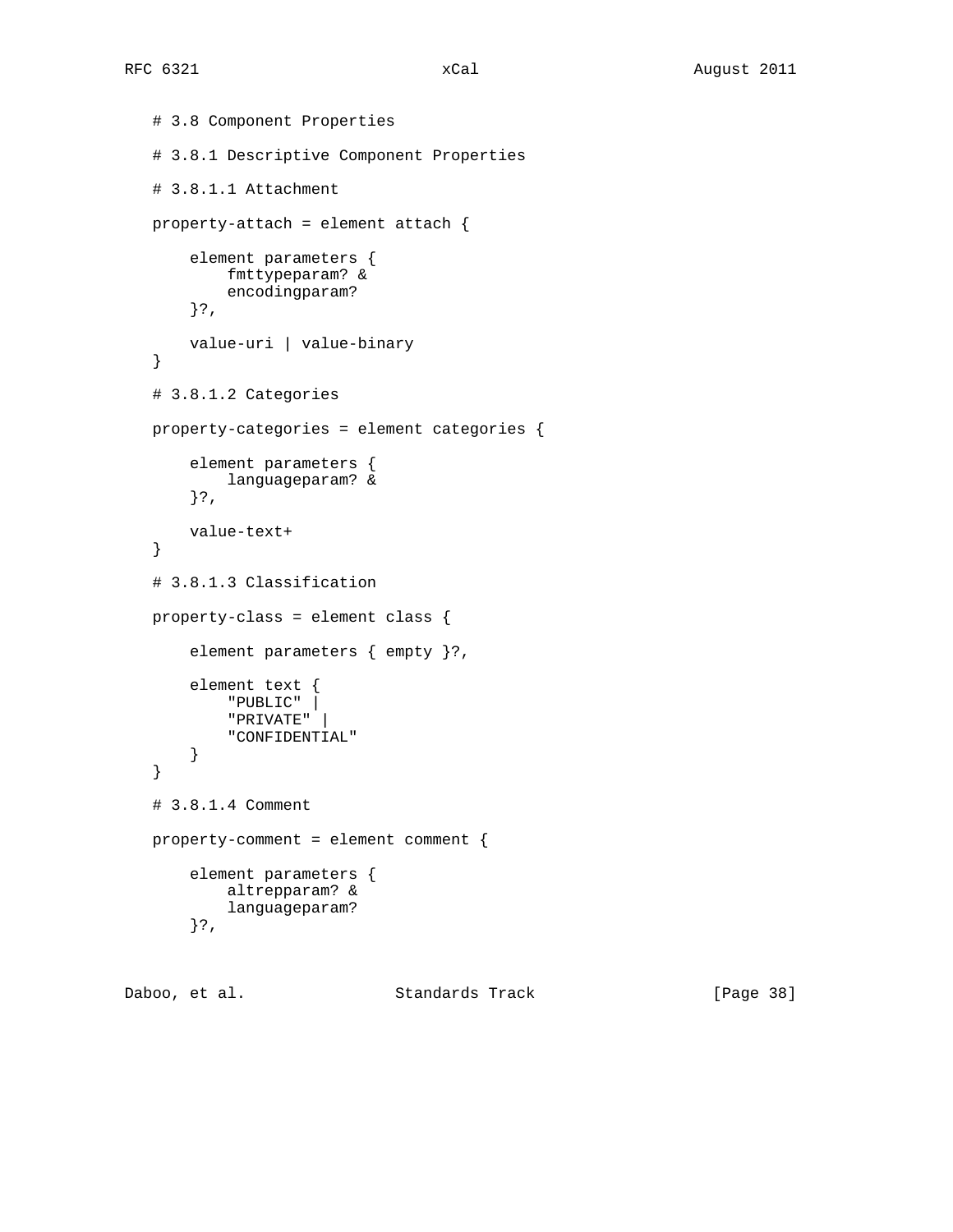```
 value-text
 }
 # 3.8.1.5 Description
 property-description = element description {
     element parameters {
         altrepparam? &
         languageparam?
     }?,
     value-text
 }
 # 3.8.1.6 Geographic Position
 property-geo = element geo {
     element parameters { empty }?,
     element latitude { xsd:float },
     element longitude { xsd:float }
 }
 # 3.8.1.7 Location
 property-location = element location {
     element parameters {
         altrepparam? &
         languageparam?
     }?,
     value-text
 }
 # 3.8.1.8 Percent Complete
 property-percent = element percent-complete {
     element parameters { empty }?,
     value-integer
 }
```
Daboo, et al. Standards Track [Page 39]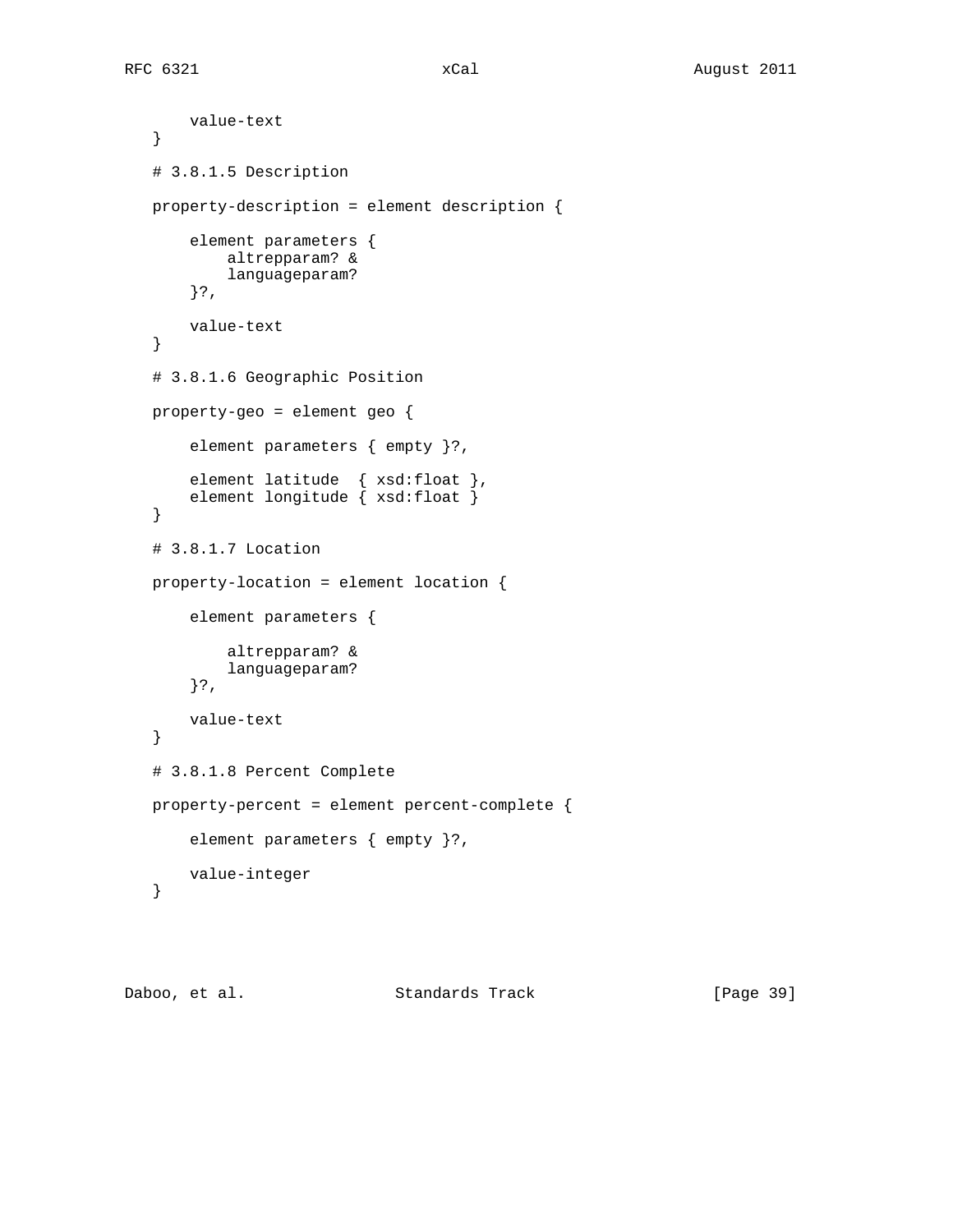```
 # 3.8.1.9 Priority
 property-priority = element priority {
     element parameters { empty }?,
    value-integer
 }
 # 3.8.1.10 Resources
 property-resources = element resources {
     element parameters {
         altrepparam? &
         languageparam?
     }?,
     value-text+
 }
 # 3.8.1.11 Status
 property-status-event = element status {
     element parameters { empty }?,
     element text {
         "TENTATIVE" |
         "CONFIRMED" |
         "CANCELLED"
     }
 }
 property-status-todo = element status {
     element parameters { empty }?,
     element text {
         "NEEDS-ACTION" |
         "COMPLETED" |
         "IN-PROCESS" |
         "CANCELLED"
    }
 }
```
Daboo, et al. Standards Track [Page 40]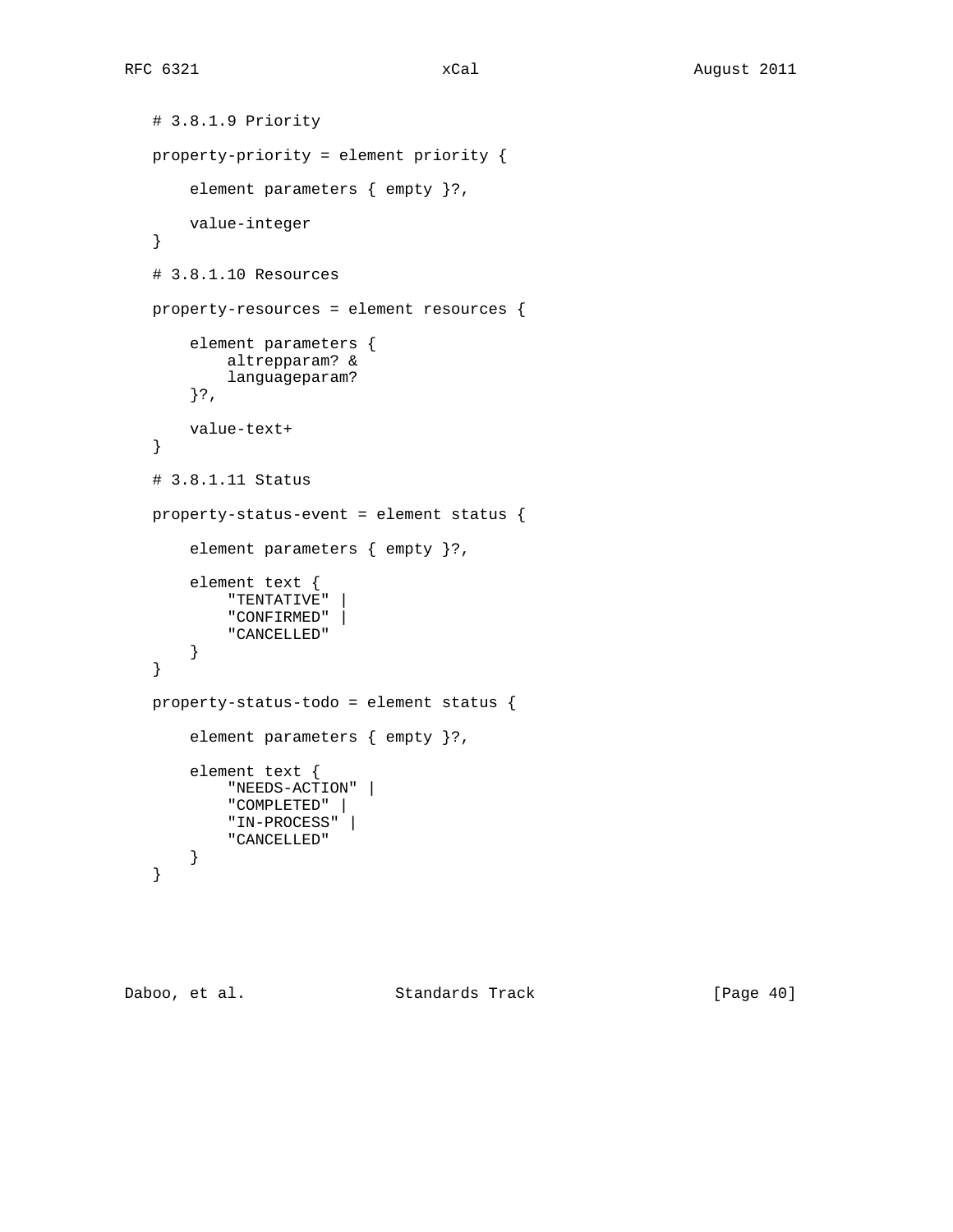```
 property-status-jour = element status {
     element parameters { empty }?,
     element text {
         "DRAFT" |
         "FINAL" |
         "CANCELLED"
     }
 }
 # 3.8.1.12 Summary
 property-summary = element summary {
     element parameters {
         altrepparam? &
         languageparam?
     }?,
     value-text
 }
 # 3.8.2 Date and Time Component Properties
 # 3.8.2.1 Date/Time Completed
 property-completed = element completed {
     element parameters { empty }?,
     value-date-time
 }
 # 3.8.2.2 Date/Time End
 property-dtend = element dtend {
     element parameters {
         tzidparam?
     }?,
     value-date-time |
     value-date
 }
```
Daboo, et al. Standards Track [Page 41]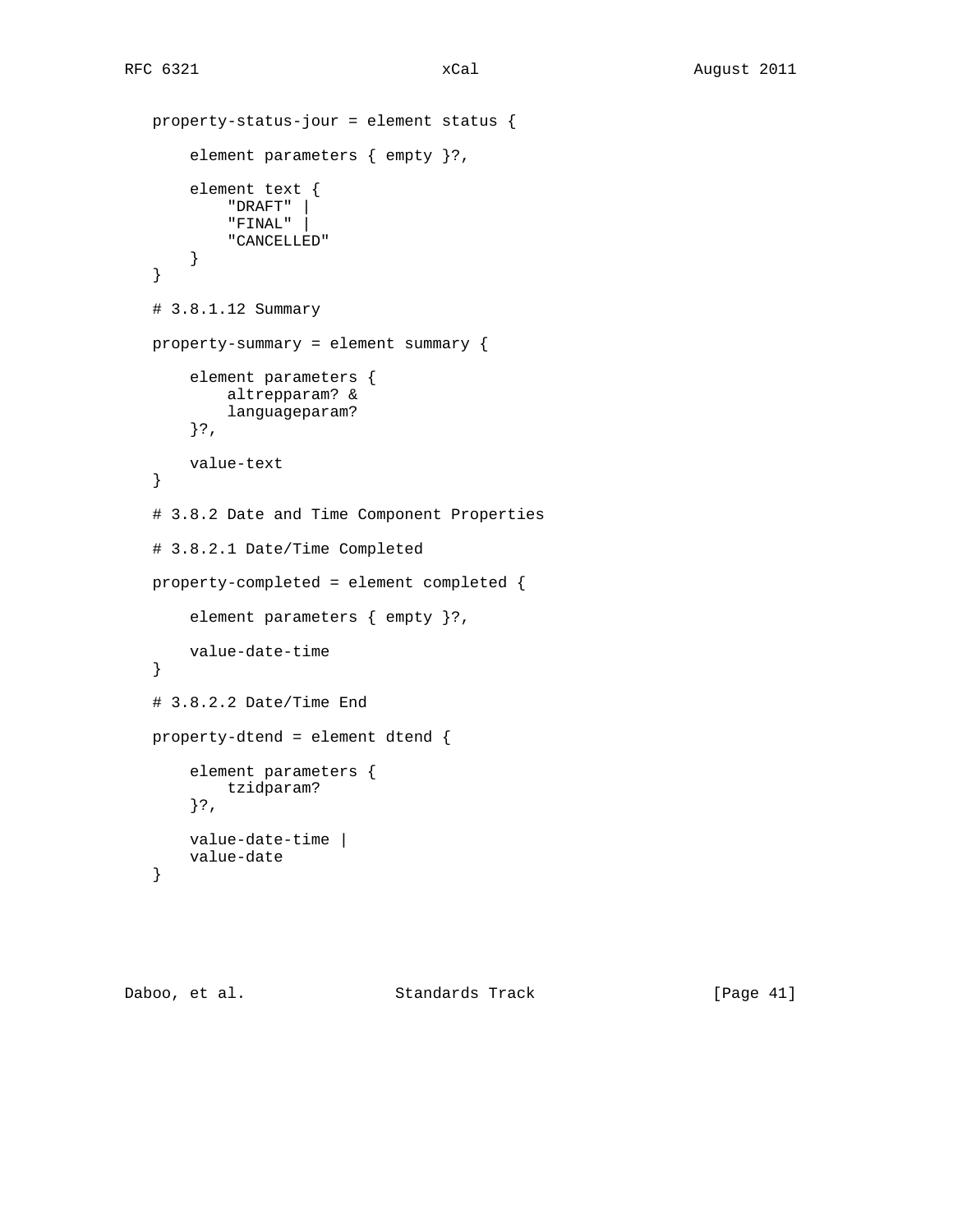```
 # 3.8.2.3 Date/Time Due
 property-due = element due {
     element parameters {
         tzidparam?
     }?,
     value-date-time |
     value-date
 }
 # 3.8.2.4 Date/Time Start
 property-dtstart = element dtstart {
     element parameters {
        tzidparam?
     }?,
     value-date-time |
     value-date
 }
 # 3.8.2.5 Duration
 property-duration = element duration {
     element parameters { empty }?,
     value-duration
 }
 # 3.8.2.6 Free/Busy Time
 property-freebusy = element freebusy {
     element parameters {
        fbtypeparam?
     }?,
     value-period+
 }
 # 3.8.2.7 Time Transparency
 property-transp = element transp {
```
Daboo, et al. Standards Track [Page 42]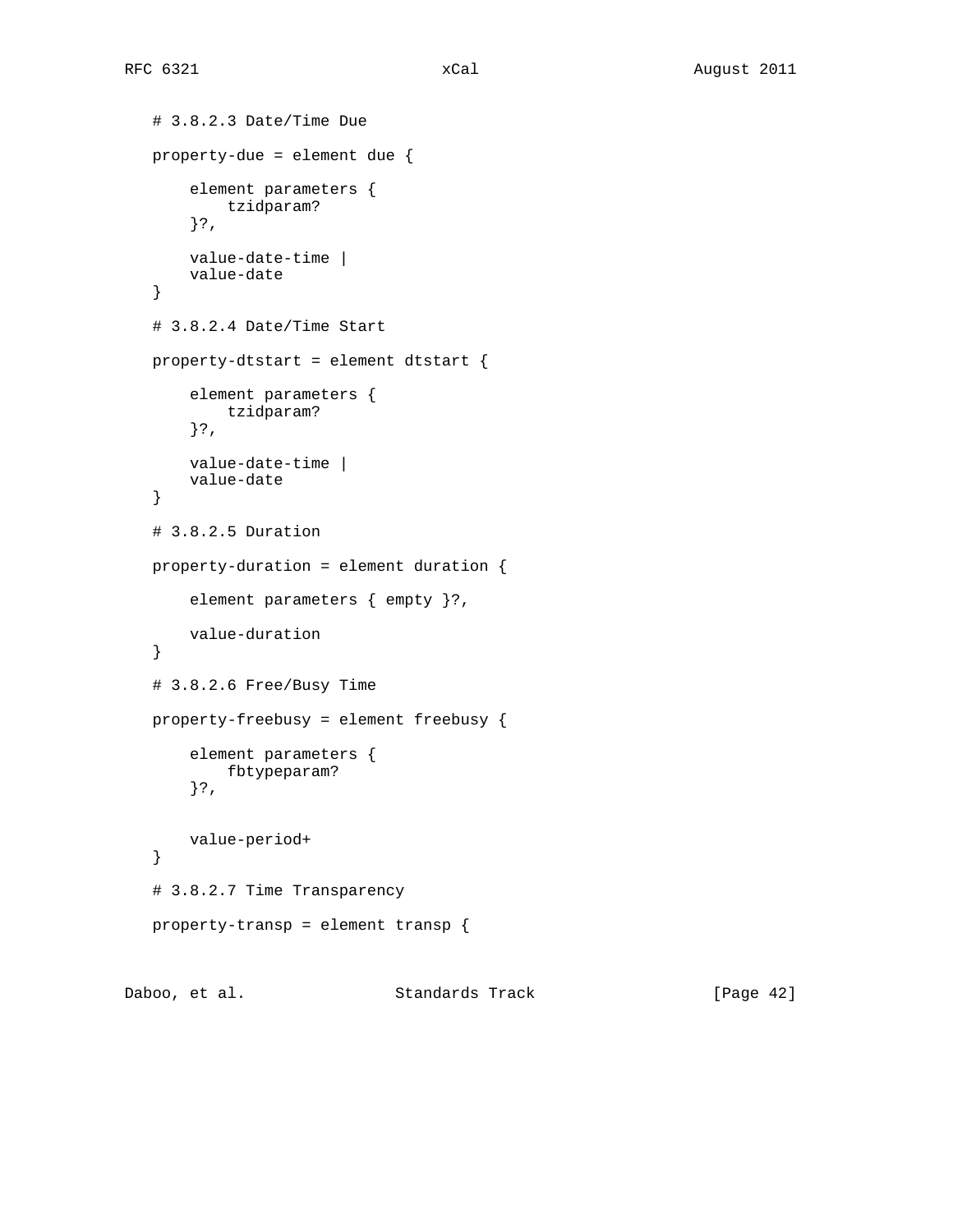```
 element parameters { empty }?,
     element text {
         "OPAQUE" |
         "TRANSPARENT"
     }
 }
 # 3.8.3 Time Zone Component Properties
 # 3.8.3.1 Time Zone Identifier
 property-tzid = element tzid {
     element parameters { empty }?,
     value-text
 }
 # 3.8.3.2 Time Zone Name
 property-tzname = element tzname {
     element parameters {
         languageparam?
     }?,
     value-text
 }
 # 3.8.3.3 Time Zone Offset From
 property-tzoffsetfrom = element tzoffsetfrom {
     element parameters { empty }?,
    value-utc-offset
 }
 # 3.8.3.4 Time Zone Offset To
 property-tzoffsetto = element tzoffsetto {
     element parameters { empty }?,
     value-utc-offset
 }
```
Daboo, et al. Standards Track [Page 43]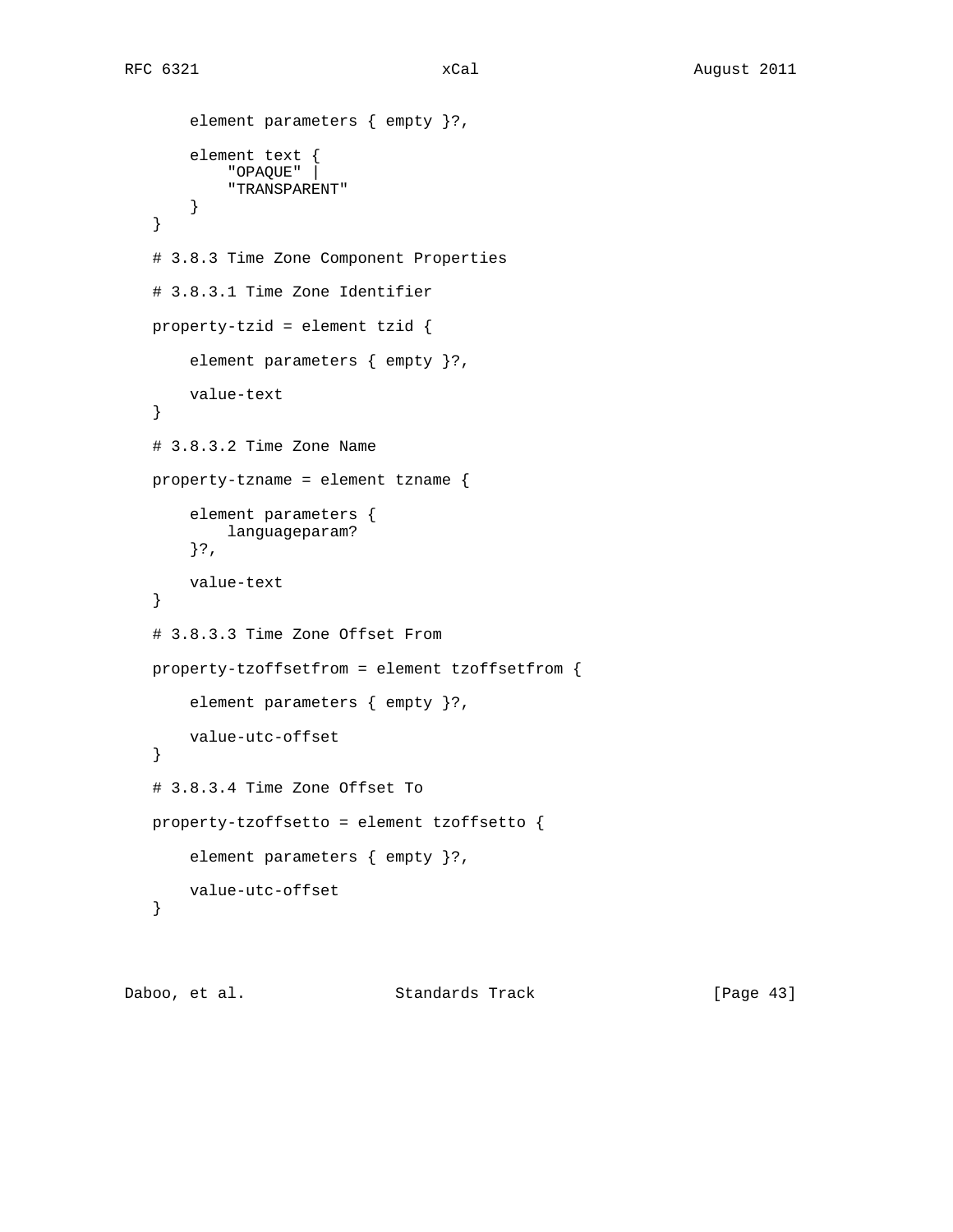```
 # 3.8.3.5 Time Zone URL
 property-tzurl = element tzurl {
     element parameters { empty }?,
     value-uri
 }
 # 3.8.4 Relationship Component Properties
 # 3.8.4.1 Attendee
 property-attendee = element attendee {
     element parameters {
         cutypeparam? &
         memberparam? &
         roleparam? &
         partstatparam? &
         rsvpparam? &
         deltoparam? &
         delfromparam? &
         sentbyparam? &
         cnparam? &
         dirparam? &
         languageparam?
     }?,
     value-cal-address
 }
 # 3.8.4.2 Contact
 property-contact = element contact {
     element parameters {
         altrepparam? &
         languageparam?
     }?,
     value-text
 }
 # 3.8.4.3 Organizer
 property-organizer = element organizer {
```
Daboo, et al. Standards Track [Page 44]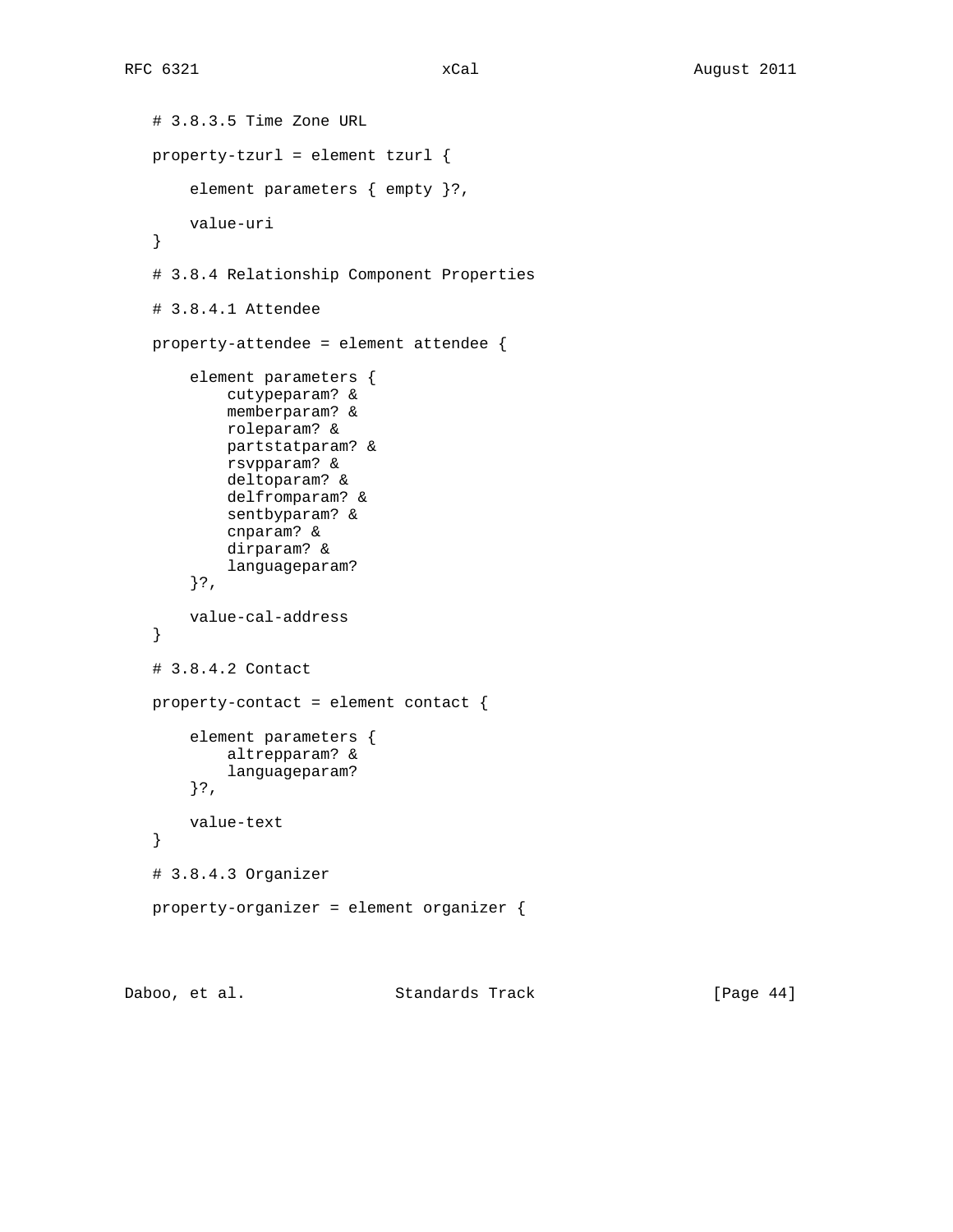```
 element parameters {
         cnparam? &
         dirparam? &
         sentbyparam? &
         languageparam?
     }?,
     value-cal-address
 }
 # 3.8.4.4 Recurrence ID
 property-recurid = element recurrence-id {
     element parameters {
         tzidparam? &
         rangeparam?
     }?,
     value-date-time |
     value-date
 }
 # 3.8.4.5 Related-To
 property-related = element related-to {
     element parameters {
         reltypeparam?
     }?,
     value-text
 }
 # 3.8.4.6 Uniform Resource Locator
 property-url = element url {
     element parameters { empty }?,
     value-uri
 }
 # 3.8.4.7 Unique Identifier
 property-uid = element uid {
     element parameters { empty }?,
```
Daboo, et al. Standards Track [Page 45]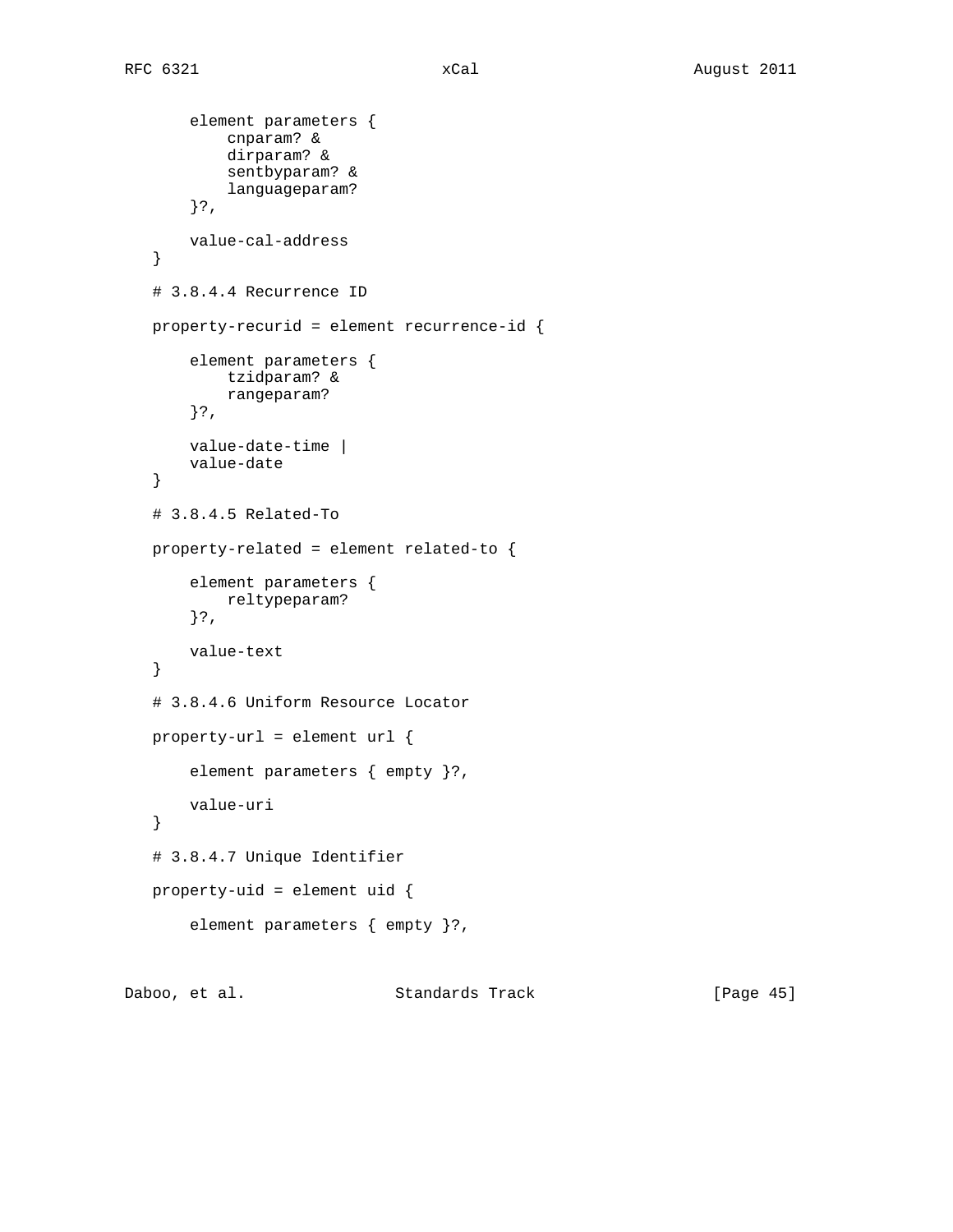```
 value-text
 }
 # 3.8.5 Recurrence Component Properties
 # 3.8.5.1 Exception Date/Times
 property-exdate = element exdate {
     element parameters {
        tzidparam?
     }?,
     value-date-time+ |
     value-date+
 }
 # 3.8.5.2 Recurrence Date/Times
 property-rdate = element rdate {
     element parameters {
         tzidparam?
     }?,
     value-date-time+ |
     value-date+ |
     value-period+
 }
 # 3.8.5.3 Recurrence Rule
 property-rrule = element rrule {
     element parameters { empty }?,
    value-recur
 }
 # 3.8.6 Alarm Component Properties
 # 3.8.6.1 Action
 property-action = element action {
     element parameters { empty }?,
```
Daboo, et al. Standards Track [Page 46]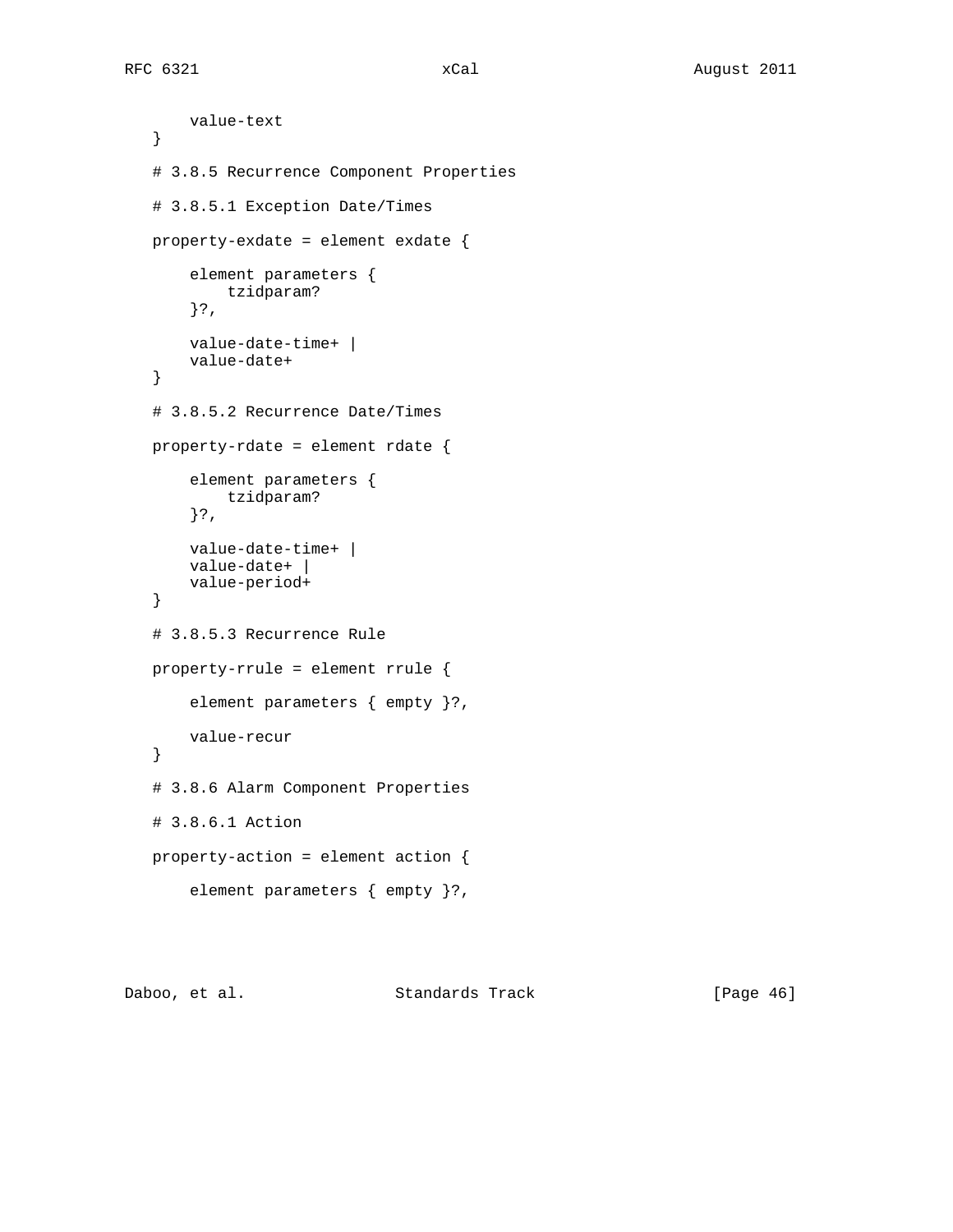```
 element text {
          "AUDIO" |
          "DISPLAY" |
          "EMAIL"
     }
 }
 # 3.8.6.2 Repeat Count
 property-repeat = element repeat {
     element parameters { empty }?,
    value-integer
 }
 # 3.8.6.3 Trigger
 property-trigger = element trigger {
    \left( element parameters {
             trigrelparam?
          }?,
         value-duration
    \left| \right| (
         element parameters { empty }?,
         value-date-time
     )
 }
 # 3.8.7 Change Management Component Properties
 # 3.8.7.1 Date/Time Created
 property-created = element created {
     element parameters { empty }?,
     value-date-time
 }
 # 3.8.7.2 Date/Time Stamp
 property-dtstamp = element dtstamp {
```
Daboo, et al. Standards Track [Page 47]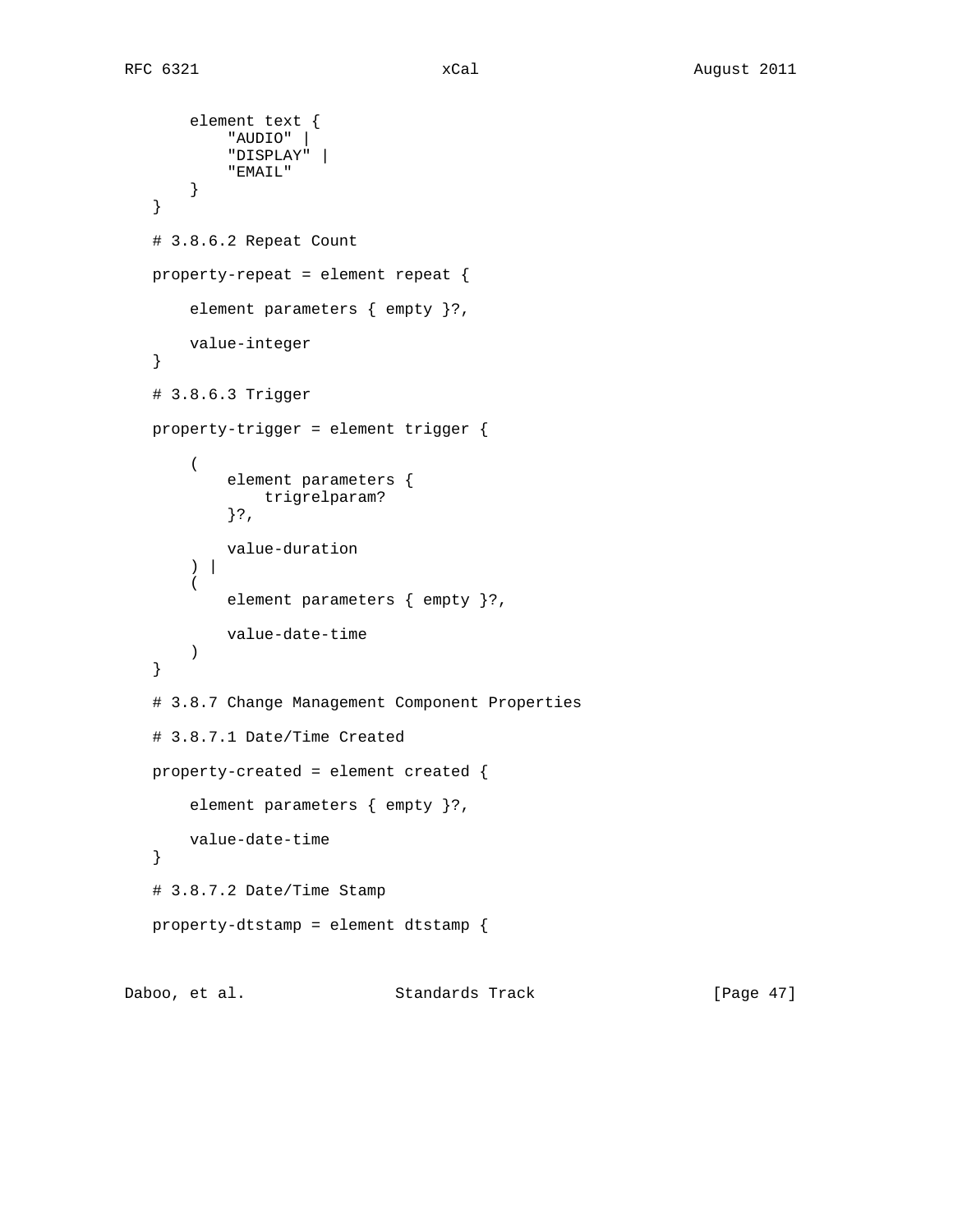```
 element parameters { empty }?,
     value-date-time
 }
```

```
 # 3.8.7.3 Last Modified
 property-last-mod = element last-modified {
     element parameters { empty }?,
    value-date-time
 }
 # 3.8.7.4 Sequence Number
 property-seq = element sequence {
     element parameters { empty }?,
     value-integer
 }
 # 3.8.8 Miscellaneous Component Properties
 # 3.8.8.3 Request Status
 property-rstatus = element request-status {
     element parameters {
        languageparam?
     }?,
    element code { xsd:string },
    element description { xsd:string },
     element data { xsd:string }?
 }
```
Daboo, et al. Standards Track [Page 48]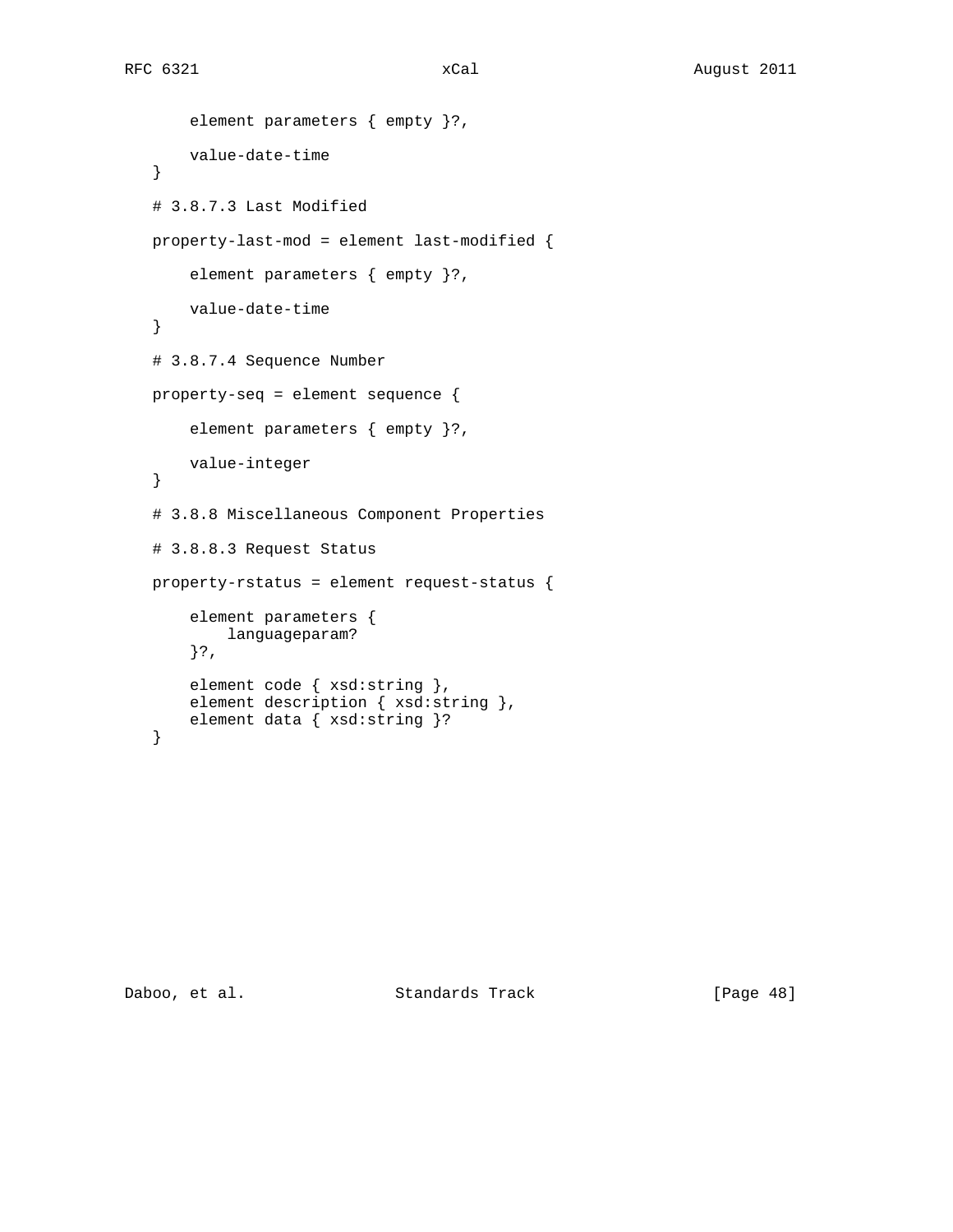Appendix B. Examples

 This section contains two examples of iCalendar objects with their xCal representation.

B.1. Example 1

B.1.1. iCalendar Data

```
 BEGIN:VCALENDAR
 CALSCALE:GREGORIAN
 PRODID:-//Example Inc.//Example Calendar//EN
 VERSION:2.0
 BEGIN:VEVENT
 DTSTAMP:20080205T191224Z
 DTSTART:20081006
 SUMMARY:Planning meeting
 UID:4088E990AD89CB3DBB484909
 END:VEVENT
 END:VCALENDAR
```

```
B.1.2. XML Data
```

```
 <?xml version="1.0" encoding="utf-8"?>
 <icalendar xmlns="urn:ietf:params:xml:ns:icalendar-2.0">
  <vcalendar>
   <properties>
    <calscale>
     <text>GREGORIAN</text>
    </calscale>
    <prodid>
    <text>-//Example Inc.//Example Calendar//EN</text>
    </prodid>
    <version>
     <text>2.0</text>
    </version>
   </properties>
   <components>
    <vevent>
     <properties>
      <dtstamp>
        <date-time>2008-02-05T19:12:24Z</date-time>
      </dtstamp>
      <dtstart>
        <date>2008-10-06</date>
      </dtstart>
      <summary>
       <text>Planning meeting</text>
```
Daboo, et al. Standards Track [Page 49]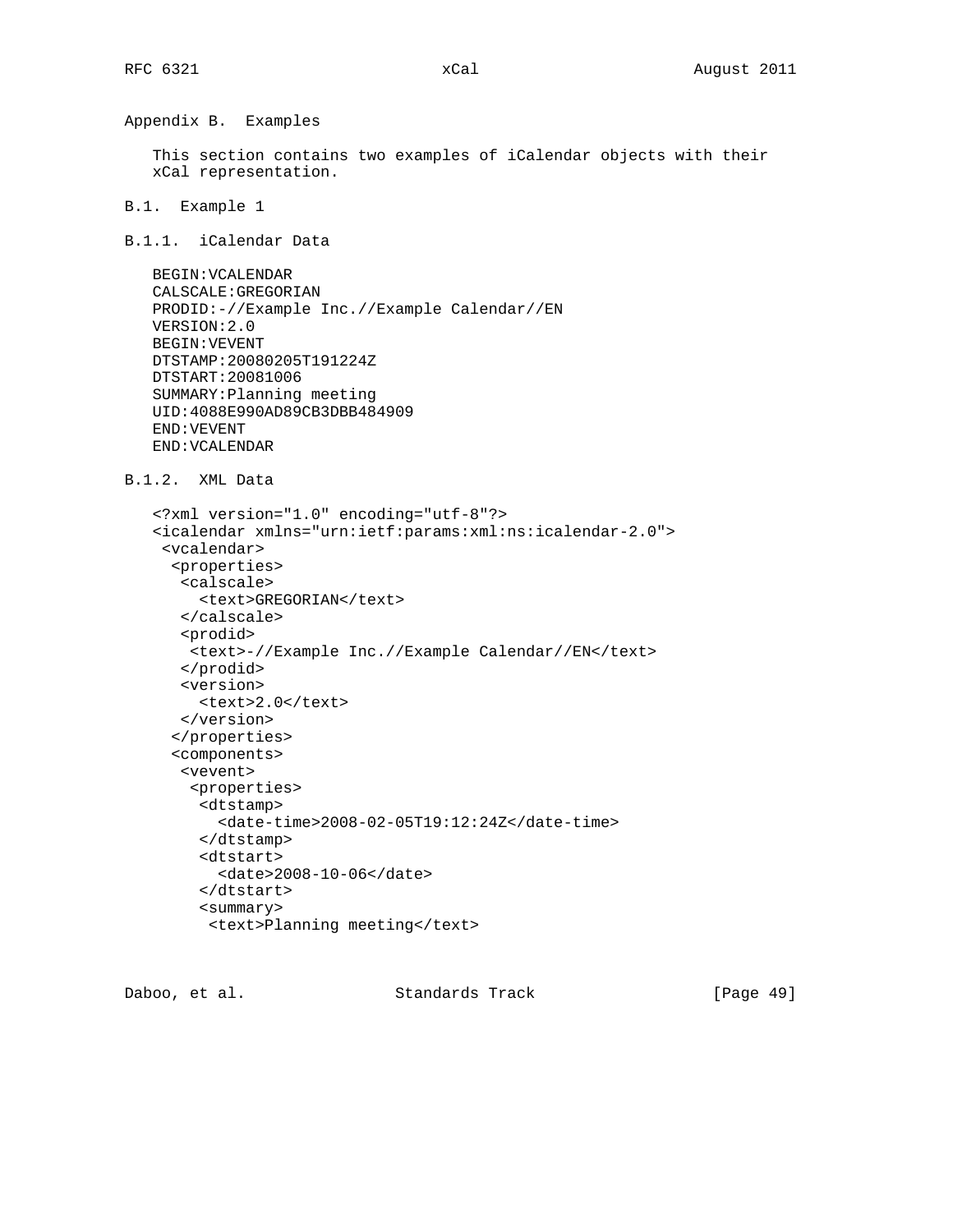```
 </summary>
      <uid>
       <text>4088E990AD89CB3DBB484909</text>
      </uid>
     </properties>
    </vevent>
   </components>
  </vcalendar>
 </icalendar>
```

```
B.2. Example 2
```
B.2.1. iCalendar Data

```
 VERSION:2.0
 PRODID:-//Example Corp.//Example Client//EN
 BEGIN:VTIMEZONE
 LAST-MODIFIED:20040110T032845Z
 TZID:US/Eastern
 BEGIN:DAYLIGHT
 DTSTART:20000404T020000
 RRULE:FREQ=YEARLY;BYDAY=1SU;BYMONTH=4
 TZNAME:EDT
 TZOFFSETFROM:-0500
 TZOFFSETTO:-0400
 END:DAYLIGHT
 BEGIN:STANDARD
 DTSTART:20001026T020000
 RRULE:FREQ=YEARLY;BYDAY=-1SU;BYMONTH=10
 TZNAME:EST
 TZOFFSETFROM:-0400
 TZOFFSETTO:-0500
 END:STANDARD
 END:VTIMEZONE
 BEGIN:VEVENT
 DTSTAMP:20060206T001121Z
 DTSTART;TZID=US/Eastern:20060102T120000
 DURATION:PT1H
 RRULE:FREQ=DAILY;COUNT=5
 RDATE;TZID=US/Eastern;VALUE=PERIOD:20060102T150000/PT2H
 SUMMARY:Event #2
 DESCRIPTION:We are having a meeting all this week at 12 pm fo
 r one hour\, with an additional meeting on the first day 2 h
 ours long.\nPlease bring your own lunch for the 12 pm meetin
 gs.
 UID:00959BC664CA650E933C892C@example.com
 END:VEVENT
 BEGIN:VEVENT
```
Daboo, et al. Standards Track [Page 50]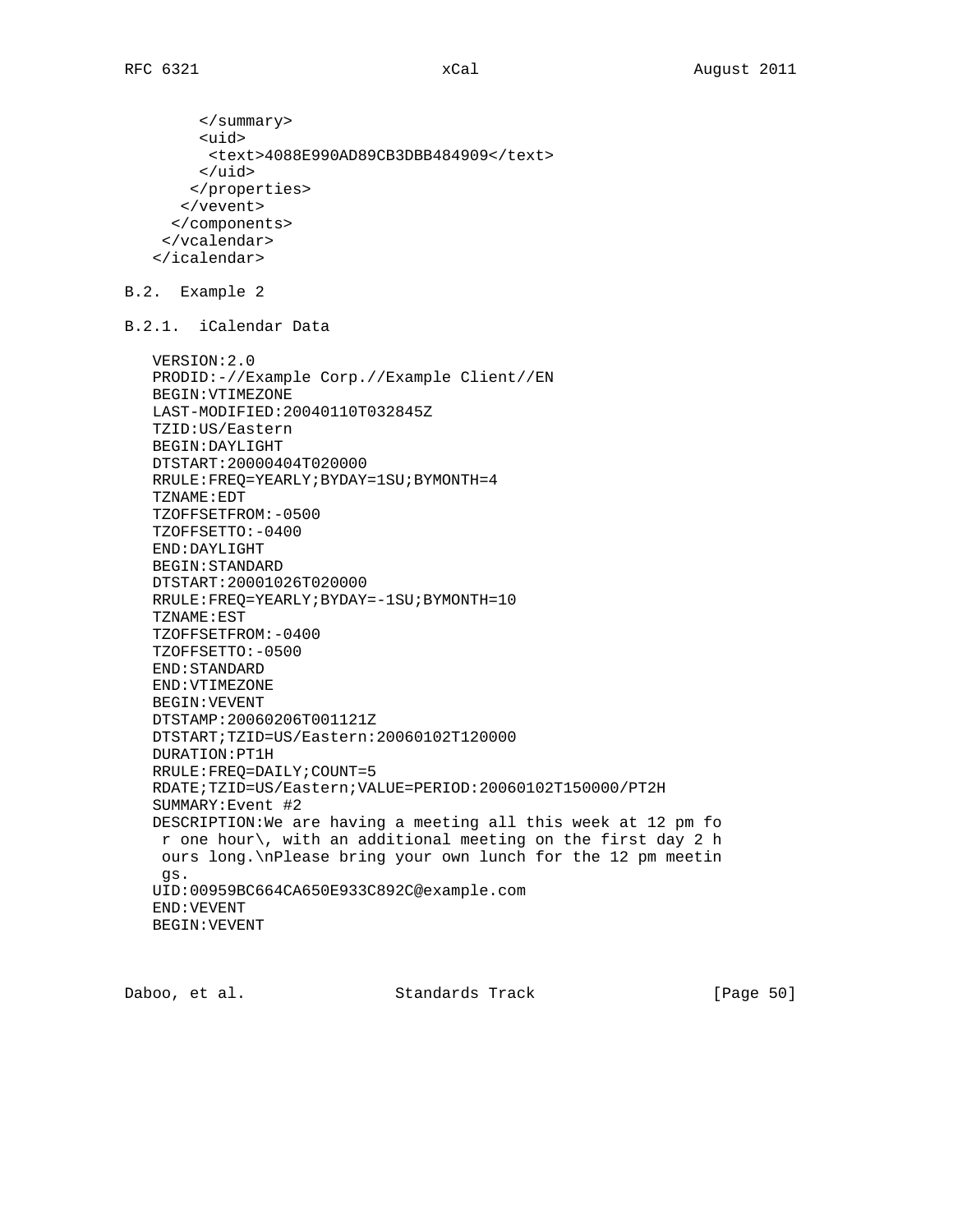```
 DTSTAMP:20060206T001121Z
    DTSTART;TZID=US/Eastern:20060104T140000
   DURATION:PT1H
   RECURRENCE-ID;TZID=US/Eastern:20060104T120000
    SUMMARY:Event #2 bis
   UID:00959BC664CA650E933C892C@example.com
   END:VEVENT
   END:VCALENDAR
B.2.2. XML Data
    <?xml version="1.0" encoding="utf-8" ?>
    <icalendar xmlns="urn:ietf:params:xml:ns:icalendar-2.0">
      <vcalendar>
        <properties>
          <prodid>
            <text>-//Example Inc.//Example Client//EN</text>
          </prodid>
          <version>
           <text>2.0</text>
          </version>
        </properties>
        <components>
          <vtimezone>
            <properties>
              <last-modified>
                 <date-time>2004-01-10T03:28:45Z</date-time>
               </last-modified>
              <tzid>US/Eastern</tzid>
            </properties>
            <components>
               <daylight>
                 <properties>
                   <dtstart>
                     <date-time>2000-04-04T02:00:00</date-time>
                   </dtstart>
                   <rrule>
                     <recur>
                       <freq>YEARLY</freq>
                       <byday>1SU</byday>
                       <bymonth>4</bymonth>
                     </recur>
                   </rrule>
                   <tzname>
                    <text>EDT</text>
                   </tzname>
                   <tzoffsetfrom>
                     <utc-offset>-05:00</utc-offset>
```
Daboo, et al. Standards Track [Page 51]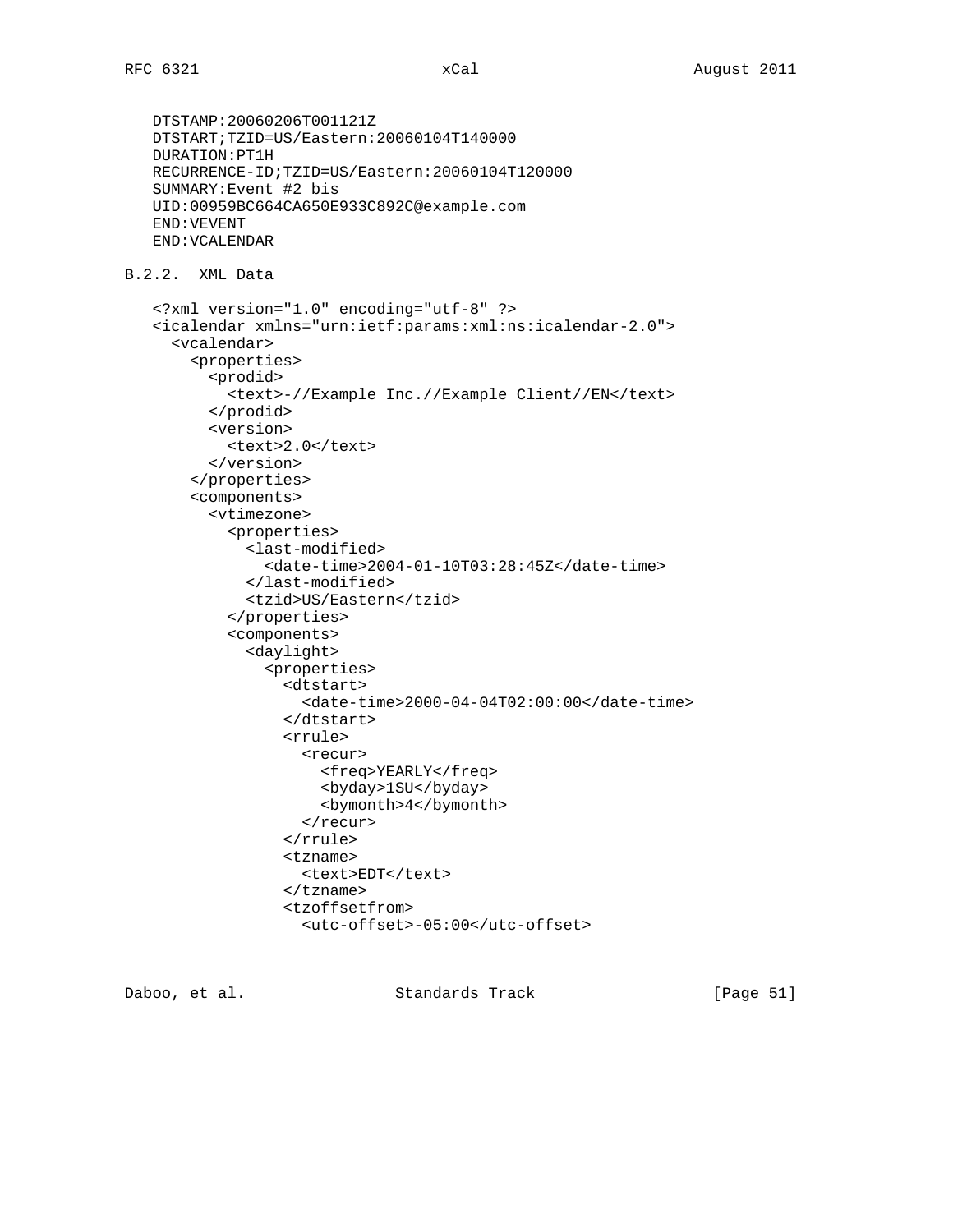```
 </tzoffsetfrom>
         <tzoffsetto>
            <utc-offset>-04:00</utc-offset>
         </tzoffsetto>
       </properties>
     </daylight>
     <standard>
       <properties>
         <dtstart>
            <date-time>2000-10-26T02:00:00</date-time>
         </dtstart>
         <rrule>
           <recur>
              <freq>YEARLY</freq>
              <byday>-1SU</byday>
              <bymonth>10</bymonth>
           \langle /recur>
         </rrule>
         <tzname>
          <text>EST</text>
         </tzname>
         <tzoffsetfrom>
            <utc-offset>-04:00</utc-offset>
         </tzoffsetfrom>
         <tzoffsetto>
            <utc-offset>-05:00</utc-offset>
         </tzoffsetto>
       </properties>
     </standard>
   </components>
 </vtimezone>
 <vevent>
   <properties>
     <dtstamp>
       <date-time>2006-02-06T00:11:21Z</date-time>
     </dtstamp>
     <dtstart>
       <parameters>
        <tzid><text>US/Eastern</text></tzid>
       </parameters>
       <date-time>2006-01-02T12:00:00</date-time>
     </dtstart>
     <duration>
       <duration>PT1H</duration>
     </duration>
     <rrule>
       <recur>
         <freq>DAILY</freq>
```
Daboo, et al. Standards Track [Page 52]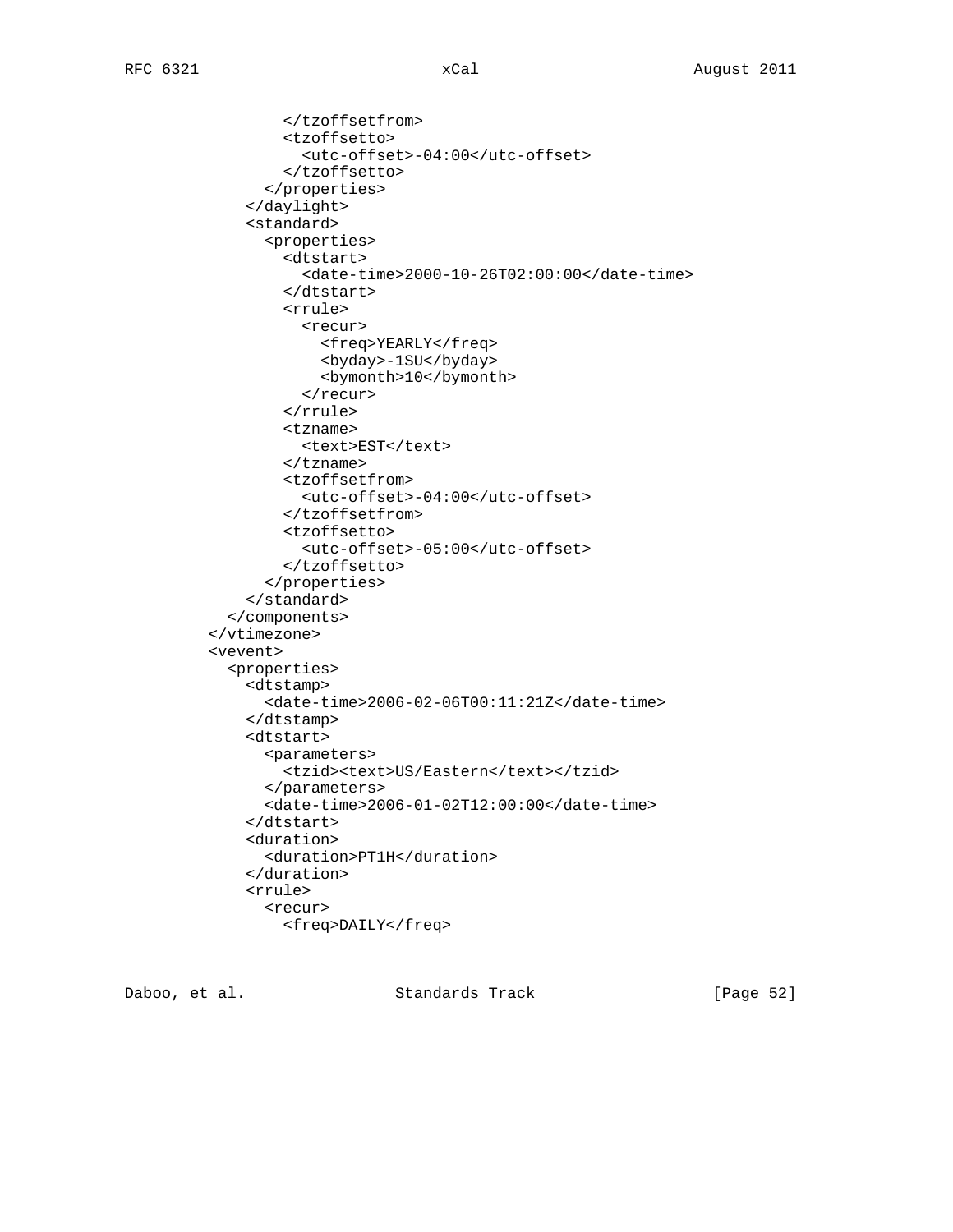```
 <count>5</count>
             </recur>
           </rrule>
           <rdate>
              <parameters>
               <tzid><text>US/Eastern</text></tzid>
              </parameters>
              <period>
                <start>2006-01-02T15:00:00</start>
                <duration>PT2H</duration>
             </period>
           </rdate>
           <summary>
             <text>Event #2</text>
           </summary>
           <description>
             <text>We are having a meeting all this week at 12
 pm for one hour, with an additional meeting on the first day
 2 hours long.
Please bring your own lunch for the 12 pm
 meetings.</text>
           </description>
           <uid>
              <text>00959BC664CA650E933C892C@example.com</text>
           </uid>
         </properties>
       </vevent>
       <vevent>
         <properties>
           <dtstamp>
              <date-time>2006-02-06T00:11:21Z</date-time>
           </dtstamp>
           <dtstart>
              <parameters>
               <tzid><text>US/Eastern</text></tzid>
             </parameters>
              <date-time>2006-01-04T14:00:00</date-time>
           </dtstart>
           <duration>
             <duration>PT1H</duration>
           </duration>
           <recurrence-id>
             <parameters>
               <tzid><text>US/Eastern</text></tzid>
              </parameters>
              <date-time>2006-01-04T12:00:00</date-time>
           </recurrence-id>
           <summary>
             <text>Event #2 bis</text>
```
Daboo, et al. Standards Track [Page 53]